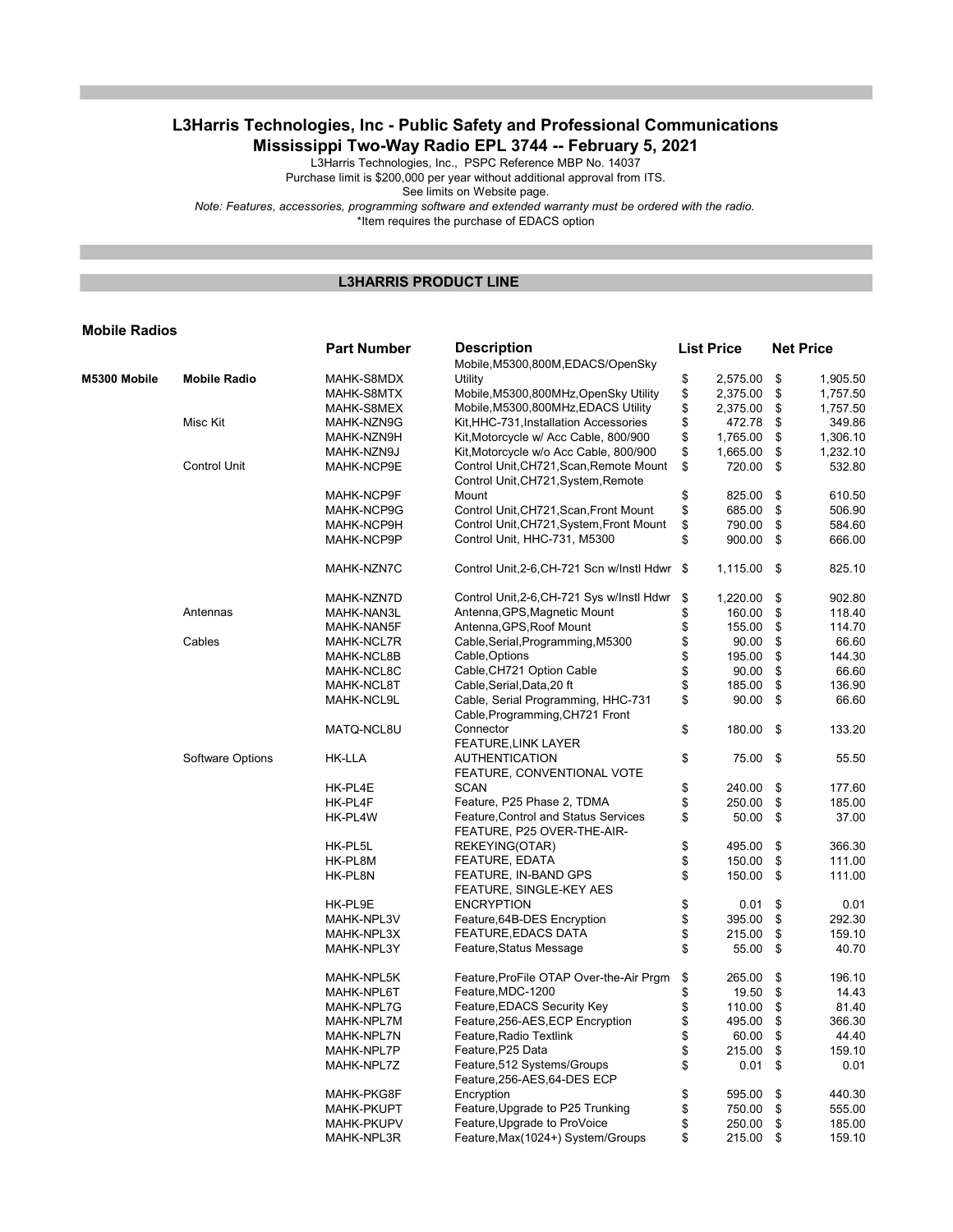|               |                                           | MAHK-NPL7K               | Feature, Direct Frequency Entry                                   | \$       | 110.00           | \$       | 81.40            |
|---------------|-------------------------------------------|--------------------------|-------------------------------------------------------------------|----------|------------------|----------|------------------|
|               |                                           | MAHK-NPL8D               | Feature, 256-AES, OTP Encryption                                  | \$       | 695.00           | \$       | 514.30           |
|               |                                           | MAHK-NPL8E               | Feature, 128B-AES, OTP Encryption                                 | \$       | 495.00           | \$       | 366.30           |
|               |                                           |                          | Feature, 256-AES, ECP & OTP, 64-DES,                              |          |                  |          |                  |
|               |                                           | MAHK-PKG8C               | ECP                                                               | \$       | 895.00           | \$       | 662.30           |
|               |                                           | HK-PL4U                  | Feature, Single-Key DES Encryption                                | \$       | 0.01             | \$       | 0.01             |
|               |                                           | MAHK-NPL7X               | FEATURE, OPENSKY DATA                                             | \$       | 250.00           | \$       | 185.00           |
|               | Microphone                                | MAHK-NMC7Z               | Microphone, Standard, CH721 Control Unit \$                       |          | 80.00            | \$       | 59.20            |
|               |                                           | MAHK-NMC9C               | Microphone, DTMF, CH721 Control Unit                              | \$       | 330.00           | \$       | 244.20           |
|               |                                           |                          | Microphone, Noise Canceling, CH-                                  |          |                  |          |                  |
|               |                                           | MAHK-NMC9D               | 721,M5300                                                         | \$       | 160.00           | \$       | 118.40           |
|               |                                           | MAHK-ZN9F                | Microphone, Desktop                                               | \$       | 195.00           | \$       | 144.30           |
|               | Mounting/Cabling Kit<br><b>GPS Option</b> | MAHK-NMA6P<br>MAHK-NMK5F | Bracket Kit, Rack Mount, CS-7000<br><b>GPS Option</b>             | \$       | 290.00           | \$       | 214.60           |
|               | Accessories                               | MAHK-NZN6W               | Accessories, Front Mount                                          | \$<br>\$ | 525.00<br>274.50 | \$<br>\$ | 388.50<br>203.13 |
|               |                                           | MAHK-NZN7R               | Accessories, Remote Mount                                         | \$       | 360.00           | \$       | 266.40           |
|               | <b>Desktop Station</b>                    | MAHK-NZN8K               | Desktop Station, CS-7000, Local Control                           | \$       | 3,240.00         | \$       | 2,397.60         |
|               |                                           | MAHK-NZN8L               | Desktop Station, CS-7000, Local/Remote                            | \$       | 5,675.00         | \$       | 4,199.50         |
| M7100 Mobile  | Cables                                    | TQ3410                   | Cable, Programming, J725M/M7100, Field                            | \$       | 80.00            | \$       | 59.20            |
|               |                                           | TQ3409                   | Cable, Programming, J725M/M7100, Shop                             | \$       | 130.00           | \$       | 96.20            |
| M7200 Mobile  |                                           | MAMV-NCL7K               | Cable, Option, M7200                                              | \$       | 210.00           | \$       | 155.40           |
|               |                                           | MAMV-NCL7R               | Cable, Serial Programming, CH721                                  | \$       | 90.00            | \$       | 66.60            |
|               |                                           | MAMV-NCL8C               | Cable, CH721 Option Cable                                         | \$       | 90.00            | \$       | 66.60            |
|               |                                           | MAMV-NCL8R               | Cable, Serial Programming, M7200                                  | \$       | 100.00           | \$       | 74.00            |
|               |                                           | MAMV-NCL8T               | Cable, Serial, Data, 20 ft                                        | \$       | 115.00           | \$       | 85.10            |
|               | Software Options                          | MAMV-NPL7N               | Feature, Radio Textlink                                           | \$       | 60.00            | \$       | 44.40            |
|               |                                           | MAMV-OS                  | Feature Set, OpenSky Trunking                                     | \$       | 2,040.00         | \$       | 1,509.60         |
|               |                                           | MAMV-PT                  | Feature Set, P25 Trunking                                         | \$       | 1,830.00         | \$       | 1,354.20         |
|               | <b>Control Unit</b>                       | MAMV-CP9F                | Control Unit, CH721, System, Remote Mt                            | \$       | 825.00           | \$       | 610.50           |
|               |                                           | MAMV-NZN7D               | Control Unit, 2-6, CH-721 Sys w/Instl Hdwr                        | - \$     | $1,220.00$ \$    |          | 902.80           |
|               |                                           | MAMV-NZN7C               | Control Unit, 2-6, CH-721 Scn w/Instl Hdwr \$                     |          | 1,115.00         | - \$     | 825.10           |
|               | <b>Operational Mode</b>                   |                          |                                                                   |          |                  |          |                  |
|               | Packages                                  | <b>MAMV-PKGNS</b>        | Feature Package, OpenSky & ProVoice<br>FEATURE PACKAGE, P25 PHASE | \$       | 2,670.00 \$      |          | 1,975.80         |
|               | <b>Operational Mode</b><br>Packages       | MV-PL4F                  | 2,TDMA                                                            | \$       | 250.00           | \$       | 185.00           |
|               | Microphone                                | MAMV-MC7Z                | Microphone, Std, CH721 Control Unit                               | \$       | 80.00            | \$       | 59.20            |
|               |                                           | MAMV-NMC9C               | Microphone, DTMF, CH-721 Control Unit                             | \$       | 330.00           | \$       | 244.20           |
|               |                                           |                          |                                                                   |          |                  |          |                  |
|               |                                           | MAMV-NMC9D               | Microphone, Noise Canceling, CH-721 CU                            | \$       | 160.00           | \$       | 118.40           |
|               | Accessories<br><b>Rocker Switch</b>       | MAMV-NZN7W               | Accessories, M7200 Remote Mount                                   | \$       | 360.00           | \$       | 266.40           |
|               | Option, VTAC<br>VTAC, M7200, 764-         | MAMV-NZN8J               | Rocker Switch Option, VTAC                                        | \$       | 275.00 \$        |          | 203.50           |
|               | 870MHz                                    | MAMV-VDLXX               | VTAC, M7200, 764-870MHz                                           | \$       | 9,775.00         | \$       | 7,233.50         |
|               | <b>Additional Accessories</b>             | FM-013327                | Keycap Kit, System                                                | \$       | 120.00 \$        |          | 88.80            |
|               |                                           |                          | Keycap Kit, System, Blank                                         |          |                  |          |                  |
|               |                                           | KT-013492-001            | White, CH721, 50Pk                                                | \$       | 140.00           | \$       | 103.60           |
|               |                                           | KT-013492-002            | Keycap Kit, Scan, Large, Arrow Kit, 50 Pk                         | \$       | 325.00           | \$       | 240.50           |
| Unity XG-100M |                                           | KT-013492-003            | Keycap Kit, System, Optional<br>Mobile, XG-100M, 136-             | \$       | 170.00           | \$       | 125.80           |
| <b>Mobile</b> | <b>Mobile Radio</b>                       | <b>XM-100F</b>           | 870MHz, Unencrypted                                               | \$       | 4,010.00         | \$       | 2,967.40         |
|               |                                           | XM-100F-D01              | Mobile, XG-100M, 136-520 MHz                                      | \$       | 3,510.00         | \$       | 2,597.40         |
|               |                                           |                          | MOBILE, XG-100M, 136-174, 762-870                                 |          |                  |          |                  |
|               |                                           | XM-100F-D02              | MHZ                                                               | \$       | 3,510.00         | \$       | 2,597.40         |
|               |                                           | XM-100F-D03              | Mobile, XG-100M, 380-870 MHz                                      |          | 3,510.00         | \$       | 2,597.40         |
|               | Misc Kit                                  | XM-ZN2D                  | KIT, INSTALLATION, VRS, W/CH-100                                  | \$       | 720.00           | \$       | 532.80           |
|               |                                           | XM-ZN2E<br>XM-ZN2G       | KIT, INSTALLATION, VRS, W/CH-721<br>KIT, INSTALLATION XG-100LPA   | \$<br>\$ | 720.00<br>276.35 | \$<br>\$ | 532.80<br>204.50 |
|               |                                           | XMZN9G                   | Kit, HHC-731, Installation Accessories                            | \$       | 472.78           | \$       | 349.86           |
|               | <b>Control Unit</b>                       | XMCP9E                   | Control Unit, CH721, Scan, Remote Mount                           | \$       | 720.00           | \$       | 532.80           |
|               |                                           |                          | Control Unit, CH721, System, Remote                               |          |                  |          |                  |
|               |                                           | XMCP9F                   | Mount                                                             | \$       | 825.00           | \$       | 610.50           |
|               |                                           | XMCP9G                   | Control Unit, CH721, Scan, Front Mount                            | \$       | 685.00           | \$       | 506.90           |
|               |                                           | XMCP9H                   | Control Unit, CH721, System, Front Mount                          | \$       | 790.00           | \$       | 584.60           |
|               |                                           | XMCP9P                   | Control Unit, HHC-731<br>CONTROL UNIT, CH100, TOUCH               | \$       | 900.00           | \$       | 666.00           |
|               |                                           | XMCP9Q                   | <b>SCREEN, FRNT MNT</b>                                           | \$       | 1,190.00 \$      |          | 880.60           |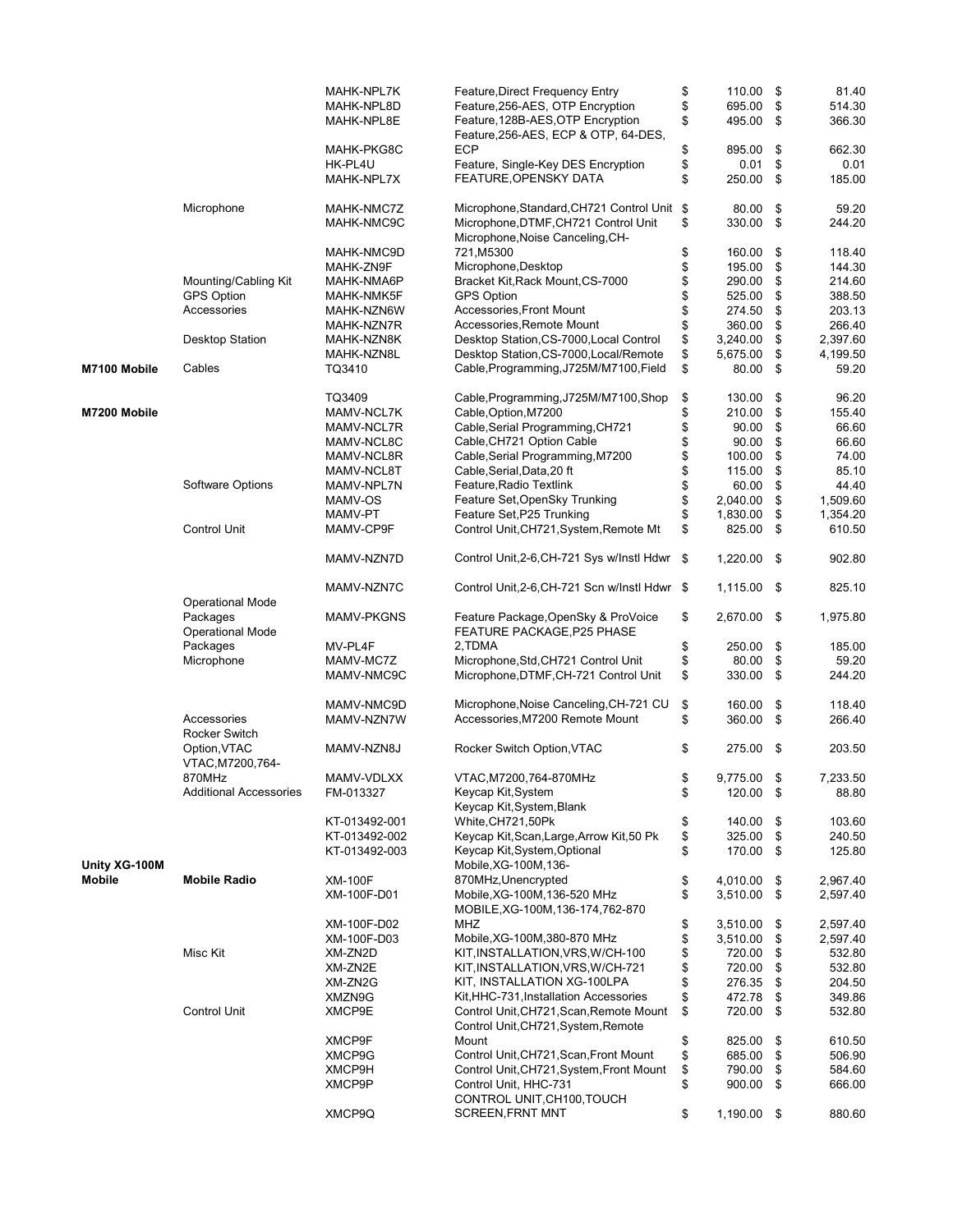|                         | XMZN7C          | Control Unit, 2-6, CH-721 Scn w/Instl Hdwr \$                           | 1,115.00 \$     |      | 825.10   |
|-------------------------|-----------------|-------------------------------------------------------------------------|-----------------|------|----------|
|                         | XMZN7D          | Control Unit, 2-6, CH-721 Sys w/Instl Hdwr \$<br>CONTROL UNIT, 2-       | 1,220.00        | - \$ | 902.80   |
|                         | XMZN8Z          | 6, CH100, TCHSCR, W/INSTL HD<br>CONTROL UNIT, CH100, TOUCH              | \$<br>1,893.00  | - \$ | 1,400.82 |
|                         | XMCP9R          | <b>SCREEN, RMT MNT</b><br>ANTENNA, 27-31 MHz, LOW BAND                  | \$<br>1,498.00  | - \$ | 1,108.52 |
| Antennas                | AN-025127-100   | MOBILE, NMO, DC<br>ANTENNA, 30-35 MHz, LOW BAND                         | \$<br>100.00 \$ |      | 74.00    |
|                         | AN-025127-101   | MOBILE, NMO, DC<br>ANTENNA, 34-37 MHz, LOW BAND                         | \$<br>100.00 \$ |      | 74.00    |
|                         | AN-025127-102   | MOBILE, NMO, DC<br>ANTENNA, 40-47 MHz, LOW BAND                         | \$<br>100.00 \$ |      | 74.00    |
|                         | AN-025127-104   | MOBILE, NMO, DC<br>ANTENNA, 45-48 MHz, LOW BAND                         | \$<br>100.00    | - \$ | 74.00    |
|                         | AN-025127-105   | MOBILE, NMO, DC                                                         | \$<br>100.00    | \$   | 74.00    |
|                         | XMAN3L          | Antenna, GPS, Magnet Mount                                              | \$<br>160.00    | \$   | 118.40   |
|                         | XMAN5F          | Antenna, GPS, Roof Mount                                                | \$<br>155.00    | \$   | 114.70   |
|                         | XMAN6J          | Antenna, Flex, Multi-Band, 136-870MHz<br>0dB                            | \$<br>225.00    | -\$  | 166.50   |
|                         | <b>XMAN7F</b>   | ANTENNA, ELEMENT, 700/800 2DB<br><b>LOW PROFILE</b>                     | 60.00 \$        |      | 44.40    |
|                         |                 | ANTENNA,FLEX,HEAVY-DUTY,136-                                            | \$              |      |          |
|                         | XM-AN7G         | 870MHZ<br>ANTENNA, 37-40 MHz, LOW BAND                                  | \$<br>250.00    | -\$  | 185.00   |
|                         | AN-025127-103   | MOBILE, NMO, DC                                                         | \$<br>100.00    | \$   | 74.00    |
|                         | XMAN6H          | Antenna, Elmt, Miti Bnd, 136-870MHz 0dB                                 | \$<br>180.00    | \$   | 133.20   |
| Cables                  | XMCJ3C          | Cable, KVL, Key Loading Unity Mobile<br>CABLE, KVL KEY LOADING (CH-     | \$<br>170.00    | \$   | 125.80   |
|                         | XMCJ3D          | 721/HHC-731)                                                            | \$<br>350.00    | \$   | 259.00   |
|                         | XMCL8B          | Cable, Option, Unity                                                    | \$<br>190.00    | \$   | 140.60   |
|                         | XMCL8C          | Cable, CH721, CH100 Option Cable                                        | \$<br>90.00     | \$   | 66.60    |
|                         | XMCL8T          | Cable, Serial Data, 20 ft                                               | \$<br>115.00    | \$   | 85.10    |
|                         | XMCL8U          | Cable, Prgm, CH100-721 Front Connector                                  | \$<br>180.00    | \$   | 133.20   |
|                         | XMCL9M          | Cable, CH-100 USB Programming<br>FEATURE, LINK LAYER                    | \$<br>12.56     | \$   | 9.29     |
| Software Options        | XM-LLA          | <b>AUTHENTICATION</b>                                                   | \$<br>100.00    | \$   | 74.00    |
|                         | XMPL3X          | FEATURE, EDACS DATA                                                     | \$<br>215.00    | \$   | 159.10   |
|                         | XMPL4D          | Feature, DES-CFB                                                        | \$<br>495.00    | \$   | 366.30   |
|                         | XMPL4E          | FEATURE, CONVENTIONAL VOTE<br><b>SCAN</b>                               | \$<br>240.00    | \$   | 177.60   |
|                         | XMPL4F          | Feature, Phase II TDMA                                                  | \$<br>250.00    | \$   | 185.00   |
|                         |                 | FEATURE, P25 OTAP PROFILE                                               |                 |      | 196.10   |
|                         | XMPL5K          |                                                                         | \$<br>265.00    | \$   |          |
|                         | XMPL5L          | Feature, OTAR                                                           | \$<br>695.00    | \$   | 514.30   |
|                         | XMPL7G          | FEATURE, EDACS SECURITY KEY                                             | \$<br>110.00    | \$   | 81.40    |
|                         | XM-PL8M         | FEATURE, EDATA                                                          | \$<br>150.00    | \$   | 111.00   |
|                         | XM-PL8N         | FEATURE, IN-BAND GPS                                                    | \$<br>150.00    | \$   | 111.00   |
|                         | XM-PL8Y         | FEATURE, ENCRYPTION LITE                                                | \$<br>0.01      | \$   | 0.01     |
|                         | <b>XMPRO</b>    | <b>FEATURE, PROVOICE</b><br>FEATURE, FEDERAL/INTERNATIONAL              | \$<br>250.00    | \$   | 185.00   |
| Software Options        | XM-SP2V         | STANDARD<br>FEATURE, SINGLE-KEY AES                                     | \$<br>0.01      | \$   | 0.01     |
|                         | XM-PL9E         | <b>ENCRYPTION</b>                                                       | \$<br>0.01      | \$   | 0.01     |
| <b>Operational Mode</b> | XM-PL4W         | Feature, Control and Status Services<br>FEATURE PACKAGE, P25 TRUNKING & | \$<br>50.00     | \$   | 37.00    |
| Packages                | XM-P25ED        | <b>EDACS</b><br><b>FEATURE PACKAGE, EDACS</b>                           | \$<br>2,000.00  | -\$  | 1,480.00 |
|                         | <b>XM-PKGED</b> | <b>TRUNKING</b>                                                         | \$<br>1,500.00  | \$   | 1,110.00 |
|                         | <b>XM-PKGPD</b> | FEATURE PACKAGE, P25 DATA                                               | \$<br>330.00    | \$   | 244.20   |
|                         | XMPL4C          | Feature Package, P25 Encryption                                         | \$<br>695.00    | \$   | 514.30   |
|                         | <b>XM-PKGPT</b> | FEATURE PACKAGE, P25 TRUNKING<br>MICROPHONE, STD, CH100, STRAIGHT       | \$<br>1,500.00  | \$   | 1,110.00 |
| Microphone              | XMMC7Z          | <b>CONNECTOR</b>                                                        | \$<br>80.00     | \$   | 59.20    |
|                         | XMMC9C          | Microphone, DTMF, CH-721 Control Unit<br>MICROPHONE, NOISE              | \$<br>205.00    | \$   | 151.70   |
|                         |                 | CANCELLING, CH-721                                                      |                 |      |          |
|                         | XM-MC9D         |                                                                         | \$<br>160.00    | \$   | 118.40   |
|                         | XMZN9F          | Microphone, Desktop                                                     | \$<br>195.00    | \$   | 144.30   |
| Mounting/Cabling Kit    | XMMA6P          | Bracket Kit, Rack Mount, CS7000                                         | \$<br>160.00    | \$   | 118.40   |
| Accessories             | XMZN6W          | Accessories, Unity, Front Mount                                         | \$<br>274.50    | \$   | 203.13   |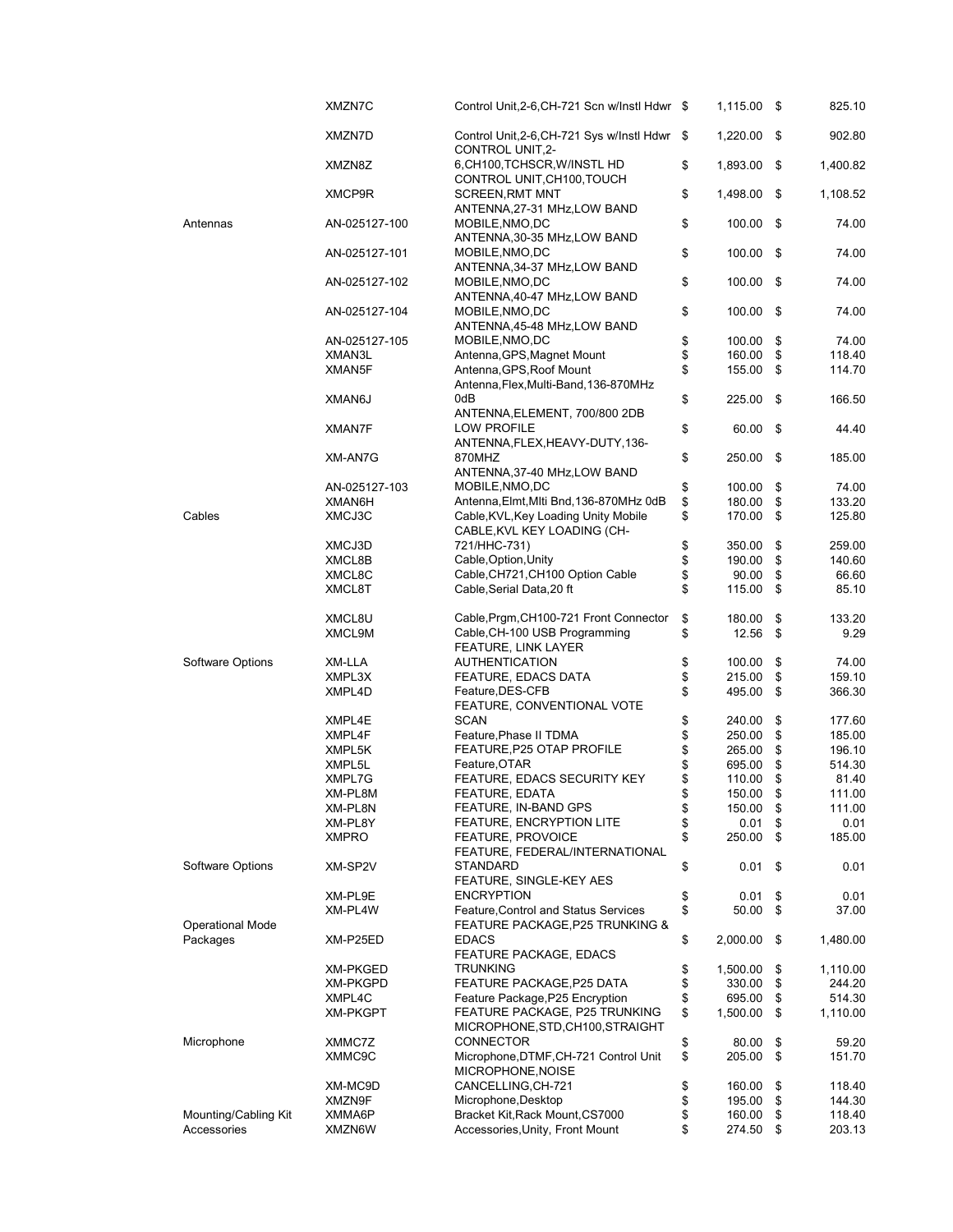|              |                                              | XMZN7R    | Accessories, Unity, Remote Mount                          | \$<br>360.00 \$     | 266.40         |
|--------------|----------------------------------------------|-----------|-----------------------------------------------------------|---------------------|----------------|
|              |                                              | XMZN9A    | Accessories, Unity, CH100, Remote Mount                   | \$<br>360.00        | \$<br>266.40   |
|              | <b>Desktop Station</b>                       |           | Desktop Station, CS-7000, Local Control                   | \$<br>3,240.00      | \$<br>2,397.60 |
|              |                                              | XMZN8K    |                                                           |                     |                |
|              | <b>Desktop Station</b>                       | XMZN8L    | Desktop Station, CS-7000, Local/Remote                    | \$<br>5,675.00      | \$<br>4,199.50 |
|              | Filter, VRM, 700 MHz<br>AMPLIFIER, XG-100LPA | XMFL1C    | Filter, VRM, 700 MHz<br>AMPLIFIER, XG-100LPA VHF LOW, 33- | \$<br>1,995.00      | \$<br>1,476.30 |
|              | VHF LOW, 33-48 MHZ                           | XM-100LPA | 48 MHZ                                                    | \$<br>1,250.00      | \$<br>925.00   |
|              |                                              |           | Filter, VRM, 800 MHZ                                      | \$<br>1,995.00 \$   |                |
|              | Filter, VRM, 800 MHZ                         | XMNFL1A   |                                                           |                     | 1,476.30       |
|              | VRS7030, P25                                 |           |                                                           |                     |                |
|              | <b>VEHICULAR RPTR</b>                        |           | VRS7030, P25 VEHICULAR RPTR                               |                     |                |
|              | 700/800 MHZ                                  | XMV780B   | 700/800 MHZ                                               | \$<br>$6,155.00$ \$ | 4,554.70       |
|              | MOUNT, NMO                                   |           |                                                           |                     |                |
|              | ANTENNA, MAGNETIC, H                         |           | MOUNT, NMO                                                |                     |                |
|              | EAVY-DUTY                                    | XM-AN7H   | ANTENNA, MAGNETIC, HEAVY-DUTY                             | \$<br>100.00 \$     | 74.00          |
| XG-25 Mobile |                                              |           |                                                           |                     | \$             |
|              | <b>Mobile Radio</b>                          | DM-MU1B   | MOBILE, XG-25M, 378-470 MHZ, 50W                          | \$<br>2,100.00      | 1,554.00       |
|              |                                              | DM-M78B   | MOBILE, XG-25M, 700/800 MHZ, 35W                          | \$<br>2,100.00      | \$<br>1,554.00 |
|              |                                              | DM-MV1B   | Mobile, XG-25M, 136-174 MHz, 50W                          | \$<br>2,100.00      | \$<br>1,554.00 |
|              |                                              |           | CABLE, KVL KEY LOADING (CH-                               |                     |                |
|              | Cables                                       | DM-CJ3D   | 721/HHC-731)                                              | \$<br>350.00        | \$<br>259.00   |
|              |                                              | DM-CL2X   | Cable, Option, XG-25M                                     | \$<br>141.48        | \$<br>104.70   |
|              |                                              | DM-CL2Y   | Cable, Programming, XG-25M                                | \$<br>90.00         | \$<br>66.60    |
|              |                                              |           |                                                           |                     |                |
|              |                                              |           | FEATURE, LINK LAYER                                       |                     |                |
|              | Software Options                             | DM-LLA    | <b>AUTHENTICATION</b>                                     | \$<br>75.00         | \$<br>55.50    |
|              |                                              |           | FEATURE, 256-AES, ECP & OTP, 64-                          |                     |                |
|              |                                              | DM-PKG8C  | DES, ECP                                                  | \$<br>895.00 \$     | 662.30         |
|              |                                              |           | Feature, 256-AES, 64-DES ECP                              |                     |                |
|              |                                              | DM-PKG8F  | Encryption                                                | \$<br>595.00 \$     | 440.30         |
|              |                                              |           | Feature, Maximum (1024+)                                  |                     |                |
|              |                                              |           |                                                           |                     |                |
|              |                                              | DM-PL3R   | System/Groups                                             | \$<br>215.00        | \$<br>159.10   |
|              |                                              | DM-PL3V   | Feature, 64B-DES Encryption                               | \$<br>395.00        | \$<br>292.30   |
|              |                                              | DM-PL3X   | <b>FEATURE, EDACS DATA</b>                                | \$<br>220.00        | \$<br>162.80   |
|              |                                              | DM-PL3Y   | Feature, Status Message                                   | \$<br>55.00         | \$<br>40.70    |
|              |                                              |           | FEATURE, CONVENTIONAL VOTE                                |                     |                |
|              |                                              | DM-PL4E   | <b>SCAN</b>                                               | \$<br>240.00        | \$<br>177.60   |
|              |                                              | DM-PL4F   | Feature, P25 Phase 2, TDMA                                | \$<br>250.00        | \$<br>185.00   |
|              |                                              |           |                                                           |                     |                |
|              |                                              | DM-PL4N   | Feature, Bluetooth                                        | \$<br>100.00        | \$<br>74.00    |
|              |                                              | DM-PL4U   | Feature, Single-Key DES Encryption                        | \$<br>0.01          | \$<br>0.01     |
|              |                                              | DM-PL4W   | Feature, Control and Status Services                      | \$<br>50.00         | \$<br>37.00    |
|              |                                              |           | FEATURE, SINGLE-KEY AES                                   |                     |                |
|              |                                              | DM-PL9E   | <b>ENCRYPTION</b>                                         | \$<br>0.01          | \$<br>0.01     |
|              |                                              | DM-PL5K   | <b>FEATURE, PROFILE OTAP</b>                              | \$<br>265.00        | \$<br>196.10   |
|              |                                              |           | FEATURE, P25 OVER-THE-AIR                                 |                     |                |
|              |                                              |           |                                                           |                     |                |
|              |                                              | DM-PL5L   | <b>REKEYING</b>                                           | \$<br>465.00        | \$<br>344.10   |
|              |                                              | DM-PL6T   | Feature, MDC-1200                                         | \$<br>19.50         | \$<br>14.43    |
|              |                                              | DM-PL7G   | Feature, P25 Personality Lock                             | \$<br>110.00        | \$<br>81.40    |
|              |                                              | DM-PL7M   | Feature, 256-AES, ECP Encryption                          | \$<br>495.00        | \$<br>366.30   |
|              |                                              | DM-PL7N   | Feature, Radio Textlink                                   | \$<br>60.00         | \$<br>44.40    |
|              |                                              | DM-PL7P   | Feature, P25 Data                                         | \$<br>215.00 \$     | 159.10         |
|              |                                              | DM-PL7X   | FEATURE, OPENSKY DATA                                     | \$<br>250.00        | \$<br>185.00   |
|              |                                              |           |                                                           |                     |                |
|              |                                              | DM-PL7Y   | FEATURE, OTAR, OPENSKY                                    | \$<br>315.00        | \$<br>233.10   |
|              |                                              | DM-PL7Z   | Feature, 512 Systems/Groups                               | \$<br>0.01          | \$<br>0.01     |
|              |                                              | DM-PL8D   | FEATURE, 256-AES, OTP ENCRYPTION                          | \$<br>695.00        | \$<br>514.30   |
|              |                                              | DM-PL8M   | <b>FEATURE, EDATA</b>                                     | \$<br>150.00        | \$<br>111.00   |
|              |                                              | DM-PL8N   | FEATURE, IN-BAND GPS                                      | \$<br>150.00        | \$<br>111.00   |
|              |                                              | DM-PL8Y   | FEATURE, ENCRYPTION LITE                                  | \$<br>0.01          | \$<br>0.01     |
|              |                                              | DM-PRO    | <b>FEATURE, PROVOICE</b>                                  | \$<br>250.00        | \$<br>185.00   |
|              |                                              |           |                                                           |                     |                |
|              |                                              |           | FEATURE, FEDERAL/INTERNATIONAL                            |                     |                |
|              |                                              | DM-SP2V   | <b>STANDARD</b>                                           | \$<br>0.01          | \$<br>0.01     |
|              | Misc Kit                                     | DM-ZN9X   | Kit, Accessories, XG-25M                                  | \$<br>195.00 \$     | 144.30         |
|              |                                              |           | KIT, CONVERSION, CH-25 REM CTRL                           |                     |                |
|              |                                              | DM-ZN9Z   | HD, 30FT                                                  | \$<br>481.77 \$     | 356.51         |
|              | Speaker                                      | DM-MN1D   | SPEAKER, MOBILE, 4 OHM                                    | \$<br>27.00         | \$<br>19.98    |
|              | <b>Operational Mode</b>                      |           | FEATURE PACKAGE, EDACS, P25T AND                          |                     |                |
|              |                                              |           |                                                           |                     |                |
|              | Packages                                     | DM-EPO    | <b>OPENSKY</b>                                            | \$<br>1,600.00 \$   | 1,184.00       |
|              |                                              |           | FEATURE PACKAGE, OPENSKY AND                              |                     |                |
|              |                                              | DM-OSED   | <b>EDACS</b>                                              | \$<br>1,200.00 \$   | 888.00         |
|              |                                              |           | <b>FEATURE PACKAGE, EDACS</b>                             |                     |                |
|              |                                              | DM-PKGED  | <b>TRUNKING</b>                                           | \$<br>750.00 \$     | 555.00         |
|              |                                              |           | FEATURE PACKAGE, OPENSKY DATA                             |                     |                |
|              |                                              | DM-PKGOD  | <b>SERVICES</b>                                           | \$<br>525.00 \$     | 388.50         |
|              |                                              |           |                                                           |                     |                |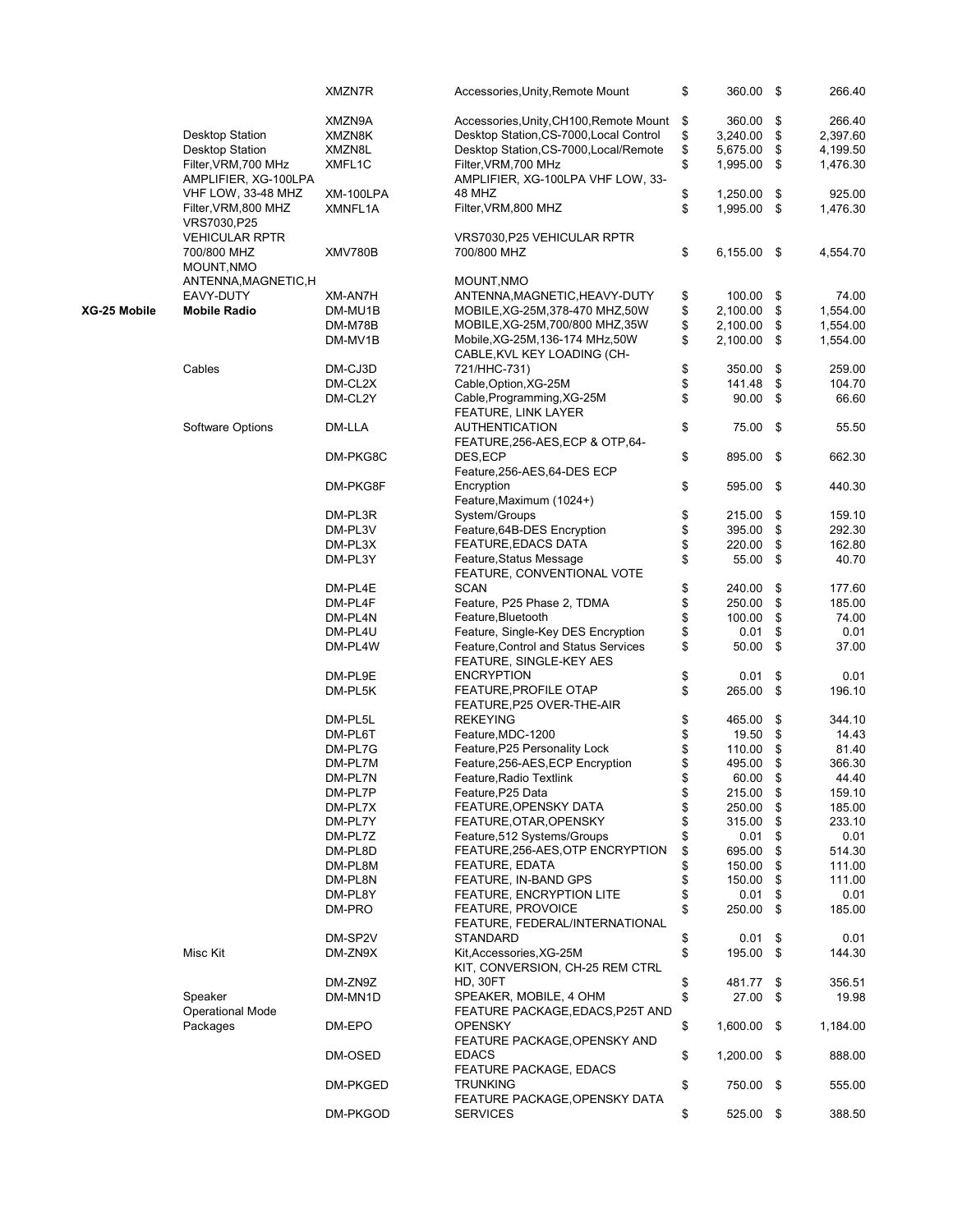|                      |                     | DM-P25ED      | FEATURE PACKAGE, P25 TRUNKING &<br><b>EDACS</b> | \$  | 1,200.00 \$   | 888.00         |
|----------------------|---------------------|---------------|-------------------------------------------------|-----|---------------|----------------|
|                      |                     |               | FEATURE PACKAGE, OPENSKY AND                    |     |               |                |
|                      |                     | DM-PKGNT      | <b>P25T</b>                                     | \$  | 1,200.00 \$   | 888.00         |
|                      |                     |               | FEATURE PACKAGE, OPENSKY                        |     |               |                |
|                      |                     | DM-PKGOS      | <b>TRUNKING</b>                                 | \$  | 750.00        | \$<br>555.00   |
|                      |                     | DM-PKGPT      | Feature Package, P25 Trunking                   | \$  | 750.00        | \$<br>555.00   |
|                      | Microphone          | DM-MC9R       | Microphone, Standard, XG-25M                    | \$  | 80.94         | \$<br>59.90    |
|                      |                     | DM-MC9U       | MICROPHONE, DESKTOP, XG25M                      | \$  | 295.00        | \$<br>218.30   |
|                      |                     |               | MIC, NOISE CANCELING WITH LTW                   |     |               |                |
|                      |                     | DM-MC9V       | <b>CONNECTOR</b>                                | \$  | 225.00        | \$<br>166.50   |
|                      | GPS Kit, XG-25M     | DM-MK5F       | GPS Kit, XG-25M                                 | \$  | 500.00 \$     | 370.00         |
|                      |                     |               | MOBILE, XG-75M/M7300, 330-380                   |     |               |                |
| <b>XG-75M Mobile</b> | <b>Mobile Radio</b> | MAMW-MU3B     | MHZ,40W                                         | \$  | 2,300.00      | \$<br>1,702.00 |
|                      |                     |               | MOBILE, XG-75M/M7300, 764-                      |     |               |                |
|                      |                     | MAMW-SDMXX    | 870MHZ, HALF DPLX                               | \$  | 2,300.00      | \$<br>1,702.00 |
|                      |                     |               | MOBILE, XG-75M/M7300, 136-                      |     |               |                |
|                      |                     | MAMW-SHHXX    | 174MHZ, 110W                                    | \$  | 2,600.00 \$   | 1,924.00       |
|                      |                     |               |                                                 |     |               |                |
|                      |                     |               | MOBILE, XG-75M/M7300, 136-                      |     |               |                |
|                      |                     | MAMW-SHMXX    | 174MHZ,50W                                      | \$  | 2,300.00 \$   | 1,702.00       |
|                      |                     |               | MOBILE, XG-75M/M7300, 378-                      |     |               |                |
|                      |                     | MAMW-SNMXX    | 430MHZ,50W                                      | \$  | 2,300.00      | \$<br>1,702.00 |
|                      | Misc Kit            | MAMW-NZN8X    | Kit, Installation, VRS7000                      | \$  | 720.00        | \$<br>532.80   |
|                      |                     | MAMW-NZN9G    | Kit, HHC-731, Installation Accessories          | \$  | 472.78        | \$<br>349.86   |
|                      |                     | MAMW-NZN9H    | Kit, Motorcycle w/ Acc Cable, 700/800           | \$  | 1,765.00      | \$<br>1,306.10 |
|                      |                     | MAMW-ZN9P     | Kit, Installation, VRS, High Power              | \$  | 760.00        | \$<br>562.40   |
|                      |                     | MAMW-ZN9W     | Kit, Acc, HHC-731, High Power                   | \$  | 586.58        | \$<br>434.07   |
|                      |                     | MW-ZN2E       | KIT, INSTALLATION, VRS, W/CH-721                | \$  | 720.00        | \$<br>532.80   |
|                      |                     | MAMW-NZN7X    | Kit, Motorcycle w/ Acc Cable, VHF/UHF           | \$  | 1,765.00      | \$<br>1,306.10 |
|                      |                     | MAMW-NZN7Y    | Kit, Motorcycle w/o Acc Cabl, VHF/UHF           | \$  | 1,665.00      | \$<br>1,232.10 |
|                      |                     | MAMW-NZN9J    | Kit, Motorcycle w/o Acc Cable, 700/800          | \$  | 1,665.00      | \$<br>1,232.10 |
|                      | <b>Control Unit</b> | MAMW-NCP9E    | Control Unit, CH721, Scan, Remote Mount         | \$  | 720.00        | \$<br>532.80   |
|                      |                     |               | Control Unit, CH721, System, Remote             |     |               |                |
|                      |                     | MAMW-NCP9F    | Mount                                           | \$  | 825.00        | \$<br>610.50   |
|                      |                     | MAMW-NCP9G    | Control Unit, CH721, Scan, Front Mount          | \$  | 685.00        | \$<br>506.90   |
|                      |                     | MAMW-NCP9H    | Control Unit, CH721, System, Front Mount        | \$  | 790.00        | \$<br>584.60   |
|                      |                     |               |                                                 |     |               |                |
|                      |                     |               | CONTROL UNIT, HHC-731, XG-                      |     |               |                |
|                      |                     | MAMW-NCP9P    | 75M/M7300                                       | \$  | $900.00$ \$   | 666.00         |
|                      |                     |               |                                                 |     |               |                |
|                      |                     | MAMW-NZN7C    | Control Unit, 2-6, CH-721 Scn w/Instl Hdwr      | \$  | 1,115.00 \$   | 825.10         |
|                      |                     |               |                                                 |     |               |                |
|                      |                     | MAMW-NZN7D    | Control Unit, 2-6, CH-721 Sys w/Instl Hdwr      | -\$ | $1,220.00$ \$ | 902.80         |
|                      |                     |               | Antenna, Yagi, UHF-L 406-440 MHz, 9dB           |     |               |                |
|                      | Antennas            | AN-025137-004 | Gain                                            | \$  | 230.00 \$     | 207.00         |
|                      |                     |               | Antenna, Yagi, UHF-H 440-480 MHz, 10dB          |     |               |                |
|                      |                     | AN-025137-005 | Gain                                            | \$  | 230.00        | \$<br>207.00   |
|                      |                     | AN-025137-008 | Antenna, Yaqi, 800 MHz, 10dB Gain               | \$  | 510.00        | \$<br>377.40   |
|                      |                     | AN-025137-009 | Antenna, Yaqi, 900 MHz, 10dB Gain               | \$  | 200.00        | \$<br>180.00   |
|                      |                     | AN-025137-010 | Antenna, 700/800MHz, 6.5 dB Gain, Yaqi          | \$  | 435.00 \$     | 391.50         |
|                      |                     |               | ANTENNA, VHF, 136-174 MHZ, 6DB, LOG             |     |               |                |
|                      |                     | AN-025137-011 | <b>PERIODIC</b>                                 | \$  | 1,195.00 \$   | 884.30         |
|                      |                     |               | Antenna, Base, Thick Roof Mount Low             |     |               |                |
|                      |                     | AN-125001-004 | Loss                                            | \$  | 85.00         | \$<br>62.90    |
|                      |                     |               | Antenna, Base, Standard Roof Mnt GPS            | \$  | 135.16        |                |
|                      |                     | AN-125001-005 |                                                 |     |               | \$<br>100.02   |
|                      |                     |               |                                                 |     |               |                |
|                      |                     | AN-125001-008 | Antenna, Base, Magnetic Mount Low Loss          | \$  | 90.00         | \$<br>66.60    |
|                      |                     | AN-225001-001 | Antenna, Element, 700/800 3dB                   | \$  | 90.00         | \$<br>66.60    |
|                      |                     |               | Antenna, Element, 700/800 3dB Elev Fd           |     |               |                |
|                      |                     | AN-225001-003 | <b>NGP</b>                                      | \$  | 170.00 \$     | 125.80         |
|                      |                     |               | Antenna, Element, 700/800 2dB Low               |     |               |                |
|                      |                     | AN-225001-004 | ProFile                                         | \$  | 60.00         | \$<br>44.40    |
|                      |                     | AN-225001-005 | Antenna, Element, 700/800 5dB                   | \$  | 90.00         | \$<br>66.60    |
|                      |                     |               |                                                 |     |               |                |
|                      |                     | AN-225003-004 | Antenna, Element, Low Profile, 0dB, UHF-L       | \$  | 85.00         | \$<br>62.90    |
|                      |                     | AN-225004-001 | Antenna, Element, 1/4, 0dB, UHF-H               | \$  | 110.00        | \$<br>81.40    |
|                      |                     |               | Antenna, Element, Low ProFile, 0dB, UHF-        |     |               |                |
|                      |                     | AN-225004-004 | H                                               | \$  | 65.00         | \$<br>48.10    |
|                      |                     | MAMW-NAN3L    | Antenna, GPS, Magnet Mount                      | \$  | 160.00        | \$<br>118.40   |
|                      |                     | MAMW-NAN5F    | Antenna, GPS, Roof Mount                        | \$  | 155.00        | \$<br>114.70   |
|                      |                     |               | Antenna, Yagi, UHF-L 375-403 MHz, 10dB          |     |               |                |
|                      |                     | AN-025137-003 | Gain                                            | \$  | 230.00        | \$<br>207.00   |
|                      |                     | AN-025137-007 | Antenna, Yagi, 700 MHz, 10dB Gain               | \$  | 729.00 \$     | 539.46         |
|                      |                     |               |                                                 |     |               |                |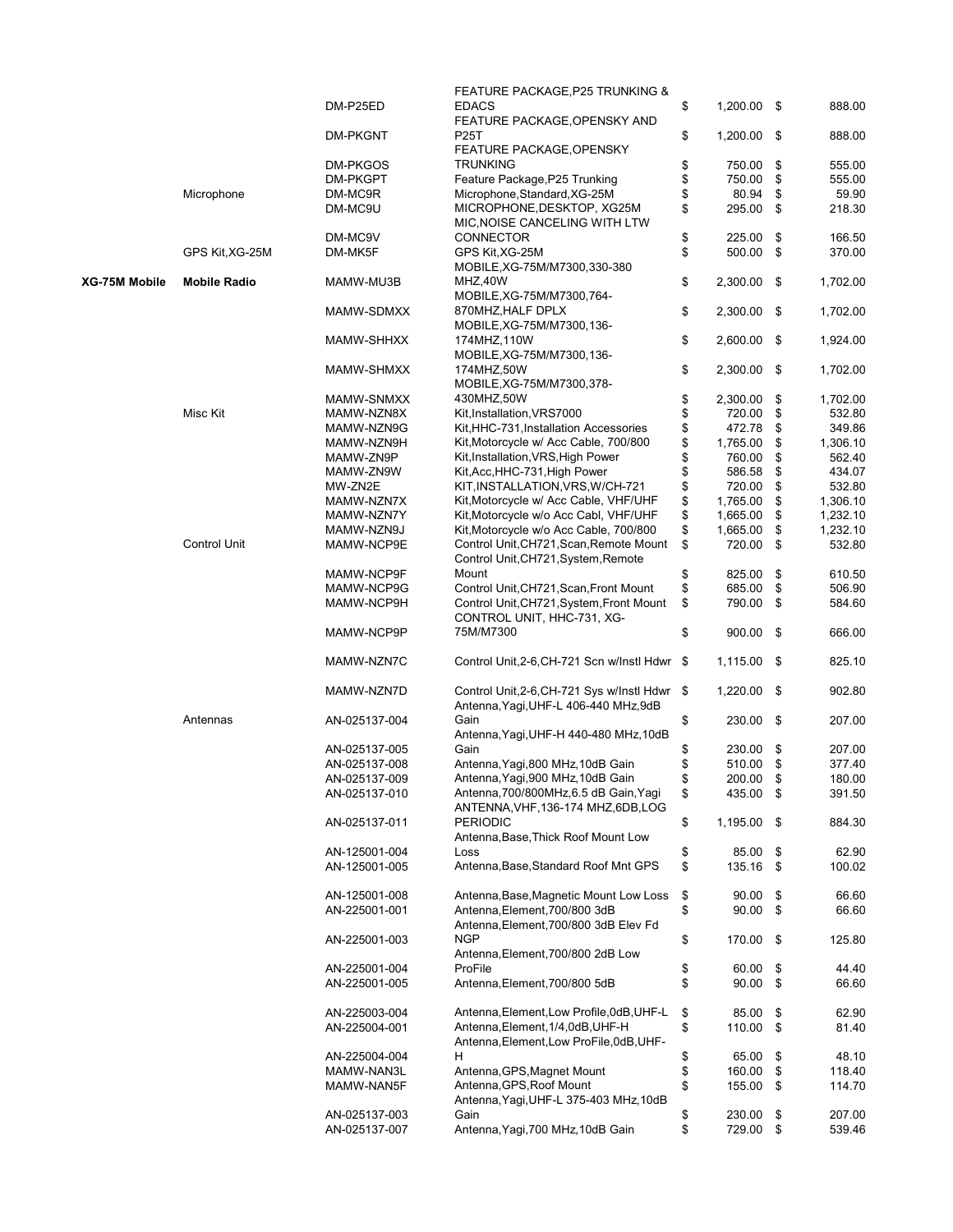|                         |                   | Antenna, Base, Standard Roof Mnt Low        |          |          |                |
|-------------------------|-------------------|---------------------------------------------|----------|----------|----------------|
|                         | AN-125001-002     | Loss                                        | \$       | 80.00    | \$<br>59.20    |
|                         |                   | Antenna, Base, Stnd Roof Mnt Low Loss       |          |          |                |
|                         | AN-125001-006     | GPS                                         | \$\$     | 175.00   | \$<br>129.50   |
|                         | AN-225003-001     | Antenna, Element, 1/4, 0dB, UHF-L           |          | 110.00   | \$<br>81.40    |
|                         | AN-025187-001     | Antenna, GPS, Roof Mount                    |          | 155.00   | \$<br>114.70   |
|                         | AN-125001-001     | Antenna, Base, Standard Roof Mount          | \$       | 40.00    | \$<br>29.60    |
|                         | AN-125001-003     | Antenna, Base, Thick Roof Mount             | \$       | 45.00    | \$<br>33.30    |
|                         | AN-125001-007     | Antenna, Base, Magnetic Roof Mount          | \$       | 70.00    | \$<br>51.80    |
|                         | AN-225002-001     | Antenna, Element, 1/4, 0dB, VHF             | \$       | 140.00   | \$<br>103.60   |
|                         | AN-225002-003     | Antenna, Element, 3dB, VHF                  | \$       | 90.00    | \$<br>66.60    |
|                         | AN-225002-004     | Antenna, Element, NGP, 2dB, VHF             | \$       | 140.00   | \$<br>103.60   |
|                         | AN-225005-001     | Antenna, Element, 900, 3dB                  | \$<br>\$ | 90.00    | \$<br>66.60    |
|                         | AN-225005-002     | Antenna, Element, 900, 3dB Ef               |          | 195.00   | \$<br>144.30   |
|                         | AN-225005-003     | Antenna, Element, 900, NGP, 3dB Ef          | \$       | 195.00   | \$<br>144.30   |
|                         | AN-225005-004     | Antenna, Element, 900, Low ProFile, 2dB     | \$       | 60.00    | \$<br>44.40    |
|                         | AN-225006-001     | ANTENNA, ELEMENT, 136-941 MHZ               | \$       | 40.00    | \$<br>29.60    |
| Cables                  | CA-104861         | Cable, Serial Programming, CH721            | \$       | 90.00    | \$<br>66.60    |
|                         | MAMW-NCL7R        | Cable, Serial Programming, CH721            | \$       | 90.00    | \$<br>66.60    |
|                         | MAMW-NCL8B        | Cable, Options                              | \$       | 190.00   | \$<br>140.60   |
|                         | MAMW-NCL8C        | Cable, CH721 Option Cable                   | \$       | 90.00    | \$<br>66.60    |
|                         | MAMW-NCL8T        | Cable, Serial Data, 20 ft                   |          | 115.00   | \$<br>85.10    |
|                         | MAMW-NCL9L        | Cable, Serial Programming, HHC-731          | \$<br>\$ | 90.00    | \$<br>66.60    |
|                         | MAMW-ZN9C         | Cable, Can 30'                              | \$       | 115.00   | \$<br>85.10    |
|                         | MAMW-ZN9D         | Cable, Can 90'                              | \$       | 265.00   | \$<br>196.10   |
|                         | MAMW-ZN9E         | Cable, Can 250'                             | \$       | 685.00   | \$<br>506.90   |
|                         |                   | CABLE, KVL KEY LOADING (CH-                 |          |          |                |
| Cables                  | MW-CJ3D           | 721/HHC-731)                                | \$       | 350.00   | \$<br>259.00   |
|                         | MW-CL8E           | CABLE, Y CAN, BLACK, 10IN                   | \$       | 120.00   | \$<br>88.80    |
| Software Options        | MAMW-NPL3V        | Feature, 64B-DES Encryption                 | \$       | 395.00   | \$<br>292.30   |
|                         | MAMW-NPL3X        | <b>FEATURE, EDACS DATA</b>                  | \$       | 215.00   | \$<br>159.10   |
|                         | MAMW-NPL3Y        | Feature, Status Message                     | \$       | 55.00    | \$<br>40.70    |
|                         |                   | FEATURE, PROFILE OVER-THE-AIR-              |          |          |                |
|                         | MAMW-NPL5K        | <b>PROGRAMMING</b>                          | \$       | 265.00   | \$<br>196.10   |
|                         | MAMW-NPL5L        | Feature, Over-the-Air-Rekeying              | \$       | 495.00   | \$<br>366.30   |
|                         | MAMW-NPL7G        | Feature, ESK/P25 Personality Lock           | \$       | 110.00   | \$<br>81.40    |
|                         | MAMW-NPL7K        | Feature, Direct Frequency Entry             | \$       | 110.00   | \$<br>81.40    |
|                         | MAMW-NPL7N        | Feature, Radio Textlink                     | \$       | 60.00    | \$<br>44.40    |
|                         | MAMW-NPL7P        | Feature, P25 Data                           | \$       | 215.00   | \$<br>159.10   |
|                         |                   |                                             | \$       |          | \$             |
|                         | MAMW-NPL8D        | FEATURE, 256-AES, OTP ENCRYPTION            |          | 695.00   | 514.30         |
|                         |                   | Feature, 256-AES, 64-DES ECP                |          |          |                |
|                         | MAMW-PKG8F        | Encryption                                  | \$       | 595.00   | \$<br>440.30   |
|                         | <b>MAMW-PKGFP</b> | Feature, FIPS-140-2 Operation SI 1          | \$       | 1.00     | \$<br>0.74     |
|                         |                   | <b>FEATURE, LINK LAYER</b>                  |          |          |                |
|                         | MW-LLA            | <b>AUTHENTICATION</b>                       | \$       | 75.00    | \$<br>55.50    |
|                         |                   | FEATURE, CONVENTIONAL VOTE                  |          |          |                |
|                         | MW-PL4E           | SCAN                                        | \$       | 240.00   | \$<br>177.60   |
|                         | MW-PL4F           | Feature, P25 Phase 2, TDMA                  | \$       | 250.00   | \$<br>185.00   |
|                         | MW-PL4W           | <b>Feature, Control and Status Services</b> | \$       | 50.00    | \$<br>37.00    |
|                         | MW-PL8M           | <b>FEATURE, EDATA</b>                       | \$       | 150.00   | \$<br>111.00   |
|                         | MW-PL8N           | FEATURE, IN-BAND GPS                        | \$       | 150.00   | \$<br>111.00   |
|                         | MW-PL8Y           | FEATURE, ENCRYPTION LITE                    | \$       | 0.01     | \$<br>0.01     |
|                         |                   | FEATURE, SINGLE-KEY AES                     |          |          |                |
|                         | MW-PL9E           | <b>ENCRYPTION</b>                           | \$       | 0.01     | \$<br>0.01     |
|                         | MW-PRO            | <b>FEATURE, PROVOICE</b>                    | \$       | 250.00   | \$<br>185.00   |
|                         |                   | FEATURE, FEDERAL/INTERNATIONAL              |          |          |                |
|                         | MW-SP2V           | STANDARD                                    | \$       | 0.01     | \$<br>0.01     |
|                         | MAMW-NPL3R        | Feature, Max(1024+) System/Groups           | \$       | 0.01     | \$<br>0.01     |
|                         | MAMW-NPL6T        | Feature, MDC-1200                           | \$       | 19.50    | \$<br>14.43    |
|                         | MAMW-NPL7M        | Feature, 256-AES, ECP Encryption            | \$       | 495.00   | \$<br>366.30   |
|                         |                   | FEATURE, 256-AES, ECP & OTP, 64-            |          |          |                |
|                         | MAMW-PKG8C        | DES,ECP                                     | \$       | 895.00   | \$<br>662.30   |
|                         | MAMW-NPL7X        | FEATURE, OPENSKY DATA                       | \$       | 250.00   | \$<br>185.00   |
|                         | MW-PL4U           | Feature, Single-Key DES Encryption          | \$       | 0.01     | \$<br>0.01     |
| <b>Operational Mode</b> |                   |                                             |          |          |                |
| Packages                | MAMW-PKGED        | Feature Package, EDACS Trunking             | \$       | 1,100.00 | \$<br>814.00   |
|                         |                   | Feature Package, OpenSky & P25              |          |          |                |
|                         | <b>MAMW-PKGNT</b> | Trunked                                     | \$       | 1,600.00 | \$<br>1,184.00 |
|                         |                   | FEATURE PACKAGE, OPENSKY DATA               |          |          |                |
|                         | MAMW-PKGOD        | <b>SERVICES</b>                             | \$       | 525.00   | \$<br>388.50   |
|                         |                   | FEATURE PACKAGE, OPENSKY                    |          |          |                |
|                         | MAMW-PKGOS        | TRUNKING                                    | \$       | 1,100.00 | \$<br>814.00   |
|                         |                   |                                             |          |          |                |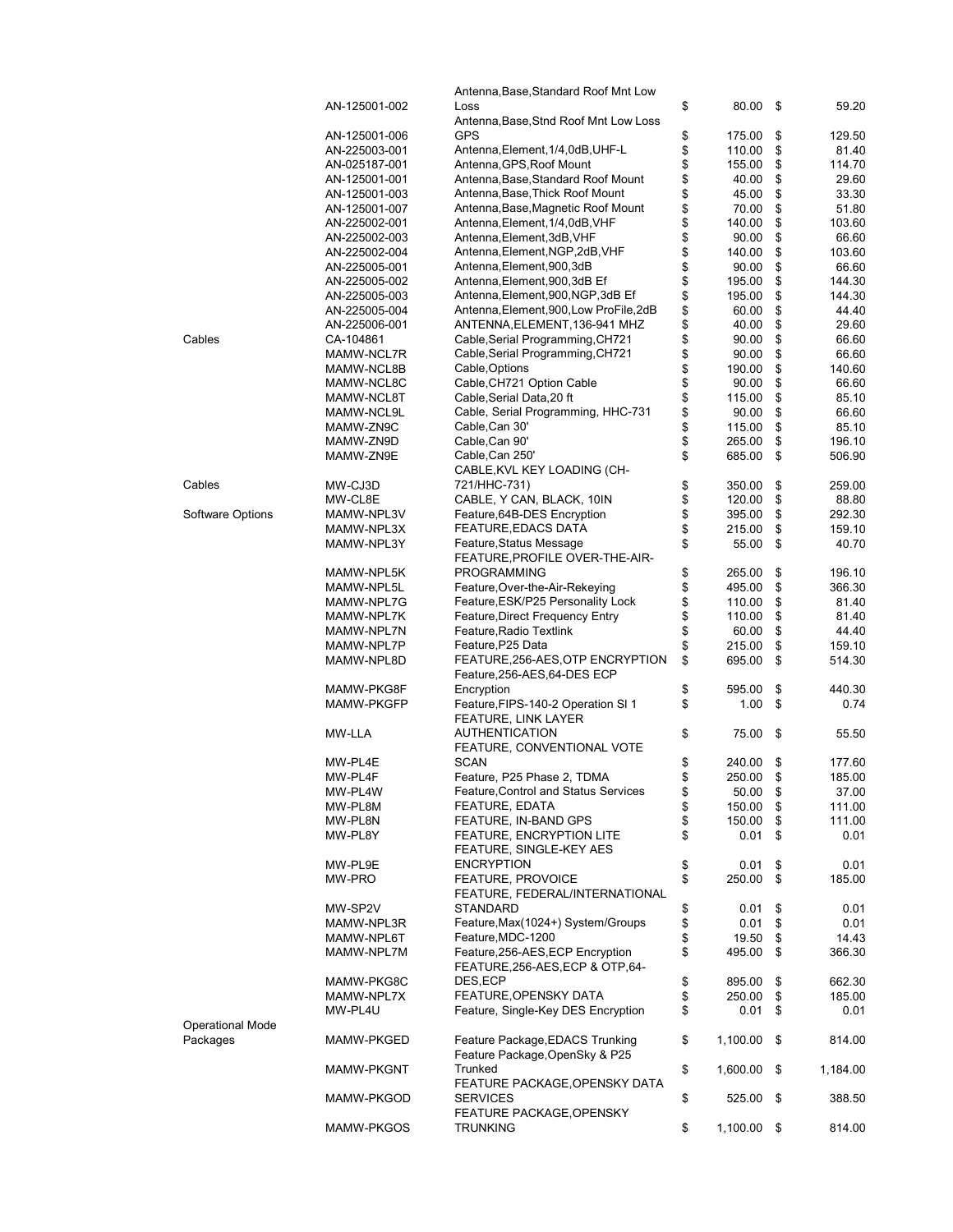|               |                                        | MAMW-PKGPT    | Feature Package, P25 Trunking<br>FEATURE PACKAGE, P25T, OPENSKY & | \$<br>1,100.00 \$   | 814.00         |
|---------------|----------------------------------------|---------------|-------------------------------------------------------------------|---------------------|----------------|
|               |                                        | MW-EPO        | <b>EDACS</b><br>FEATURE PACKAGE, OPENSKY &                        | \$<br>2,000.00 \$   | 1,480.00       |
|               |                                        | MW-OSED       | <b>EDACS</b><br>FEATURE PACKAGE, P25 TRUNKING &                   | \$<br>1,600.00 \$   | 1,184.00       |
|               |                                        | MW-P25ED      | <b>EDACS</b><br>MICROPHONE, STD, STRAIGHT                         | \$<br>1,600.00 \$   | 1,184.00       |
|               | Microphone                             | MAMW-NMC7Z    | <b>CONNECTOR</b>                                                  | \$<br>80.00         | \$<br>59.20    |
|               |                                        | MAMW-NMC9C    | Microphone, DTMF, CH-721 Control Unit                             | \$<br>205.00        | \$<br>151.70   |
|               |                                        | MAMW-NMC9D    | Microphone, Noise Canceling, CH-721 CU                            | \$<br>160.00        | \$<br>118.40   |
|               |                                        | MAMW-ZN9F     | Microphone, Desktop<br>MICROPHONE, STD, CH721, ANGLED             | \$<br>195.00        | \$<br>144.30   |
|               |                                        | MW-MC9T       | <b>CONNECTOR</b>                                                  | \$<br>225.00        | \$<br>166.50   |
|               | Mounting/Cabling Kit                   | MAMW-NMA6P    | Bracket Kit, Rack Mount, CS-7000                                  | \$<br>160.00        | \$<br>118.40   |
|               | <b>GPS Option</b>                      | MAMW-NMK5F    | <b>GPS Option</b><br>ACCESSORIES, XG-75M/M7300 FRONT              | \$<br>525.00        | \$<br>388.50   |
|               | Accessories                            | MAMW-NZN6W    | <b>MOUNT</b><br>ACCESSORIES, XG-75M/M7300                         | \$<br>274.50 \$     | 203.13         |
|               |                                        | MAMW-NZN7R    | <b>REMOTE MOUNT</b><br>ACCESSORIES, XG-75M/M7300, HIGH            | \$<br>360.00        | \$<br>266.40   |
|               |                                        | MAMW-ZN9Q     | POWER, REM                                                        | \$<br>433.21        | \$<br>320.58   |
|               | <b>Desktop Station</b>                 | MAMW-NZN8K    | Desktop Station, CS-7000, Local Control                           | \$<br>3,240.00      | \$<br>2,397.60 |
|               |                                        | MAMW-NZN8L    | Desktop Station, CS-7000, Local/Remote                            | \$<br>5,675.00      | \$<br>4,199.50 |
|               | Filter, VRM, 700 MHz                   | MAMW-FL1C     | Filter, VRM, 700 MHz                                              | \$<br>1,995.00      | \$<br>1,476.30 |
|               | Filter,800MHz VRM<br>VRBS7030, P25     | MAMW-NFL1A    | Filter, 800MHz VRM                                                | \$<br>1,995.00      | \$<br>1,476.30 |
|               | <b>VEHICULAR RPTR</b>                  |               | VRBS7030, P25 VEHICULAR RPTR                                      |                     |                |
|               | 700/800 MHZ                            | MAMW-V780B    | 700/800 MHZ                                                       | \$<br>6,155.00 \$   | 4,554.70       |
|               | VRBS7020, P25 Vehicular                |               | VRBS7020, P25 Vehicular Repeater 800                              |                     |                |
|               | Repeater 800 MHz                       | MAMW-V800B    | MHz                                                               | \$<br>$6,155.00$ \$ | 4,554.70       |
|               | VRBS7010, P25 Vehicular                |               | VRBS7010, P25 Vehicular Repeater 700                              |                     |                |
|               | Repeater 700 MHz<br>Remote Controller, | MAMW-VDLXX    | MHz                                                               | \$<br>6,183.09      | \$<br>4,575.49 |
|               | SP721, Digital, CAN                    | MAMW-ZN9B     | Remote Controller, SP721, Digital, CAN                            | \$<br>2,140.00      | \$<br>1,583.60 |
|               | <b>Additional Accessories</b>          | FM-013332     | Keycap Kit, Scan, CH721<br>MOBILE, HIGH PWR DATA RADIO,           | \$<br>125.00        | \$<br>92.50    |
| XL-185 Mobile | <b>Mobile Radio</b>                    | XT-MPS1M-V    | SINGLE BAND                                                       | \$<br>3,800.00      | \$<br>2,812.00 |
|               |                                        | XT-MPS1M      | MOBILE, XL-185M, SINGLE-BAND<br>KIT, MOUNTING XL-MOBILE           | \$<br>3,500.00      | \$<br>2,590.00 |
|               | Misc Kit                               | XT-MA4A       | <b>UNIVERSAL</b>                                                  | \$<br>600.00        | \$<br>444.00   |
|               |                                        | XT-MA4D       | KIT, MOUNTING RAIL PLATE                                          | \$<br>50.00         | \$<br>37.00    |
|               | Speaker                                | XT-LS6A       | SPEAKER, EXTERNAL, MOBILE                                         | \$<br>60.00         | \$<br>44.40    |
|               | <b>Control Unit</b>                    | XT-CP6A       | CONTROL UNIT, XL-CH<br>ANTENNA, ELEMENT, 700/800,900,             | \$<br>1,500.00      | \$<br>1,110.00 |
|               | Antennas                               | XT-AN3H       | 3DB                                                               | \$<br>75.00         | \$<br>55.50    |
|               |                                        | XT-AN3L       | ANTENNA, GPS, MAGNETIC MOUNT<br>ANTENNA, YAGI, UHF-H 470-512      | \$<br>160.00 \$     | 118.40         |
|               |                                        | AN-025137-012 | MHZ,9DB GAIN                                                      | \$<br>350.00        | \$<br>259.00   |
|               |                                        | XT-AN5F       | ANTENNA, GPS, ROOF MOUNT                                          | \$<br>155.00        | \$<br>114.70   |
|               |                                        | XT-AN5G       | ANTENNA, ELEMENT, 1/4 0 DB, VHF<br>ANTENNA, BASE, STD ROOF MOUNT  | \$<br>140.00        | \$<br>103.60   |
|               |                                        | XT-AN6U       | LOW LOSS<br>ANTENNA, BASE, THICK ROOF                             | \$<br>80.00         | \$<br>59.20    |
|               |                                        | XT-AN6W       | <b>MOUNT LOW LOSS</b><br>ANTENNA, BASE, MAGNETIC MOUNT            | \$<br>85.00 \$      | 62.90          |
|               |                                        | XT-AN6Y       | LOW LOSS<br>ANTENNA, BASE, STD ROOF MOUNT                         | \$<br>$90.00$ \$    | 66.60          |
|               |                                        | XT-AN6Z       | LOW LOSS GPS<br>ANTENNA, ELEMENT, FLEXIBLE,                       | \$<br>175.00        | \$<br>129.50   |
|               |                                        | XT-AN8A       | V/U/700/800                                                       | \$<br>210.00        | \$<br>155.40   |
|               |                                        | XT-AN8B       | ANTENNA, ELEMENT, 1/4, 0DB, UHF-L<br>ANTENNA, ELEMENT, LOW PROF,  | \$<br>110.00 \$     | 81.40          |
|               |                                        | XT-AN8C       | ODB, UHF-H                                                        | \$<br>65.00         | \$<br>48.10    |
|               |                                        | XT-AN8D       | ANTENNA, ELEMENT, 700/800 3DB                                     | \$<br>100.00        | \$<br>74.00    |
|               |                                        | XT-AN8E       | ANTENNA, ELEMENT, 900, 3DB                                        | \$<br>90.00         | \$<br>66.60    |
|               |                                        | XT-AN8F       | ANTENNA, YAGI 700/800 MHZ, 6.5 DB                                 | \$<br>1,000.00      | \$<br>740.00   |
|               |                                        | XT-AN8G       | ANTENNA, YAGI, 900 MHZ, 10DB GAIN                                 | \$<br>600.00        | \$<br>444.00   |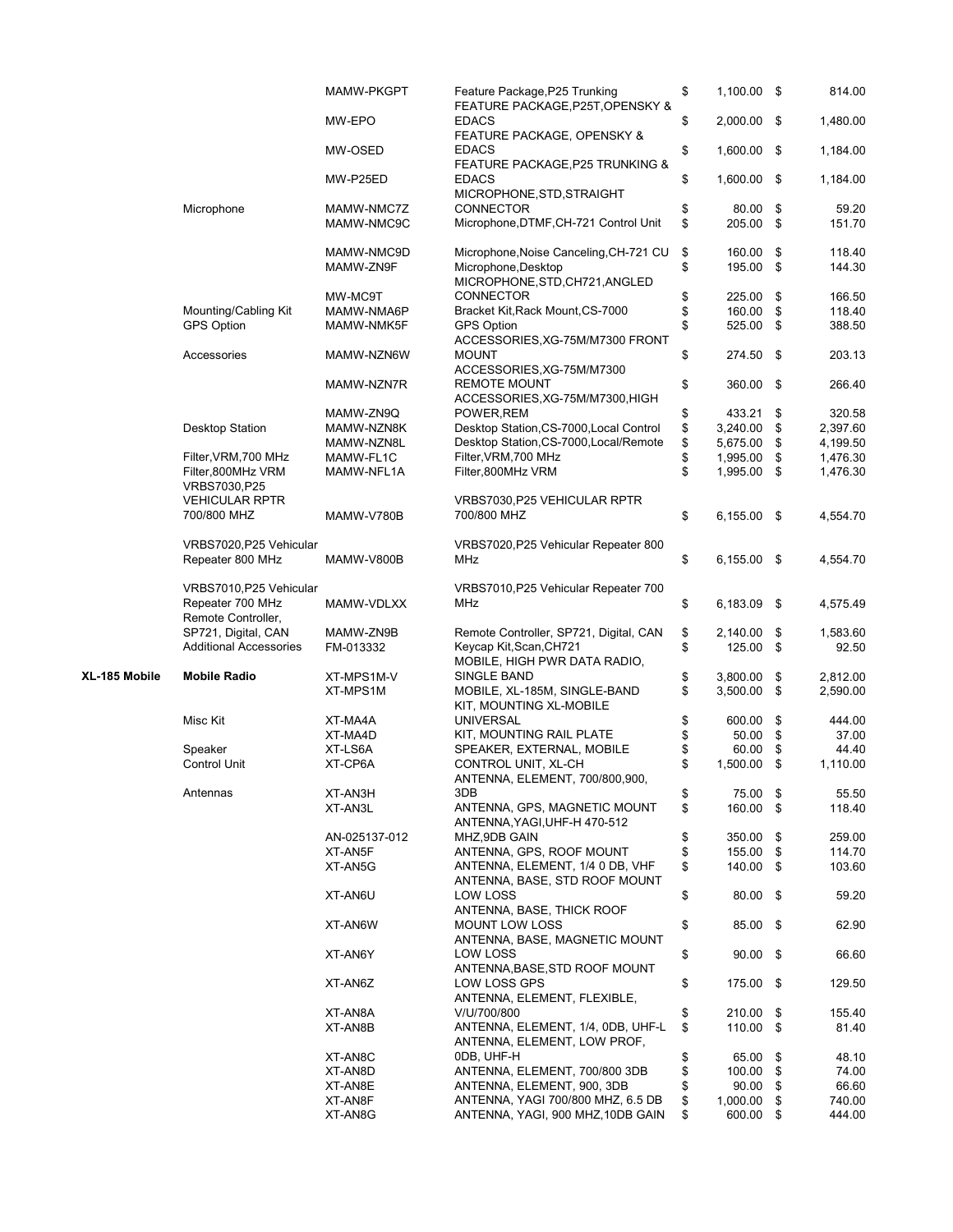|                                  | XT-AN8H      | ANTENNA, YAGI, 800 MHZ, 10 DB GAIN \$                                    | 510.00 \$         |      | 377.40   |
|----------------------------------|--------------|--------------------------------------------------------------------------|-------------------|------|----------|
|                                  | XT-AN8J      | ANTENNA, YAGI, 700 MHZ, 10DB GAIN<br>ANTENNA, YAGI, UHF-H 470-512 MHZ,   | \$<br>729.00 \$   |      | 539.46   |
|                                  | XT-AN8K      | 9DB<br>ANTENNA, YAGI, UHF-H 440-480 MHZ,                                 | \$<br>375.00      | - \$ | 277.50   |
|                                  | XT-AN8L      | 10DB<br>ANTENNA, YAGI, UHF-L 406-440 MHZ,                                | \$<br>650.00      | - \$ | 481.00   |
|                                  | XT-AN8M      | 9DB<br>ANTENNA, YAGI, UHF-L 375-403 MHZ,                                 | \$<br>650.00 \$   |      | 481.00   |
|                                  | XT-AN8N      | 10DB                                                                     | \$<br>650.00      | \$   | 481.00   |
|                                  | XT-AN8R      | ANTENNA, ELEMENT, 3 DB, VHF                                              | \$<br>90.00       | \$   | 66.60    |
|                                  | XT-AN8S      | ANTENNA, ELEMENT, NGP, 2 DB, VHF                                         | \$<br>140.00 \$   |      | 103.60   |
|                                  | XT-AN8T      | ANTENNA, ELEMENT, 1/4, 0DB, UHF-H<br>ANTENNA, VHF, 136-174 MHZ, 6DB, LOG | \$<br>110.00      | - \$ | 81.40    |
|                                  | XT-AN8U      | <b>PERIODIC</b>                                                          | \$<br>1,195.00 \$ |      | 884.30   |
| Cables                           | XT-CA6A      | CABLE, XL-MOBILE, ETHERNET, 45CM                                         | \$<br>16.00       | \$   | 11.84    |
|                                  | XT-CA6B      | CABLE, XL-MOBILE, ETHERNET, 9M                                           | \$<br>42.00       | \$   | 31.08    |
|                                  | XT-CA6C      | CABLE, POWER, VCH                                                        | \$<br>105.00      | \$   | 77.70    |
|                                  | XT-CA6D      | CABLE, POWER, XL-CH                                                      | \$<br>87.00       | \$   | 64.38    |
|                                  |              |                                                                          |                   |      |          |
|                                  | XT-CA6E      | CABLE, XL-MOBILE, SPEAKER&USB                                            | \$<br>325.00      | \$   | 240.50   |
|                                  | XT-CA6F      | CABLE, XL-MOBILE, SPEAKER ACCY                                           | \$<br>222.00      | \$   | 164.28   |
|                                  | XT-CA6G      | CABLE, XL-MOBILE, USB DATA                                               | \$<br>198.00      | \$   | 146.52   |
|                                  | XT-CA6H      | CABLE, XL-MOBILE, ACCESSORY<br>CABLE, POWER, Y-FRONT MOUNT 1-            | \$<br>275.00      | \$   | 203.50   |
|                                  | XT-CA6J      | FT                                                                       | \$<br>160.00      | - \$ | 118.40   |
| Software Options                 | XT-LLA       | FEATURE, LINK LAYER<br><b>AUTHENTICATION</b><br>FEATURE, 256-AES, 64-DES | \$<br>100.00      | - \$ | 74.00    |
|                                  | XT-PKG8F     | <b>ENCRYPTION</b>                                                        | \$<br>695.00      | \$   | 514.30   |
|                                  | XT-PL4F      | FEATURE, PHASE 2 TDMA                                                    | \$<br>250.00      | \$   | 185.00   |
|                                  | XT-PL4L      | FEATURE, SINGLE BAND, 7/800                                              | \$<br>0.01        | \$   | 0.01     |
|                                  |              | Feature, Single-Key DES Encryption                                       | \$                |      |          |
|                                  | XT-PL4U      |                                                                          | 0.01              | \$   | 0.01     |
|                                  | XT-PL5L      | FEATURE, OTAR                                                            | \$<br>595.00      | \$   | 440.30   |
|                                  | XT-PL8M      | FEATURE, EDATA                                                           | \$<br>150.00      | \$   | 111.00   |
|                                  | XT-PL8N      | FEATURE, IN-BAND GPS                                                     | \$<br>250.00      | \$   | 185.00   |
|                                  | XT-PL8Y      | FEATURE, ENCRYPTION LITE                                                 | \$<br>0.01        | \$   | 0.01     |
|                                  | XT-PL9D      | FEATURE, SINGLE BAND, 900<br>FEATURE, SINGLE-KEY AES                     | \$<br>0.01        | \$   | 0.01     |
|                                  | XT-PL9E      | <b>ENCRYPTION</b>                                                        | \$<br>0.01        | \$   | 0.01     |
|                                  | XT-PL9K      | FEATURE, VIDA ID                                                         | \$<br>250.00      | \$   | 185.00   |
|                                  |              | FEATURE, HIGH VELOCITY DATA                                              |                   |      |          |
|                                  | XT-PL9L      | <b>TDMA</b>                                                              | \$<br>595.00      | \$   | 440.30   |
|                                  | XT-PL4J      | FEATURE, VHF BAND                                                        | \$<br>0.01        | \$   | 0.01     |
|                                  | XT-PL4K      | FEATURE, UHF BAND<br>FEATURE, P25C FALLBACK/MS                           | \$<br>0.01        | \$   | 0.01     |
|                                  | XT-PL9F      | <b>FAILSOFT</b>                                                          | \$<br>250.00      | \$   | 185.00   |
|                                  | XT-PL9G      | FEATURE, 3000 ALIASES                                                    | \$<br>250.00      | \$   | 185.00   |
|                                  | XT-PL9H      |                                                                          |                   |      | 129.50   |
|                                  |              | FEATURE, 250 ZONES                                                       | \$<br>175.00      | \$   |          |
| <b>Operational Mode</b>          | XT-PL9N      | FEATURE, TDMA CC<br>FEATURE PACKAGE, P25 & EDACS                         | \$<br>285.00      | \$   | 210.90   |
| Packages                         | XT-P25ED     | <b>TRUNKING</b><br><b>FEATURE PACKAGE, EDACS</b>                         | \$<br>2,000.00    | \$   | 1,480.00 |
|                                  | XT-PKGED     | <b>TRUNKING</b>                                                          | \$<br>1,500.00    | \$   | 1,110.00 |
|                                  | XT-PKGPD     | FEATURE PACKAGE, P25 DATA                                                | \$<br>330.00      | \$   | 244.20   |
|                                  | XT-PKGPT     | FEATURE PACKAGE, P25 TRUNKING                                            | \$<br>1,500.00    | \$   | 1,110.00 |
| Microphone                       | XT-MC6A      | MICROPHONE, XL, STANDARD<br><b>MOBILE</b>                                | \$<br>105.00      | -\$  | 77.70    |
| CABLE, USB TYPE-A TO             |              |                                                                          |                   |      |          |
| TYPE-C M/M<br>MOUNT, NMO         | W95-0118-001 | CABLE, USB TYPE-A TO TYPE-C M/M                                          | \$<br>$20.00$ \$  |      | 18.00    |
| ANTENNA, MAGNETIC,               |              | MOUNT, NMO ANTENNA, MAGNETIC,                                            |                   |      |          |
| <b>HEAVY-DUTY</b>                | XT-AN7H      | HEAVY-DUTY                                                               | \$<br>100.00      | - \$ | 74.00    |
| OPTION, INDUSTRY                 |              |                                                                          |                   |      |          |
| CANADA                           | XT-EC1A      | OPTION, INDUSTRY CANADA                                                  | \$<br>$5.00$ \$   |      | 3.70     |
| BRACKET, MOUNTING,<br><b>VCH</b> | XT-MA4B      | BRACKET, MOUNTING, VCH                                                   | \$<br>153.00 \$   |      | 113.22   |
| BRACKET, MOUNTING,               |              | BRACKET, MOUNTING, XL CONTROL                                            |                   |      |          |
| <b>XL CONTROL HEAD</b>           | XT-MA4C      | HEAD                                                                     | \$<br>68.00 \$    |      | 50.32    |
|                                  |              |                                                                          |                   |      |          |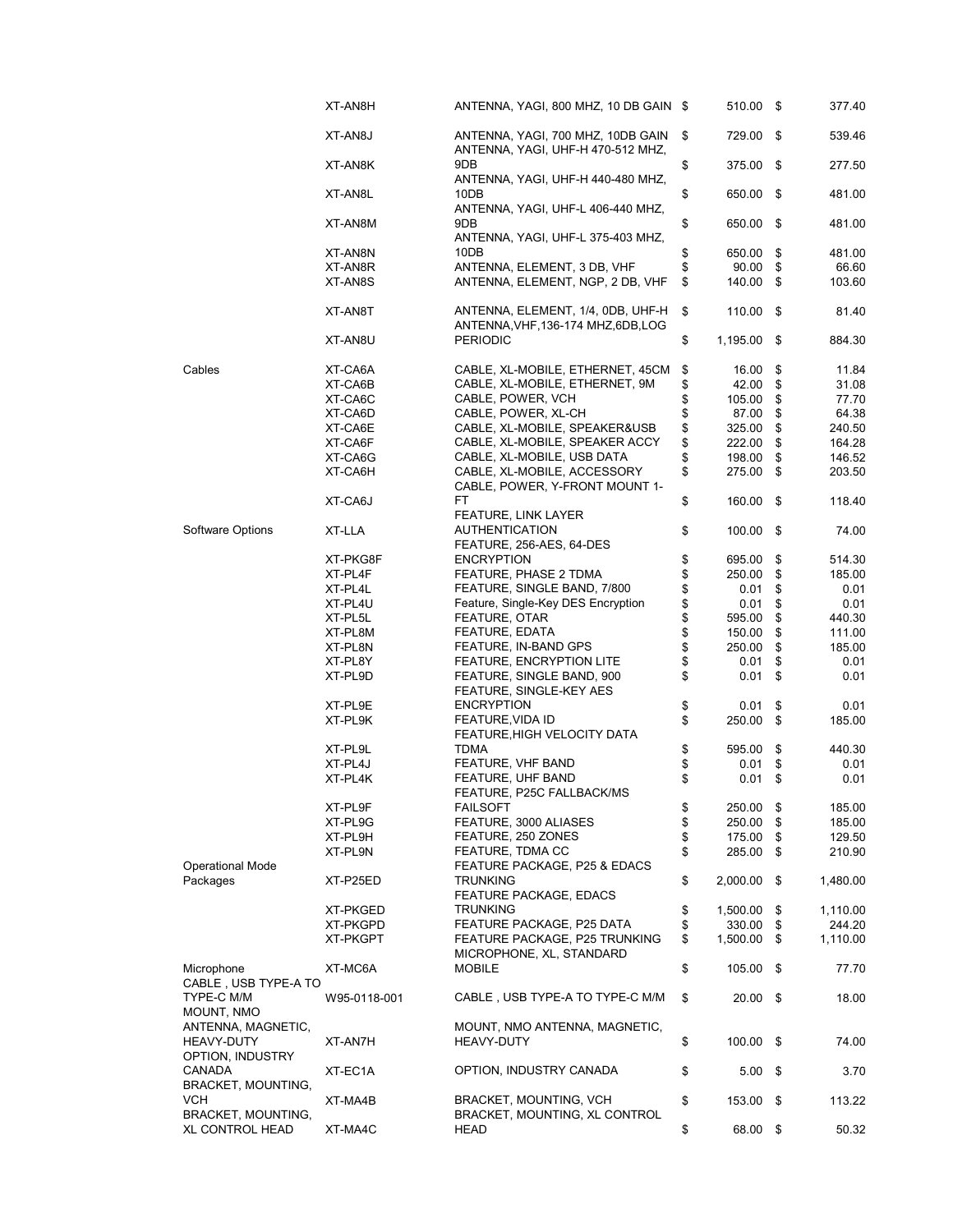|                         | <b>FEATURE</b><br>CONVENTIONAL VOTE<br>SCAN            | XT-PL4E  | FEATURE CONVENTIONAL VOTE<br><b>SCAN</b>                               | \$<br>240.00 \$     | 177.60         |
|-------------------------|--------------------------------------------------------|----------|------------------------------------------------------------------------|---------------------|----------------|
|                         | <b>FEATURE CONTROL</b>                                 |          | FEATURE CONTROL AND STATUS                                             |                     |                |
|                         | AND STATUS SERVICES XT-PL4W<br><b>FEATURE P25 OTAP</b> |          | <b>SERVICES</b>                                                        | \$<br>$50.00$ \$    | 37.00          |
|                         | <b>PROFILE</b><br><b>FEATURE</b>                       | XT-PL5K  | <b>FEATURE P25 OTAP PROFILE</b>                                        | \$<br>265.00 \$     | 196.10         |
|                         | FEDERAL/INTERNATION<br>AL STANDARD                     | XT-SP2V  | FEATURE FEDERAL/INTERNATIONAL<br><b>STANDARD</b>                       | \$<br>$0.01$ \$     | 0.01           |
| XL-200 Mobile<br>Radios | <b>Mobile Radio</b>                                    | XZ-MPM1M | MOBILE, XL-200M, MULTIBAND<br>KIT, MOUNTING XL-MOBILE                  | \$<br>$3,500.00$ \$ | 2,590.00       |
|                         | Misc Kit                                               | XZ-MA4A  | <b>UNIVERSAL</b>                                                       | \$<br>600.00        | \$<br>444.00   |
|                         |                                                        | XZ-MA4D  | KIT, MOUNTING RAIL PLATE                                               | \$<br>50.00         | \$<br>37.00    |
|                         | Speaker                                                | XZ-LS6A  | SPEAKER, EXTERNAL, MOBILE                                              | \$<br>60.00         | \$<br>44.40    |
|                         | <b>Control Unit</b>                                    | XZ-CP6A  | CONTROL UNIT, XL-CH<br>ANTENNA, ELEMENT, 700/800,900,                  | \$<br>1,500.00      | \$<br>1,110.00 |
|                         | Antennas                                               | XZ-AN3H  | 3DB                                                                    | \$<br>75.00         | \$<br>55.50    |
|                         |                                                        | XZ-AN3L  | ANTENNA, GPS, MAGNETIC MOUNT                                           | \$<br>160.00        | \$<br>118.40   |
|                         |                                                        | XZ-AN5F  | ANTENNA, GPS, ROOF MOUNT                                               | \$<br>155.00 \$     | 114.70         |
|                         |                                                        | XZ-AN6U  | ANTENNA, BASE, STD ROOF MOUNT<br>LOW LOSS                              | \$<br>80.00 \$      | 59.20          |
|                         |                                                        | XZ-AN6W  | ANTENNA, BASE, THICK ROOF<br><b>MOUNT LOW LOSS</b>                     | \$<br>85.00 \$      | 62.90          |
|                         |                                                        | XZ-AN6Y  | ANTENNA, BASE, MAGNETIC MOUNT<br>LOW LOSS                              | \$<br>$90.00$ \$    | 66.60          |
|                         |                                                        | XZ-AN6Z  | ANTENNA, BASE, STD ROOF MNT<br><b>LOW LOSS GPS</b>                     | \$<br>175.00        | \$<br>129.50   |
|                         |                                                        | XZ-AN7G  | ANTENNA, FLEX, HEAVY-DUTY                                              | \$<br>250.00 \$     | 185.00         |
|                         |                                                        |          | ANTENNA, ELEMENT, FLEXIBLE,                                            |                     |                |
|                         |                                                        | XZ-AN8A  | V/U/700/800                                                            | \$<br>210.00        | \$<br>155.40   |
|                         |                                                        | XZ-AN8D  | ANTENNA, ELEMENT, 700/800 3DB                                          | \$<br>100.00        | \$<br>74.00    |
|                         |                                                        | XZ-AN8F  | ANTENNA, YAGI 700/800 MHZ, 6.5 DB                                      | \$<br>1,000.00      | \$<br>740.00   |
|                         |                                                        | XZ-AN8G  | ANTENNA, YAGI,900 MHZ,10DB GAIN                                        | \$<br>600.00        | \$<br>444.00   |
|                         |                                                        | XZ-AN8H  | ANTENNA, YAGI, 800 MHZ, 10 DB GAIN \$                                  | 510.00 \$           | 377.40         |
|                         |                                                        | XZ-AN8J  | ANTENNA, YAGI, 700 MHZ, 10DB GAIN<br>ANTENNA, YAGI, UHF-H 470-512 MHZ, | \$<br>729.00 \$     | 539.46         |
|                         |                                                        | XZ-AN8K  | 9DB<br>ANTENNA, YAGI, UHF-H 440-480 MHZ,                               | \$<br>375.00 \$     | 277.50         |
|                         |                                                        | XZ-AN8L  | 10DB<br>ANTENNA, YAGI, UHF-L 406-440 MHZ,                              | \$<br>650.00 \$     | 481.00         |
|                         |                                                        | XZ-AN8M  | 9DB<br>ANTENNA, YAGI, UHF-L 375-403 MHZ,                               | \$<br>650.00 \$     | 481.00         |
|                         |                                                        | XZ-AN8N  | 10DB<br>ANTENNA, 39-46 MHZ, LOW BAND                                   | \$<br>650.00 \$     | 481.00         |
|                         |                                                        | XZ-AN8V  | MOBILE, NMO<br>ANTENNA, 30-35 MHZ, LOW BAND                            | \$<br>550.00 \$     | 407.00         |
|                         |                                                        | XZ-AN8W  | MOBILE, NMO<br>ANTENNA, 34-37 MHZ, LOW BAND                            | \$<br>120.00 \$     | 88.80          |
|                         |                                                        | XZ-AN8X  | MOBILE, NMO<br>ANTENNA, 37-40 MHZ, LOW BAND                            | \$<br>$120.00$ \$   | 88.80          |
|                         |                                                        | XZ-AN8Y  | MOBILE, NMO<br>ANTENNA, 40-47 MHZ, LOW BAND                            | \$<br>$120.00$ \$   | 88.80          |
|                         |                                                        | XZ-AN8Z  | MOBILE, NMO<br>ANTENNA, 45-48 MHZ, LOW BAND                            | \$<br>$120.00$ \$   | 88.80          |
|                         |                                                        | XZ-AN9A  | MOBILE, NMO                                                            | \$<br>$120.00$ \$   | 88.80          |
|                         | Cables                                                 | XZ-CA6A  | CABLE, XL-MOBILE, ETHERNET, 45CM                                       | \$<br>16.00         | \$<br>11.84    |
|                         |                                                        | XZ-CA6B  | CABLE, XL-MOBILE, ETHERNET, 9M                                         | \$<br>42.00         | \$<br>31.08    |
|                         |                                                        | XZ-CA6C  | CABLE, POWER, VCH                                                      | \$<br>105.00        | \$<br>77.70    |
|                         |                                                        | XZ-CA6D  | CABLE, POWER, XL-CH                                                    | \$<br>87.00         | \$<br>64.38    |
|                         |                                                        | XZ-CA6E  | CABLE, XL-MOBILE, SPEAKER & USB                                        | \$<br>325.00        | \$<br>240.50   |
|                         |                                                        | XZ-CA6F  | CABLE, XL-MOBILE, SPEAKER ACCY                                         | \$<br>222.00        | \$<br>164.28   |
|                         |                                                        |          |                                                                        |                     |                |
|                         |                                                        | XZ-CA6G  | CABLE, XL-MOBILE, USB DATA                                             | \$<br>198.00        | \$<br>146.52   |
|                         |                                                        | XZ-CA6H  | CABLE, XL-MOBILE, ACCESSORY<br>CABLE, POWER, Y-FRONT MOUNT 1-          | \$<br>275.00 \$     | 203.50         |
|                         |                                                        | XZ-CA6J  | FT                                                                     | \$<br>119.00        | \$<br>88.06    |
|                         |                                                        | XZ-CA6M  | CABLE, XL DESKTOP, ACCESSORY                                           | \$<br>250.00 \$     | 185.00         |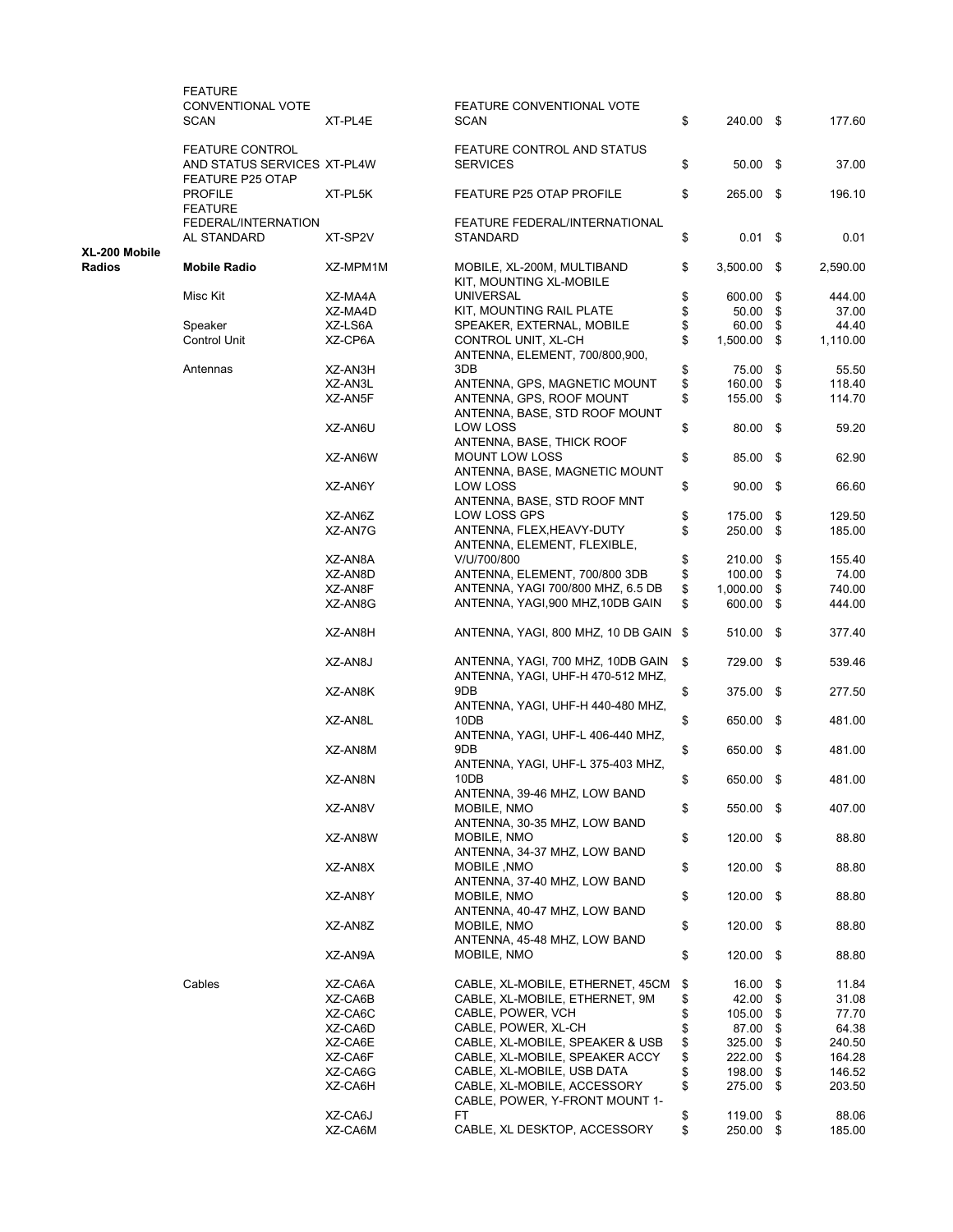|                                                        | XZ-CA6P  | CABLE, XL-MOBILE, USB AND RS232                             | \$<br>235.00          | \$<br>173.90   |
|--------------------------------------------------------|----------|-------------------------------------------------------------|-----------------------|----------------|
|                                                        | XZ-CA6R  | CABLE, POWER, Y-SPLIT, DESKTOP                              | \$<br>175.00          | \$<br>129.50   |
|                                                        | XZ-CA6T  | CABLE, POWER, Y-SPLIT, LONG<br><b>FEATURE, LINK LAYER</b>   | \$<br>225.00          | \$<br>166.50   |
| Software Options                                       | XZ-LLA   | <b>AUTHENTICATION</b><br>FEATURE, 256-AES, 64-DES           | \$<br>100.00          | \$<br>74.00    |
|                                                        |          | <b>ENCRYPTION</b>                                           |                       |                |
|                                                        | XZ-PKG8F |                                                             | \$<br>695.00          | \$<br>514.30   |
|                                                        | XZ-PL4F  | FEATURE, PHASE 2 TDMA                                       | \$<br>250.00          | \$<br>185.00   |
|                                                        | XZ-PL4J  | FEATURE, VHF BAND                                           | \$<br>500.00          | \$<br>370.00   |
|                                                        | XZ-PL4K  | FEATURE, UHF BAND                                           | \$<br>500.00          | \$<br>370.00   |
|                                                        | XZ-PL4L  | FEATURE, 700/800 MHZ BAND<br>FEATURE, XL200M SINGLE-KEY DES | \$<br>500.00          | \$<br>370.00   |
|                                                        | XZ-PL4U  | <b>ENCRYPTION</b>                                           | \$<br>0.01            | \$<br>0.01     |
|                                                        | XZ-PL5L  | FEATURE, OTAR                                               | \$<br>595.00          | \$<br>440.30   |
|                                                        | XZ-PL8M  | FEATURE, EDATA                                              | \$<br>150.00          | \$<br>111.00   |
|                                                        | XZ-PL8N  | FEATURE, IN-BAND GPS                                        | \$<br>250.00          | \$<br>185.00   |
|                                                        | XZ-PL8Y  | <b>FEATURE, ENCRYPTION LITE</b>                             | \$<br>0.01            | \$<br>0.01     |
|                                                        |          |                                                             |                       |                |
|                                                        | XZ-PL9D  | FEATURE, 900 MHZ BAND<br>FEATURE, XL200M SINGLE-KEY AES     | \$<br>500.00          | \$<br>370.00   |
|                                                        | XZ-PL9E  | <b>ENCRYPTION</b><br>FEATURE, P25C FALLBACK/MS              | \$<br>0.01            | \$<br>0.01     |
|                                                        | XZ-PL9F  | <b>FAILSOFT</b>                                             | \$<br>250.00          | \$<br>185.00   |
|                                                        | XZ-PL9G  | FEATURE, 3000 ALIASES                                       | \$<br>250.00          | \$<br>185.00   |
|                                                        | XZ-PL9H  | FEATURE, 250 ZONES                                          | \$<br>175.00          | \$<br>129.50   |
|                                                        |          | FEATURE, VIDA ID                                            |                       |                |
|                                                        | XZ-PL9K  | FEATURE, HIGH VELOCITY DATA                                 | \$<br>250.00          | \$<br>185.00   |
|                                                        | XZ-PL9L  | TDMA                                                        | \$<br>595.00          | \$<br>440.30   |
| <b>Operational Mode</b>                                | XZ-PL9N  | FEATURE, TDMA CC<br>FEATURE PACKAGE, P25 & EDACS            | \$<br>285.00          | \$<br>210.90   |
| Packages                                               | XZ-P25ED | <b>TRUNKING</b><br><b>FEATURE PACKAGE, EDACS</b>            | \$<br>2,000.00        | \$<br>1,480.00 |
|                                                        | XZ-PKGED | <b>TRUNKING</b>                                             | \$<br>1,500.00        | \$<br>1,110.00 |
|                                                        | XZ-PKGPD | FEATURE PACKAGE, P25 DATA                                   | \$<br>330.00          | \$<br>244.20   |
|                                                        | XZ-PKGPT | FEATURE PACKAGE, P25 TRUNKING                               | \$<br>1,500.00        | \$<br>1,110.00 |
|                                                        |          | MICROPHONE, XL, STANDARD                                    |                       |                |
| Microphone                                             | XZ-MC6A  | <b>MOBILE</b>                                               | \$<br>105.00          | \$<br>77.70    |
|                                                        | XZ-MC6B  | MICROPHONE, XL-MOBILE, KEYPAD                               | \$<br>325.00          | \$<br>240.50   |
| FOOTSWITCH, XL-                                        | XZ-MC6C  | MICROPHONE, XL-MOBILE, DESKTOP                              | \$<br>245.00          | \$<br>181.30   |
| MOBILE, SINGLE<br>MOUNT, NMO                           | XZ-AB2E  | FOOTSWITCH, XL-MOBILE, SINGLE                               | \$<br>255.00          | \$<br>188.70   |
| ANTENNA, MAGNETIC,                                     |          | MOUNT, NMO ANTENNA, MAGNETIC,                               |                       |                |
| <b>HEAVY-DUTY</b>                                      | XZ-AN7H  | HEAVY-DUTY                                                  | \$<br>100.00          | \$<br>74.00    |
| CABINET, XL DESKTOP                                    | XZ-CA6L  | CABINET, XL DESKTOP                                         | \$<br>650.00          | \$<br>481.00   |
| OPTION, INDUSTRY                                       |          |                                                             |                       |                |
| CANADA<br><b>BRACKET, MOUNTING,</b>                    | XZ-EC1A  | OPTION, INDUSTRY CANADA                                     | \$<br>$5.00$ \$       | 3.70           |
| VCH<br>BRACKET, MOUNTING,                              | XZ-MA4B  | BRACKET, MOUNTING, VCH<br>BRACKET, MOUNTING, XL CONTROL     | \$<br>153.00 \$       | 113.22         |
| <b>XL CONTROL HEAD</b>                                 | XZ-MA4C  | HEAD                                                        | \$<br>68.00 \$        | 50.32          |
| <b>FEATURE</b>                                         |          |                                                             |                       |                |
| CONVENTIONAL VOTE<br>SCAN                              | XZ-PL4E  | FEATURE CONVENTIONAL VOTE<br><b>SCAN</b>                    | \$<br>240.00 \$       | 177.60         |
| <b>FEATURE CONTROL</b>                                 |          | FEATURE CONTROL AND STATUS                                  |                       |                |
| AND STATUS SERVICES XZ-PL4W<br><b>FEATURE P25 OTAP</b> |          | <b>SERVICES</b>                                             | \$<br>$50.00$ \$      | 37.00          |
| <b>PROFILE</b>                                         | XZ-PL5K  | FEATURE P25 OTAP PROFILE                                    | \$<br>265.00 \$       | 196.10         |
| <b>FEATURE</b><br>FEDERAL/INTERNATION<br>AL STANDARD   | XZ-SP2V  | FEATURE FEDERAL/INTERNATIONAL<br>STANDARD                   | \$<br>$0.01 \quad$ \$ | 0.01           |
|                                                        |          |                                                             |                       |                |

### Portable Radios

## P5300/P5400/P55

| 00 Portable | <b>Portable Radio</b> | EX55-PBU3B | Portable.P5550.335-380MHz.Scan      |     | 1.300.00   | 962.00   |
|-------------|-----------------------|------------|-------------------------------------|-----|------------|----------|
|             |                       | EX55-PFU3B | Portable, P5570, 335-380MHz, System |     | 1.400.00   | 1,036.00 |
|             | Antennas              | EX-AN7B    | ANTENNA.335-380 MHZ. HELICAL        |     | 25.00      | 18.50    |
|             |                       | EX-AN7C    | ANTENNA.335-380 MHZ. 1/4 WAVE       | \$. | $25.00$ \$ | 18.50    |
|             |                       | MAEX-NNC1F | Antenna.440-494MHz.Helical          |     | 25.00      | 18.50    |
|             |                       | MAEX-NNC1L | Antenna, 378-430MHz, Whip           |     | 25.00      | 18.50    |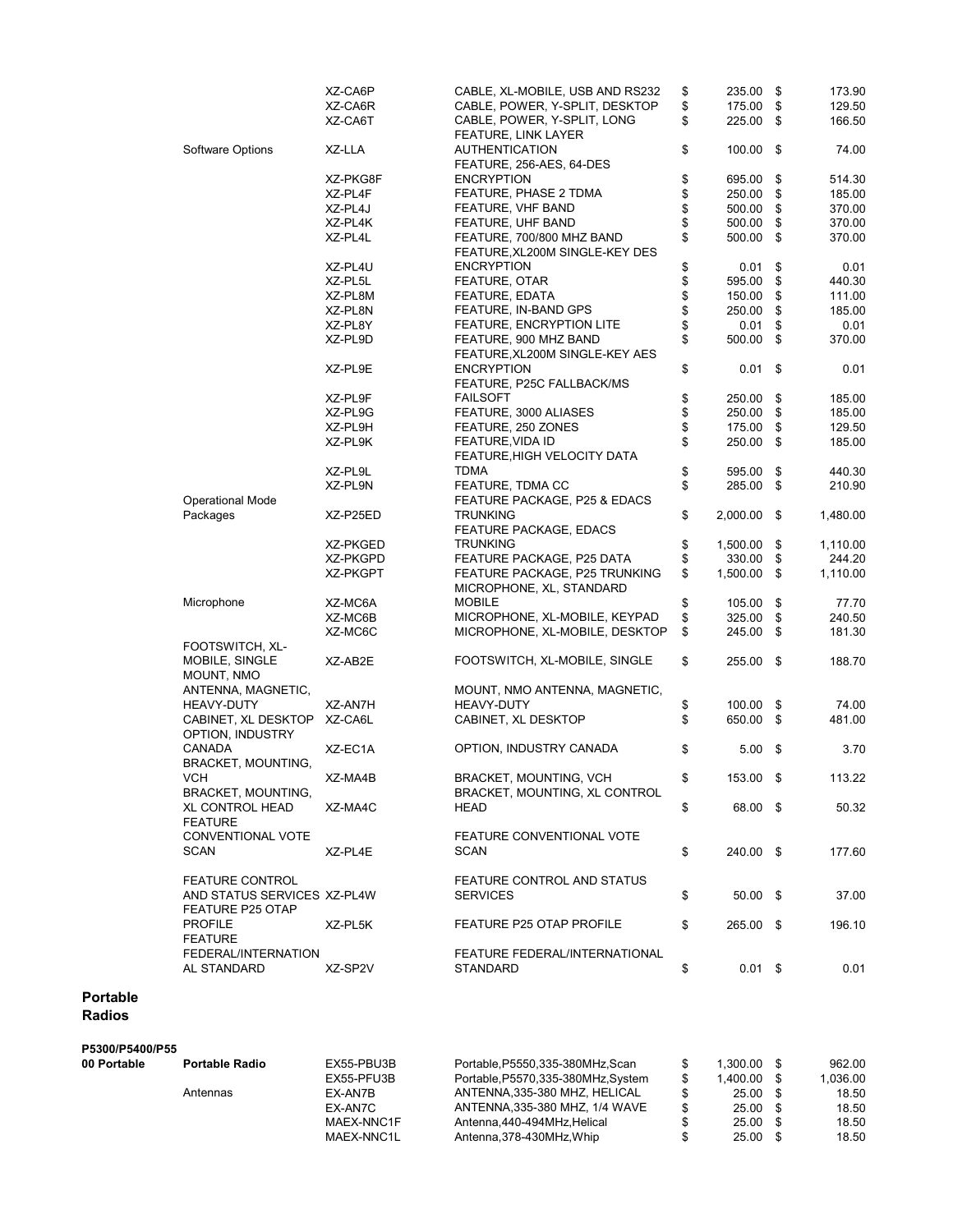|                             | MAEX-NNC1N    | Antenna, 440-512MHz, Whip                   | \$<br>25.00    | \$   | 18.50  |
|-----------------------------|---------------|---------------------------------------------|----------------|------|--------|
|                             | MAEX-NNC1Z    | Antenna, 896-941MHz, Whip                   | \$<br>25.00    | \$   | 18.50  |
|                             | MAEX-NNC1U    | Antenna, 403-430MHz, Helical                | \$<br>25.00    | \$   | 18.50  |
|                             |               |                                             |                |      |        |
|                             | MAEX-NNC5B    | Antenna, 378-403MHz, Helical                | \$<br>25.00    | \$   | 18.50  |
|                             | MAEX-NNC5Y    | Antenna, 470-512MHz, Helical                | \$<br>25.00    | \$   | 18.50  |
| Battery                     | MAEX-NPA9X    | Battery, NiMH, 2400mAH                      | \$<br>160.00   | \$   | 118.40 |
|                             | MAEX-PA2U     | Battery, Li-Polymer, 3600 mAH               | \$<br>225.00   | \$   | 166.50 |
|                             | EX-PA3S       | BATTERY, AA CLAMSHELL                       | \$<br>75.00    | \$   | 55.50  |
| Cables                      | MAEX-NCJ2A    | Cable, Data Interface                       | \$<br>230.00   | \$   | 170.20 |
|                             |               |                                             |                |      |        |
|                             | CA-023407-001 | Cable, Programming                          | \$<br>190.00   | \$   | 140.60 |
|                             |               | CHARGER, 6-BAY, LI BATTERY, P/XG/XL         |                |      |        |
| Chargers                    | EX-CH5A       | <b>RADIOS</b>                               | \$<br>895.00   | \$   | 662.30 |
|                             | EX-CH5X       | CHARGER, 1-BAY, TRI-CHEMISTRY               | \$<br>150.00   | \$   | 111.00 |
|                             | EX-CH5Y       | CHARGER, 6-BAY, TRI-CHEMISTRY               | \$<br>825.00   | \$   | 610.50 |
|                             |               |                                             |                |      |        |
|                             |               | <b>FEATURE, LINK LAYER</b>                  |                |      |        |
| Software Options            | EX-LLA        | <b>AUTHENTICATION</b>                       | \$<br>75.00    | \$   | 55.50  |
|                             | EX-PRO        | FEATURE, PROVOICE                           | \$<br>250.00   | \$   | 185.00 |
|                             |               | FEATURE, FEDERAL/INTERNATIONAL              |                |      |        |
|                             | EX-SP2V       | <b>STANDARD</b>                             | \$<br>0.01     | \$   | 0.01   |
|                             |               |                                             |                |      |        |
|                             | MAEX-NPL3V    | Feature, 64B-DES Encryption                 | \$<br>395.00   | \$   | 292.30 |
|                             | MAEX-NPL3X    | <b>FEATURE, EDACS DATA</b>                  | \$<br>220.00   | \$   | 162.80 |
|                             | MAEX-NPL3Y    | Feature, Status Message                     | \$<br>55.00    | \$   | 40.70  |
|                             |               |                                             |                |      |        |
|                             | MAEX-NPL5K    | Feature, ProFile OTAP Over-the-Air Prgm     | \$<br>265.00   | \$   | 196.10 |
|                             |               |                                             |                |      |        |
|                             |               | Feature, P25 OTAR (Over-the-Air-            |                |      |        |
|                             | MAEX-NPL5L    | Rekeying)                                   | \$<br>495.00   | \$   | 366.30 |
|                             | MAEX-NPL7G    | Feature, ESK/P25 Personality Lock           | \$<br>110.00   | \$   | 81.40  |
|                             | MAEX-NPL7N    | Feature, Radio Textlink                     | \$<br>60.00    | \$   | 44.40  |
|                             | MAEX-NPL7P    | Feature, P25 Data                           | \$<br>215.00   | \$   | 159.10 |
|                             |               |                                             |                |      |        |
|                             | MAEX-NPL7Z    | Feature, 512 Systems/Groups                 | \$<br>0.01     | \$   | 0.01   |
|                             |               | Feature, 256-AES, 64-DES ECP                |                |      |        |
|                             | MAEX-PKG8F    | Encryption                                  | \$<br>595.00   | \$   | 440.30 |
|                             |               | FEATURE, CONVENTIONAL VOTE                  |                |      |        |
| Software Options            | EX-PL4E       | <b>SCAN</b>                                 | 240.00         | \$   | 177.60 |
|                             |               |                                             | \$             |      |        |
|                             | MAEX-NPL3R    | Feature, Max (1024+) System/Groups          | \$<br>215.00   | \$   | 159.10 |
|                             | MAEX-NPL6T    | Feature, MDC-1200                           | \$<br>19.50    | \$   | 14.43  |
|                             | MAEX-NPL7M    | FEATURE, AES ENCRYPTION                     | \$<br>495.00   | \$   | 366.30 |
|                             | EX-PL4U       | Feature, Single-Key DES Encryption          | \$<br>0.01     | \$   | 0.01   |
|                             |               | <b>SPKR</b>                                 |                |      |        |
|                             |               |                                             |                |      |        |
| Speaker Microphones         | EX-AE1U       | MIC, PREMIUM, FIRE, NC, P55/54/5300         | \$<br>630.00   | \$   | 466.20 |
|                             |               | SPKR MIC, PREM, FIRE, NC, P55/54, HI-       |                |      |        |
|                             | EX-AE1W       | <b>VIS YEL</b>                              | \$<br>630.00   | \$   | 466.20 |
|                             |               | SPEAKER MIC, RUGGED, COILED, HI-            |                |      |        |
| Speaker                     | EX-AE4C       | VIS,FM                                      | \$<br>285.00   | \$   | 210.90 |
|                             |               | <b>SPEAKER</b>                              |                |      |        |
|                             |               |                                             |                |      |        |
|                             | EX-AE4K       | MIC, RUGGED, COILED, HIROSE PORT            | \$<br>350.00   | \$   | 259.00 |
|                             | MAEX-AE6L     | SPEAKER MIC, STRAIGHT, 25.6 IN.             | \$<br>175.00   | \$   | 129.50 |
|                             |               | <b>SPEAKER MIC, PUBLIC</b>                  |                |      |        |
|                             | MAEX-AE6M     | SAFETY, STRAIGHT, 18IN.                     | \$<br>175.00   | - \$ | 129.50 |
|                             |               |                                             |                |      |        |
|                             |               | <b>SPEAKER MIC, PUBLIC</b>                  |                |      |        |
|                             | MAEX-AE6N     | SAFETY, STRAIGHT, 30IN.                     | \$<br>175.00   | \$   | 129.50 |
|                             | MAEX-NAE6A    | SPEAKER MIC, COILED, FM                     | \$<br>160.00   | \$   | 118.40 |
|                             | MAEX-NAE6C    | SPEAKER MIC, RUGGED, COILED, FM             | \$<br>260.00   | \$   | 192.40 |
|                             |               | SPEAKER MIC, PUBLIC                         |                |      |        |
|                             | MAEX-NAE6D    | SAFETY, RUGGED, FM                          | 300.00         | \$   | 222.00 |
|                             |               |                                             | \$             |      |        |
|                             | MAEX-NAE9D    | SPEAKER MIC, FM                             | \$<br>175.00   | \$   | 129.50 |
|                             | MAEX-NAE9R    | <b>SPEAKER MIC, GPS</b>                     | \$<br>575.00   | \$   | 425.50 |
| <b>Premium Cases</b>        | MAEX-NHC9U    | Case, Stnd, Black Nylon, Belt Loop          | \$<br>45.00    | \$   | 33.30  |
|                             |               |                                             |                |      |        |
|                             | MAEX-NHC9S    | Case, Stnd, Leather w/ Shoulder Strap Kit   | \$<br>100.00   | \$   | 74.00  |
|                             |               |                                             |                |      |        |
|                             | MAEX-NHC9T    | Case, Stnd, Leather, Belt Loop & Swivel     | \$<br>60.00    | \$   | 44.40  |
| <b>Carrying Accessories</b> | EX-HC4A       | BELT LOOP, LEATHER, PREMIUM                 | \$<br>60.00    | \$   | 44.40  |
|                             | MAEX-NHC7P    | <b>Belt Clip, Metal</b>                     | \$<br>20.00    | \$   | 14.80  |
|                             |               |                                             |                |      |        |
|                             | MAEX-NHC9V    | Strap, Stnd, Retaining, Use w/ Shider Strap | \$<br>15.00    | \$   | 11.10  |
|                             |               | ADAPTER, UDC, GPS, P55/54/5300              |                |      |        |
| Adapter                     | EX-CJ1N       |                                             | \$<br>199.00   | \$   | 147.26 |
|                             |               | ADAPTER, UDC, BLUETOOTH,                    |                |      |        |
|                             | EX-CJ1R       | P55/54/5300                                 | \$<br>179.00   | \$   | 132.46 |
| <b>Operational Mode</b>     |               | FEATURE PACKAGE, P25 TRUNKING &             |                |      |        |
| Packages                    | EX-P25ED      | <b>EDACS</b>                                | \$<br>1,200.00 | \$   | 888.00 |
|                             | MAEX-PKGED    | Feature Package, EDACS Trunking             | \$<br>750.00   | \$   | 555.00 |
|                             |               |                                             |                |      |        |
|                             | MAEX-PKGPT    | Feature Package, P25 Trunking               | \$<br>750.00   | \$   | 555.00 |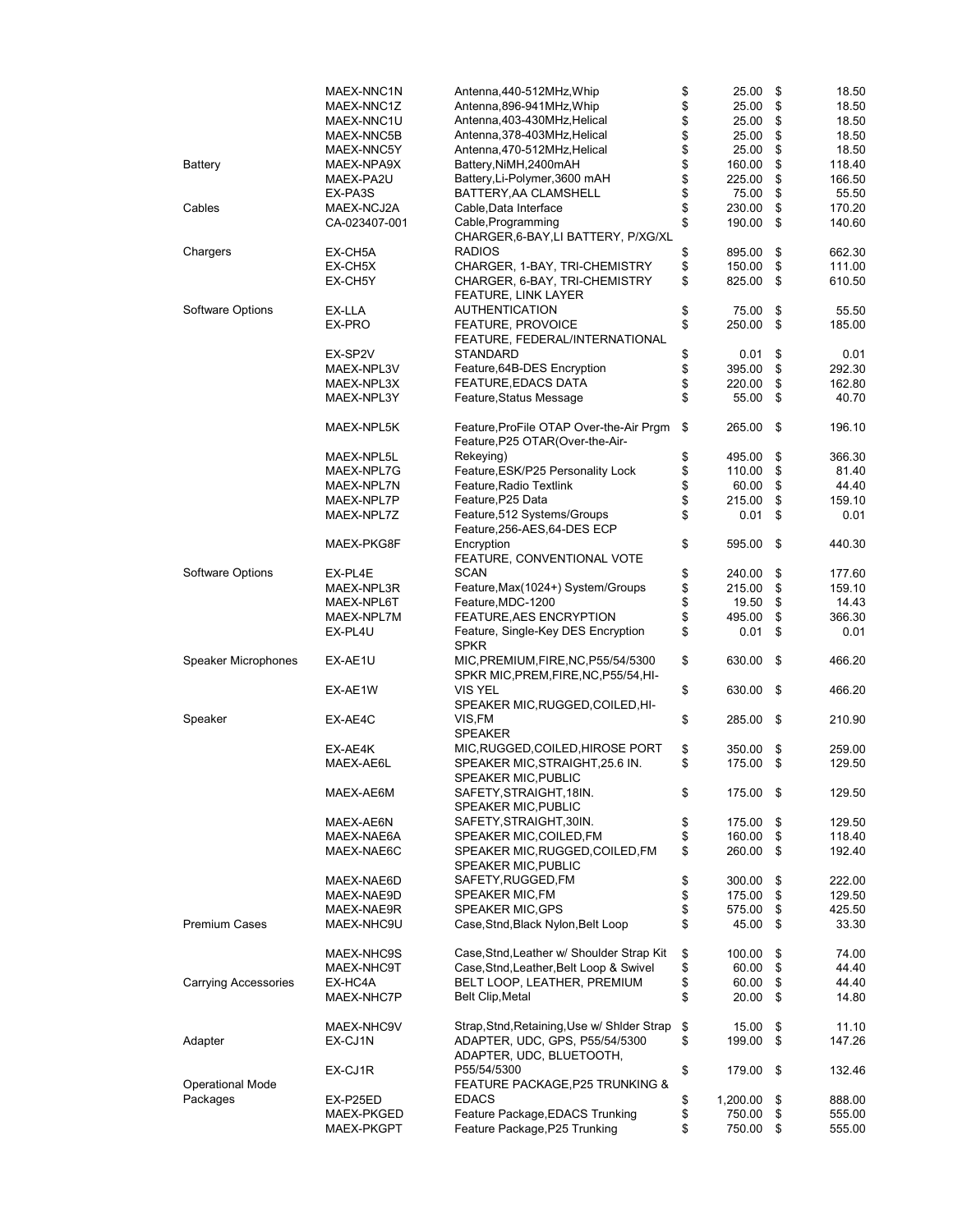|                                |                                      | EX55-NPL4F     | Feature Package, P25 Phase 2 TDMA<br>EARPHONE, SPEAKER MIC, RIGHT | \$<br>250.00 \$       |      | 185.00   |
|--------------------------------|--------------------------------------|----------------|-------------------------------------------------------------------|-----------------------|------|----------|
|                                | Microphone                           | EX-AE1K        | ANGLE, 2.5MM                                                      | \$<br>65.00           | \$   | 48.10    |
|                                |                                      | MAEX-NAE3Z     | EARPHONE, LAPEL MICROPHONE, FM                                    | \$<br>65.00 \$        |      | 48.10    |
|                                | Rapid Chargers<br>CE Performance and | MAEX-AE4A      | Wall Mount Kit, Charger, 6-Bay, Li-Ion/Poly                       | \$<br>100.00          | - \$ | 74.00    |
|                                | <b>Compliance Option</b>             | MAEX-NEC1H     | CE Performance and Compliance Option                              | \$<br>5.00            | \$   | 3.70     |
| P7100                          | Cables                               | TQ3415         | Cable, Key Manager, P7100                                         | \$<br>280.00 \$       |      | 207.20   |
|                                |                                      |                | Cable, Programming, P7100/J700P, RS232                            |                       |      |          |
|                                |                                      | TQ3419         | Intf                                                              | \$<br>205.00          | \$   | 151.70   |
|                                |                                      |                |                                                                   |                       |      |          |
|                                | Adapter Cable                        | MATQ-03421     | Adapter Cable, USB to RS-232                                      | \$<br>205.00 \$       |      | 151.70   |
| Unity XG-100P<br>Portable      | Cables                               | XPCJ3A         | CABLE, USB, PROGRAMMING                                           | \$<br>170.00 \$       |      | 125.80   |
| Vehicle Chargers Chargers      |                                      | MAH2-NPS9X     | Power Adapter Kit, VC4000 Charger                                 | \$<br>35.00 \$        |      | 25.90    |
| Vehicle Chargers Chargers      |                                      | MAH2-VC4PB     | Charger, VC4000, Tri-Chemistry                                    | \$<br>150.00 \$       |      | 111.00   |
|                                |                                      |                | PORTABLE PKG, XG-15P, 768-<br>861MHZ, P25C                        | \$<br>1,095.00 \$     |      | 810.30   |
| XG-15P Portable Portable Radio |                                      | XR-PF78B-C     | PORTABLE PKG, XG-15P, 768-                                        |                       |      |          |
|                                |                                      | XR-PF78B-T     | 861MHZ, P25T<br>PORTABLE PKG, XG-15P, 768-                        | \$<br>1,350.00 \$     |      | 999.00   |
|                                |                                      | XR-PF78B-T-PH2 | 861MHZ, P25T, TDMA<br>PORTABLE PKG, XG-15P, 440-                  | \$<br>1,795.00 \$     |      | 1,328.30 |
|                                |                                      | XR-PFU1B-T     | 512MHZ, P25T<br>PORTABLE PKG, XG-15P, 440-                        | \$<br>1,350.00 \$     |      | 999.00   |
|                                |                                      | XR-PFU1B-T-PH2 | 512MHZ, P25T, TDMA                                                | \$<br>1,795.00 \$     |      | 1,328.30 |
|                                |                                      | XR-PFV1B-C     | PORTABLE PKG, XG-15P, 136-<br>174MHZ, P25C                        | \$<br>1,095.00 \$     |      | 810.30   |
|                                |                                      | XR-PFV1B-T     | PORTABLE PKG, XG-15P, 136-<br>174MHZ, P25T                        | \$<br>1,350.00 \$     |      | 999.00   |
|                                |                                      |                | PORTABLE PKG, XG-15P, 136-                                        |                       |      |          |
|                                |                                      | XR-PFV1B-T-PH2 | 174MHZ, P25T, TDMA<br>PORTABLE PKG, XG-15P, 440-                  | \$<br>1,795.00 \$     |      | 1,328.30 |
|                                |                                      | XR-PFU1B-C     | 512MHZ, P25C                                                      | \$<br>1,095.00        | \$   | 810.30   |
|                                |                                      |                |                                                                   |                       |      |          |
|                                | Antennas                             | XR-NC1B        | ANTENNA, 136-151 MHZ, HELICAL                                     | \$<br>25.00           | \$   | 18.50    |
|                                |                                      | XR-NC1N        | ANTENNA, 440-512 MHZ, WHIP                                        | \$<br>25.00           | - \$ | 18.50    |
|                                |                                      |                | ANTENNA, 764-870 MHZ, 1/2 WAVE                                    |                       |      |          |
|                                |                                      | XR-NC5K        | END-FED<br>ANTENNA, 150-174 MHZ, HELICAL                          | \$<br>30.00           | -\$  | 22.20    |
|                                |                                      | XR-NC5W        | WIDEBAND<br>ANTENNA, 764-870 MHZ, 1/4 WAVE                        | \$<br>$25.00$ \$      |      | 18.50    |
|                                |                                      | XR-NC5X        | <b>WHIP</b><br>ANTENNA, ENHANCED, WHIP, 1/2WAVE                   | \$<br>40.00 \$        |      | 29.60    |
|                                |                                      | XR-NC8D        | 762-870MHZ                                                        | \$<br>45.00 \$        |      | 33.30    |
|                                |                                      |                | ANTENNA, ENHANCED, WHIP, 1/4WAVE                                  |                       |      |          |
|                                |                                      | XR-NC8F        | 762-870MHZ                                                        | 40.00                 | \$   | 29.60    |
|                                | Battery                              | XR-PA3R        | BATTERY, LI-ION, 2400 MAH                                         | \$<br>105.00 \$       |      | 77.70    |
|                                | Chargers                             | XR-CH5X        | CHARGER, 1-BAY, TRI-CHEMISTRY                                     | \$<br>150.00          | \$   | 111.00   |
|                                |                                      | XR-CH5Y        | CHARGER, 6-BAY, TRI-CHEMISTRY                                     | \$<br>825.00          | \$   | 610.50   |
|                                |                                      | XR-PS9X        | Power Adapter Kit, VC4000 Charger                                 | \$<br>35.00           | -\$  | 25.90    |
|                                |                                      | XR-VC4PB       | CHARGER, VC4000, XG-15P<br>FEATURE, LINK LAYER                    | \$<br>150.00 \$       |      | 111.00   |
|                                | Software Options                     | XR-LLA         | <b>AUTHENTICATION</b>                                             | \$<br>75.00           | \$   | 55.50    |
|                                |                                      | XR-PL3Y        | FEATURE, STATUS MESSAGE                                           | \$<br>55.00 \$        |      | 40.70    |
|                                |                                      | XR-PL4E        | FEATURE, CONVENTIONAL VOTE<br><b>SCAN</b>                         | \$<br>240.00 \$       |      | 177.60   |
|                                |                                      |                |                                                                   |                       |      |          |
|                                |                                      | XR-PL5K        | Feature, ProFile OTAP Over-the-Air Prgm                           | \$<br>265.00 \$       |      | 196.10   |
|                                |                                      | XR-PL6T        | FEATURE, MDC-1200<br>FEATURE, ESK/P25 PERSONALITY                 | \$<br>19.50 \$        |      | 14.43    |
|                                |                                      | XR-PL7G        | <b>LOCK</b>                                                       | \$<br>110.00          | \$   | 81.40    |
|                                |                                      | XR-PL7N        | FEATURE, RADIO TEXT LINK                                          | \$<br>60.00           | \$   | 44.40    |
|                                |                                      | XR-PL8N        | FEATURE, IN-BAND GPS                                              | \$<br>150.00          | \$   | 111.00   |
|                                |                                      | XR-PL8Y        | FEATURE, ENCRYPTION LITE                                          | \$<br>0.01            | - \$ | 0.01     |
|                                |                                      |                | FEATURE, FEDERAL/INTERNATIONAL                                    |                       |      |          |
|                                |                                      | XR-SP2V        | <b>STANDARD</b><br>FEATURE, SINGLE-KEY AES                        | \$<br>$0.01 \quad$ \$ |      | 0.01     |
|                                |                                      | XR-PL9E        | <b>ENCRYPTION</b><br>SPKR MIC, PREM, FIRE, NC, XG15P, HI-         | \$<br>$0.01 \quad$ \$ |      | 0.01     |
|                                | Speaker Microphones                  | XR-AE1W        | VIS YEL                                                           | \$<br>630.00 \$       |      | 466.20   |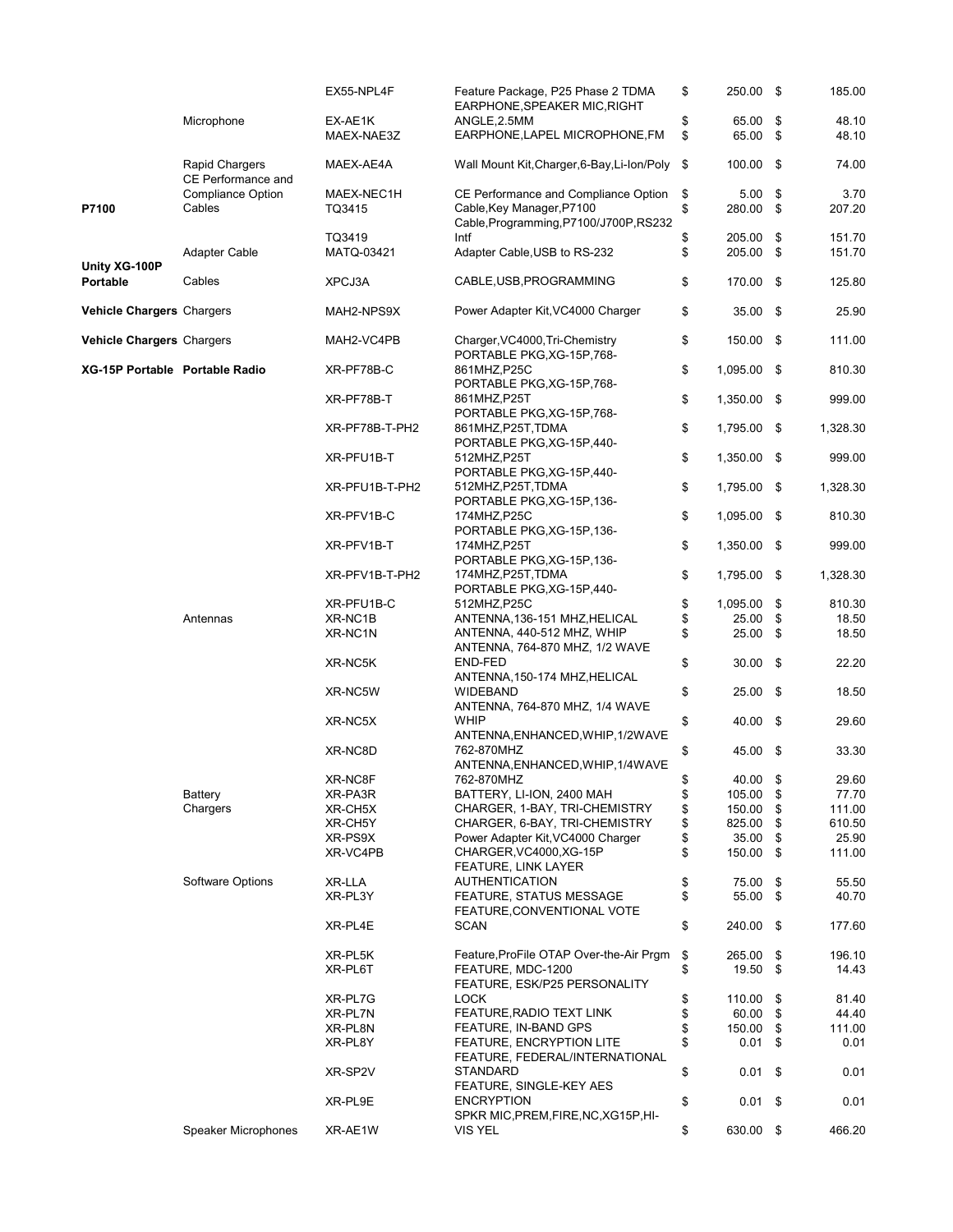|                | Speaker                     | XR-AE1V    | <b>SPEAKER</b><br>MIC, WIRELESS, BLUETOOTH, ADVANC<br>ED                      | \$<br>299.00 \$     |     | 221.26 |
|----------------|-----------------------------|------------|-------------------------------------------------------------------------------|---------------------|-----|--------|
|                |                             |            | <b>SPEAKER</b>                                                                | 299.00              |     |        |
|                |                             | XR-AE2T    | MIC, WIRELESS, BLUETOOTH, ADV, ANZ                                            | \$                  | \$  | 221.26 |
|                |                             | XR-AE6C    | SPEAKER MIC, RUGGED, COILED                                                   | \$<br>260.00        | \$  | 192.40 |
|                |                             | XR-AE6A    | <b>SPEAKER MIC, COILED</b>                                                    | \$<br>160.00        | \$  | 118.40 |
|                |                             | XR-AE9R    | <b>SPEAKER MIC, GPS</b>                                                       | \$<br>575.00 \$     |     | 425.50 |
|                | <b>Premium Cases</b>        | XR-NHC9S   | Case, Stnd, Leather w/ Shoulder Strap Kit<br>CASE, STND, LEATHER W/ BELT LOOP | \$<br>$100.00$ \$   |     | 74.00  |
|                |                             | XR-NHC9T   | & SWIVEL<br>CASE, STND, BLK NYLON W/ BELT                                     | \$<br>60.00 \$      |     | 44.40  |
|                |                             | XR-NHC9U   | LOOP/SWIVEL                                                                   | \$<br>45.00 \$      |     | 33.30  |
|                | <b>Carrying Accessories</b> | XR-NHC9V   | Strap, Stnd, Retaining, Use w/ Shlder Strap                                   | \$<br>15.00         | \$  | 11.10  |
|                |                             | XR-HC7P    | <b>Belt Clip, Metal</b>                                                       | \$<br>20.00         | \$  | 14.80  |
|                | Adapter                     | XR-CJ1N    | ADAPTER, UDC, GPS, XG-15P                                                     | \$<br>199.00 \$     |     | 147.26 |
|                |                             | XR-CJ1R    | ADAPTER, UDC, BLUETOOTH, XG-15P                                               | \$<br>179.00        | -\$ | 132.46 |
| XG-25 Portable | <b>Portable Radio</b>       | DPXG-PB78B | Portable, XG-25P, 764-870MHz, Scan                                            | \$<br>$1,100.00$ \$ |     | 814.00 |
|                |                             | DPXG-PBU1B | PORTABLE, XG-25P, 378-470MHZ, SCAN                                            | \$<br>1,100.00      | \$  | 814.00 |
|                |                             | DPXG-PBV1B | Portable, XG-25P, 136-174MHz, Scan                                            | \$<br>1,100.00      | \$  | 814.00 |
|                |                             | DPXG-PF78B | Portable, XG-25P, 764-870MHz, System<br>PORTABLE, XG-25P, 378-                | \$<br>1,200.00      | \$  | 888.00 |
|                | Portable                    | DPXG-PFU1B | 470MHZ, SYSTEM                                                                | \$<br>1,200.00      | \$  | 888.00 |
|                |                             | DPXG-PFV1B | Portable, XG-25P, 136-174MHz, System                                          | \$<br>1,200.00 \$   |     | 888.00 |
|                | Antennas                    | DP-NC1B    | ANTENNA, 136-151 MHZ, HELICAL, FM                                             | \$<br>$25.00$ \$    |     | 18.50  |
|                |                             | DP-NC1C    | ANTENNA, 150-162 MHZ, HELICAL, FM                                             | \$<br>25.00         | \$  | 18.50  |
|                |                             | DP-NC1F    | ANTENNA, 440-494 MHZ, HELICAL                                                 | \$<br>25.00         | \$  | 18.50  |
|                |                             | DP-NC1L    | ANTENNA, 378-430 MHZ, WHIP                                                    | \$<br>25.00         | \$  | 18.50  |
|                |                             | DP-NC1U    | ANTENNA, 403-430 MHZ, HELICAL                                                 | \$<br>25.00         | \$  | 18.50  |
|                |                             | DP-NC5B    | ANTENNA, 378-403 MHZ, HELICAL<br>ANTENNA, 150-174 MHZ, HELICAL                | \$<br>25.00         | \$  | 18.50  |
|                |                             | DP-NC5W    | WIDEBAND, FM<br>ANTENNA, 764-870 MHZ, 1/4                                     | \$<br>$25.00$ \$    |     | 18.50  |
|                |                             | DP-NC5X    | WAVE, WHIP<br>ANTENNA, 764-870 MHZ, 1/2 WAVE,                                 | \$<br>40.00 \$      |     | 29.60  |
|                |                             | DP-NC7A    | WHIP<br>ANTENNA, ENHANCED, WHIP, 1/2WAVE                                      | \$<br>$30.00$ \$    |     | 22.20  |
|                |                             | DP-NC8D    | 762-870MHZ<br>ANTENNA, ENHANCED, WHIP, 1/4WAVE                                | \$<br>45.00 \$      |     | 33.30  |
|                |                             | DP-NC8F    | 762-870MHZ                                                                    | \$<br>40.00         | \$  | 29.60  |
|                | Battery                     | DP-PA9X    | Battery, NiMH, 2400mAH                                                        | \$<br>160.00        | \$  | 118.40 |
|                |                             | DP-PA2U    | Battery, Li-Polymer, 3600mAH                                                  | \$<br>225.00 \$     |     | 166.50 |
|                |                             | DP-PA3R    | BATTERY, LI-ION, 2400 MAH                                                     | \$<br>105.00        | \$  | 77.70  |
|                |                             | DP-PA3S    | BATTERY, AA CLAMSHELL                                                         | \$<br>75.00         | \$  | 55.50  |
|                | Cables                      | DP-CJ2A    | Cable, Data Interface                                                         | \$<br>230.00        | \$  | 170.20 |
|                |                             | DP-CH5X    | CHARGER, 1-BAY, TRI-CHEMISTRY                                                 | \$<br>150.00        | \$  | 111.00 |
|                |                             | DP-CH5Y    | CHARGER, 6-BAY, TRI-CHEMISTRY<br>FEATURE, LINK LAYER                          | \$<br>825.00 \$     |     | 610.50 |
|                | Software Options            | DP-LLA     | <b>AUTHENTICATION</b><br>FEATURE, 256-AES, ECP & OTP, 64-                     | \$<br>75.00 \$      |     | 55.50  |
|                |                             | DP-PKG8C   | DES,ECP<br>Feature, 256-AES, 64-DES ECP                                       | \$<br>895.00 \$     |     | 662.30 |
|                |                             | DP-PKG8F   | Encryption<br>FEATURE, ESK/P25 PERSONALITY                                    | \$<br>595.00 \$     |     | 440.30 |
|                |                             | DP-PL7G    | <b>LOCK</b><br>FEATURE, DIRECT FREQUENCY                                      | \$<br>$110.00$ \$   |     | 81.40  |
|                |                             | DP-PL7K    | <b>ENTRY</b>                                                                  | \$<br>110.00        | \$  | 81.40  |
|                |                             | DP-PL7M    | FEATURE, AES ENCRYPTION                                                       | \$<br>495.00        | \$  | 366.30 |
|                |                             | DP-PL7N    | Feature, Radio Textlink                                                       | \$<br>60.00         | \$  | 44.40  |
|                |                             | DP-PL7P    | Feature, P25 Data                                                             | \$<br>215.00        | \$  | 159.10 |
|                |                             | DP-PL8D    | FEATURE, 256-AES, OTP ENCRYPTION                                              | \$<br>695.00        | \$  | 514.30 |
|                |                             | DP-PL8M    | <b>FEATURE, EDATA</b>                                                         | \$<br>150.00        | \$  | 111.00 |
|                |                             | DP-PL8N    | FEATURE, IN-BAND GPS                                                          | \$<br>150.00        | \$  | 111.00 |
|                |                             | DP-PL8Y    | <b>FEATURE, ENCRYPTION LITE</b>                                               | \$<br>0.01          | \$  | 0.01   |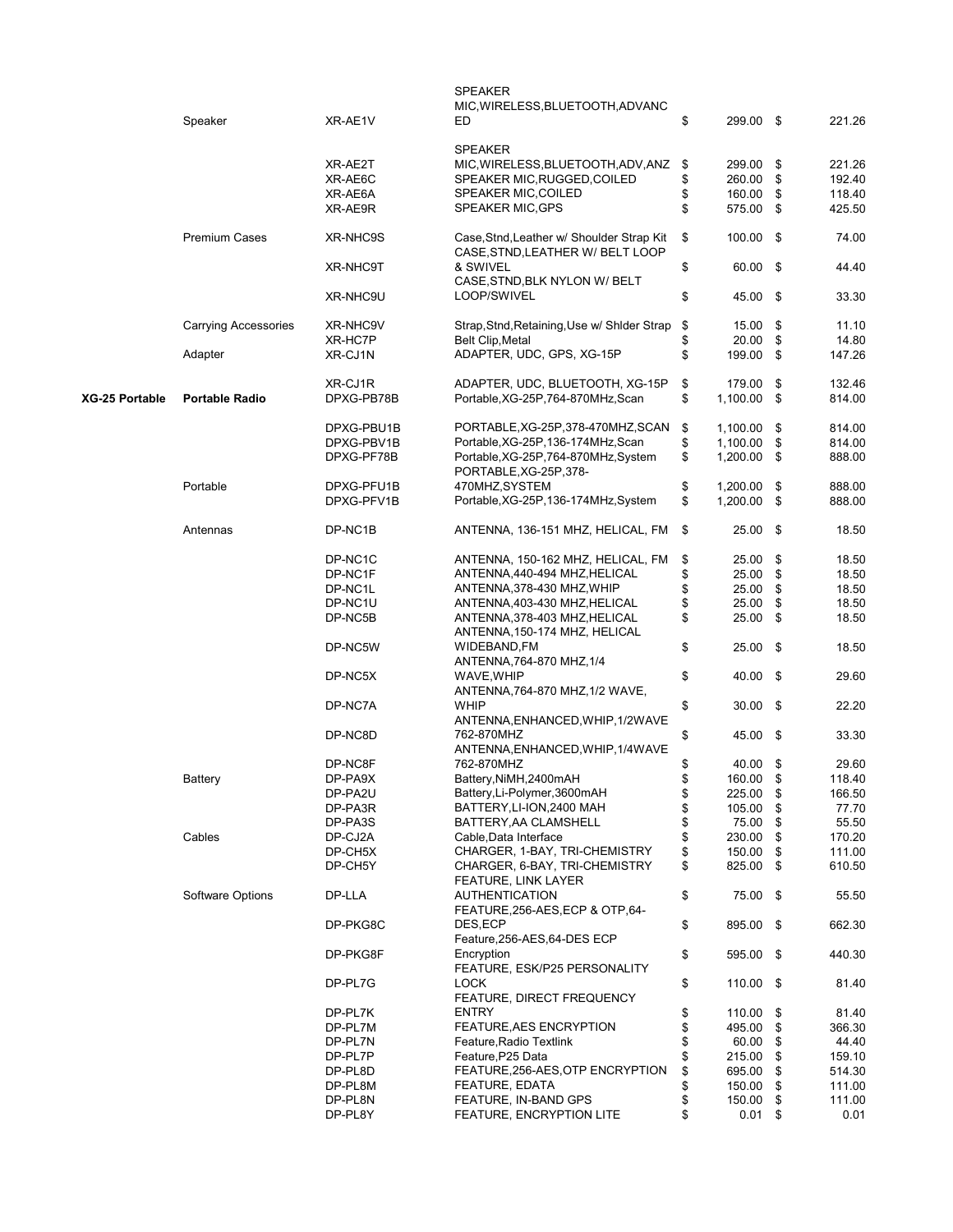|                             |            | FEATURE, SINGLE-KEY AES                      |                |      |          |
|-----------------------------|------------|----------------------------------------------|----------------|------|----------|
|                             | DP-PL9E    | <b>ENCRYPTION</b>                            | \$<br>0.01     | \$   | 0.01     |
|                             |            | FEATURE, FEDERAL/INTERNATIONAL               |                |      |          |
|                             |            |                                              |                |      |          |
|                             | DP-SP2V    | STANDARD                                     | \$<br>0.01     | \$   | 0.01     |
|                             | DPXG-NPL6T | Feature, MDC-1200                            | \$<br>19.50    | \$   | 14.43    |
|                             |            | Feature, Maximum (1024+)                     |                |      |          |
|                             | DP-PL3R    | System/Groups                                | \$<br>215.00   | \$   | 159.10   |
|                             | DP-PL3V    | Feature, 64B-DES Encryption                  | \$<br>395.00   | \$   | 292.30   |
|                             | DP-PL3X    | FEATURE, EDACS DATA                          | \$<br>220.00   | \$   | 162.80   |
|                             |            |                                              |                |      |          |
|                             | DP-PL3Y    | Feature, Status Message                      | \$<br>55.00    | \$   | 40.70    |
|                             |            | FEATURE, CONVENTIONAL VOTE                   |                |      |          |
|                             | DP-PL4E    | <b>SCAN</b>                                  | \$<br>240.00   | \$   | 177.60   |
|                             | DP-PL4F    | Feature, P25 Phase 2, TDMA                   | 250.00         | \$   | 185.00   |
|                             | DP-PL4N    | FEATURE, BLUETOOTH OPERATION                 | \$<br>100.00   | \$   | 74.00    |
|                             |            |                                              |                |      |          |
|                             | DP-PL4U    | Feature, Single-Key DES Encryption           | \$<br>0.01     | \$   | 0.01     |
|                             | DP-PL5K    | <b>FEATURE, PROFILE OTAP</b>                 | \$<br>265.00   | \$   | 196.10   |
|                             |            | Feature, P25 OTAR (Over-the-Air-             |                |      |          |
|                             | DP-PL5L    | Rekeying)                                    | \$<br>495.00   | \$   | 366.30   |
|                             | DP-PL7X    | FEATURE, OPENSKY DATA                        | \$<br>250.00   | \$   | 185.00   |
|                             | DP-PL7Y    | FEATURE, OTAR, OPENSKY                       | \$<br>315.00   | \$   | 233.10   |
|                             |            |                                              |                |      |          |
|                             | DP-PL7Z    | Feature, 512 Systems/Groups                  | \$<br>0.01     | \$   | 0.01     |
|                             | DP-PRO     | <b>FEATURE, PROVOICE</b>                     | \$<br>250.00   | \$   | 185.00   |
| <b>Speaker Microphones</b>  | DP-AE1U    | SPKR MIC, PREMIUM, FIRE, NC, XG25P           | \$<br>630.00   | \$   | 466.20   |
|                             |            | SPKR MIC, PREM, FIRE, NC, XG25P, HI-         |                |      |          |
|                             | DP-AE1W    | VIS YEL                                      | \$<br>630.00   | \$   | 466.20   |
|                             |            |                                              |                |      |          |
|                             |            | <b>SPEAKER</b>                               |                |      |          |
|                             |            | MIC, WIRELESS, BLUETOOTH, ADVANC             |                |      |          |
| Speaker                     | DP-AE1V    | ED                                           | \$<br>299.00   | \$   | 221.26   |
|                             |            |                                              |                |      |          |
|                             |            | <b>SPEAKER</b>                               |                |      |          |
|                             | DP-AE2T    | MIC, WIRELESS, BLUETOOTH, ADV, ANZ           | \$<br>299.00   | \$   | 221.26   |
|                             |            |                                              |                |      |          |
|                             |            | SPEAKER MIC, RUGGED, COILED, HI-             |                |      |          |
|                             | DP-AE4C    | VIS,FM                                       | \$<br>285.00   | \$   | 210.90   |
|                             |            | <b>SPEAKER</b>                               |                |      |          |
|                             | DP-AE4K    | MIC, RUGGED, COILED, HIROSE PORT             | \$<br>350.00   | \$   | 259.00   |
|                             | DP-AE6A    | SPEAKER MIC, COILED, FM                      | \$<br>160.00   | \$   | 118.40   |
|                             |            |                                              |                |      |          |
|                             | DP-AE6C    | SPEAKER MIC,RUGGED,COILED,FM                 | \$<br>260.00   | \$   | 192.40   |
|                             | DP-AE9D    | SPEAKER MIC, FM                              | \$<br>175.00   | \$   | 129.50   |
|                             | DP-AE9R    | <b>SPEAKER MIC, GPS</b>                      | \$<br>575.00   | \$   | 425.50   |
|                             |            |                                              |                |      |          |
| <b>Premium Cases</b>        | DP-HC3T    | Case, Nylon, Orange, w/ Belt Loop, XG-25P    | \$<br>80.00    | \$   | 59.20    |
|                             |            | CASE, LEATHER, PREMIUM, XG75/25, BE          |                |      |          |
|                             |            | LT LOOP                                      |                |      |          |
|                             | DP-HC4B    |                                              | \$<br>170.00   | \$   | 125.80   |
|                             |            | CASE, LEATHER, PREMIUM, XG75/25, SH          |                |      |          |
|                             | DP-HC4C    | <b>LDERSTRAP</b>                             | \$<br>150.00   | \$   | 111.00   |
|                             | DP-HC9L    | Case, Leather, w/ Belt Loop, XG-25P          | \$<br>130.00   | \$   | 96.20    |
|                             | DP-HC9M    | Case, Nylon, Black, w/ Belt Loop, XG-25P     | \$<br>80.00    | \$   | 59.20    |
|                             |            |                                              |                |      |          |
|                             |            |                                              |                |      |          |
|                             | DP-HC9S    | Case, Leather w/ Shoulder Strap XG-25P       |                |      |          |
| <b>Carrying Accessories</b> |            |                                              | \$<br>100.00   | \$   | 74.00    |
|                             | DP-HC4A    | BELT LOOP, LEATHER, PREMIUM                  | \$<br>60.00    | \$   | 44.40    |
|                             | DP-HC7P    | Belt Clip, Metal                             | \$<br>20.00    | \$   | 14.80    |
|                             |            | Belt Loop, Leather with Swivel               |                |      |          |
|                             | DP-HC7T    |                                              | \$<br>35.00    | \$   | 25.90    |
|                             |            |                                              |                |      |          |
|                             | DP-HC9V    | Strap, Stnd, Retaining, Use w/ Shlder Strap  | \$<br>15.00    | \$   | 11.10    |
| Adapter                     | DP-CJ1N    | ADAPTER, UDC, GPS, XG-25P                    | \$<br>199.00   | \$   | 147.26   |
|                             |            | BLUETOOTH,COVERT,EARPIECE/MIC/               |                |      |          |
| <b>Audio Accessories</b>    | DP-AE1S    | PTT                                          | \$<br>179.00   | - \$ | 132.46   |
|                             |            |                                              |                |      |          |
| <b>Operational Mode</b>     |            | FEATURE PACKAGE,EDACS,P25T AND               |                |      |          |
| Packages                    | DP-EPO     | <b>OPENSKY</b>                               | \$<br>1,600.00 | \$   | 1,184.00 |
|                             |            | FEATURE PACKAGE,OPENSKY AND                  |                |      |          |
|                             | DP-OSED    | <b>EDACS</b>                                 | \$<br>1,200.00 | \$   | 888.00   |
|                             |            | FEATURE PACKAGE, EDACS                       |                |      |          |
|                             | DP-PKGED   | TRUNKING                                     | \$<br>750.00   | \$   | 555.00   |
|                             |            |                                              |                |      |          |
|                             |            | FEATURE PACKAGE, P25 TRUNKING &              |                |      |          |
|                             | DP-P25ED   | <b>EDACS</b>                                 | \$<br>1,200.00 | \$   | 888.00   |
|                             |            | FEATURE PACKAGE, OPENSKY AND                 |                |      |          |
|                             | DP-PKGNT   | P25T                                         | \$<br>1,200.00 | \$   | 888.00   |
|                             |            | FEATURE PACKAGE, OPENSKY                     |                |      |          |
|                             |            | TRUNKING                                     | \$             | \$   | 555.00   |
|                             | DP-PKGOS   |                                              | 750.00         |      |          |
|                             | DP-PKGPT   | Feature Package, P25 Trunking                | \$<br>750.00   | \$   | 555.00   |
| Microphone                  | DP-AE1K    | EARPHONE, SPEAKER MIC, RIGHT<br>ANGLE, 2.5MM | \$<br>65.00    | \$   | 48.10    |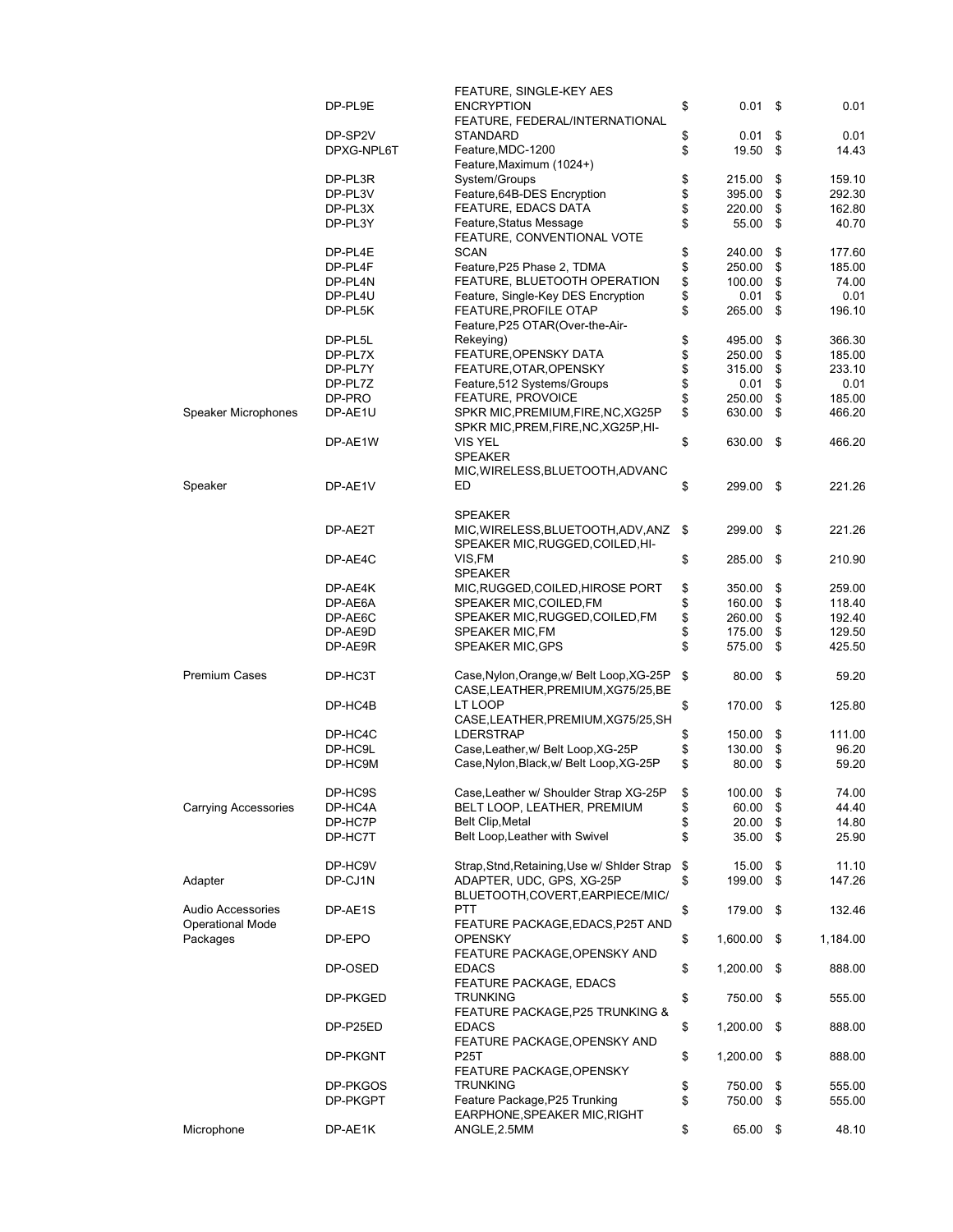XG-75/P7300

Portables Portable

| Radio |  |
|-------|--|
|       |  |

| Microphone     | DP-AE3Z                | Earphone, Lapel Microphone<br>PORTABLE, XG-75PE, 768-                              | \$       | 65.00 \$       |          | 48.10          |
|----------------|------------------------|------------------------------------------------------------------------------------|----------|----------------|----------|----------------|
| Portable Radio | EVXG-PB78BE            | 861MHZ,SCAN,BLK-GRY<br>PORTABLE, XG-75PE, 768-                                     | \$       | 1,970.00 \$    |          | 1,457.80       |
|                | EVXG-PB78ME            | 861MHZ,SCAN,BLACK<br>PORTABLE, XG-75PE, 768-                                       | \$       | 1,995.00       | \$       | 1,476.30       |
|                | EVXG-PB78YE            | 861MHZ,SCAN,BLK-YEL                                                                | \$       | 1,995.00       | \$       | 1,476.30       |
|                | EVXG-PBU1B             | PORTABLE, XG-75, 378-<br>470MHZ,SCAN,BLK-GRY<br>PORTABLE, XG-75, 378-470MHZ, SCAN, | \$       | 1,970.00       | \$       | 1,457.80       |
|                | EVXG-PBU1Y             | BLK-YEL<br>PORTABLE, XG-75, 378-                                                   | \$       | 1,995.00       | \$       | 1,476.30       |
|                | EVXG-PBU2B             | 470MHZ,SCAN,.1W,GRY<br>PORTABLE, XG-75, 378-                                       | \$       | 1,970.00       | \$       | 1,457.80       |
|                | EVXG-PBU2Y             | 470MHZ, SCAN, .1W, YEL<br>PORTABLE, XG-75PE, 450-                                  | \$       | 1,995.00       | \$       | 1,476.30       |
|                | EVXG-PBU4BE            | 512MHZ,SCAN,BLK-GRY<br>PORTABLE, XG-75PE, 450-                                     | \$       | 1,970.00 \$    |          | 1,457.80       |
|                | EVXG-PBU4YE            | 512MHZ,SCAN,BLK-YEL<br>PORTABLE, XG-75, 136-                                       | \$       | 1,995.00       | \$       | 1,476.30       |
|                | EVXG-PBV1B             | 174MHZ, SCAN, BLK-GRY<br>PORTABLE, XG-75, 136-                                     | \$       | 1,970.00       | \$       | 1,457.80       |
|                | EVXG-PBV1Y             | 174MHZ,SCAN,BLK-YEL<br>PORTABLE, XG-75PE, 768-                                     | \$       | 1,995.00       | \$       | 1,476.30       |
|                | EVXG-PF78BE            | 861MHZ,SYS,BLK-GRY<br>PORTABLE, XG-75PE, 768-                                      | \$       | 2,170.00       | \$       | 1,605.80       |
|                | EVXG-PF78ME            | 861MHZ, SYS, BLACK<br>PORTABLE, XG-75PE, 768-                                      | \$       | 2,205.00       | \$       | 1,631.70       |
|                | EVXG-PF78YE            | 861MHZ,SYS,BLK-YEL<br>PORTABLE, XG-75, 378-                                        | \$       | 2,205.00 \$    |          | 1,631.70       |
|                | EVXG-PFU1B             | 470MHZ,SYS,BLK-GRY<br>PORTABLE, XG-75, 378-                                        | \$       | 2,170.00 \$    |          | 1,605.80       |
|                | EVXG-PFU1Y             | 470MHZ,SYS,BLK-YEL<br>PORTABLE, XG-75, 378-                                        | \$       | 2,205.00 \$    |          | 1,631.70       |
|                | EVXG-PFU2B             | 470MHZ,SYS,.1W,GRY<br>PORTABLE, XG-75, 378-                                        | \$       | 2,170.00       | \$       | 1,605.80       |
|                | EVXG-PFU2Y             | 470MHZ,SYS,.1W,YEL<br>PORTABLE, XG-75PE, 450-                                      | \$       | 2,205.00       | \$       | 1,631.70       |
|                | EVXG-PFU4BE            | 512MHZ,SYS,BLK-GRY<br>PORTABLE, XG-75PE, 450-                                      | \$       | 2,170.00       | \$       | 1,605.80       |
|                | EVXG-PFU4YE            | 512MHZ,SYS,BLK-YEL<br>PORTABLE, XG-75, 136-                                        | \$       | 2,205.00       | \$       | 1,631.70       |
|                | EVXG-PFV1B             | 174MHZ,SYS,BLK-GRY<br>PORTABLE, XG-75, 136-                                        | \$       | 2,170.00 \$    |          | 1,605.80       |
|                | EVXG-PFV1Y             | 174MHZ,SYS,BLK-YEL<br>PORTABLE, XG-75, 378-                                        | \$       | 2,205.00       | - \$     | 1,631.70       |
|                | EVXG-PFU1G             | 470MHZ,SYS,TAC GRN<br>PORTABLE, XG-75, 136-                                        | \$       | 2,205.00 \$    |          | 1,631.70       |
|                | EVXG-PFV1G             | 174MHZ, SYS, TAC GRN<br>PORTABLE, XG-75, 378-                                      | \$       | 2,205.00 \$    |          | 1,631.70       |
|                | EVXG-PFU1M             | 470MHZ,SYS,MIDNT BLK<br>PORTABLE, XG-75, 136-                                      | \$       | 2,205.00       | - \$     | 1,631.70       |
|                | EVXG-PFV1M             | 174MHZ, SYS, MIDNT BLK<br>ANTENNA, 764-870 MHZ, 1/2 WAVE,                          | \$       | 2,205.00       | -\$      | 1,631.70       |
| Antennas       | EV-NC7A                | WHIP<br>ANTENNA, ENHANCED, WHIP, 1/2WAVE                                           | \$       | 30.00          | \$       | 22.20          |
|                | EV-NC8D                | 762-870MHZ                                                                         | \$       | 45.00          | \$       | 33.30          |
|                | EV-NC8F                | ANTENNA, ENHANCED, WHIP, 1/4WAVE<br>762-870MHZ                                     | \$       | 40.00 \$       |          | 29.60          |
|                | EVXG-NC1B              | ANTENNA, 136-151 MHZ, HELICAL, FM                                                  | \$       | 25.00 \$       |          | 18.50          |
|                | EVXG-NC1C              | ANTENNA, 150-162 MHZ, HELICAL, FM                                                  | \$       | 25.00          | \$       | 18.50          |
|                | EVXG-NC1F<br>EVXG-NC1L | ANTENNA, 440-494 MHZ, HELICAL<br>ANTENNA, 378-430 MHZ, WHIP, FM                    | \$<br>\$ | 25.00<br>25.00 | \$<br>\$ | 18.50<br>18.50 |
|                | EVXG-NC1U              | ANTENNA, 403-430 MHZ, HELICAL, FM                                                  | \$       | 25.00          | \$       | 18.50          |
|                | EVXG-NC5B              | ANTENNA, 378-403 MHZ, HELICAL, FM<br>ANTENNA, 764-870 MHZ, 1/2 WAVE,               | \$       | 25.00          | \$       | 18.50          |
|                | MAEV-NNC5K             | WHIP,FM                                                                            | \$       | 30.00          | \$       | 22.20          |

Antennas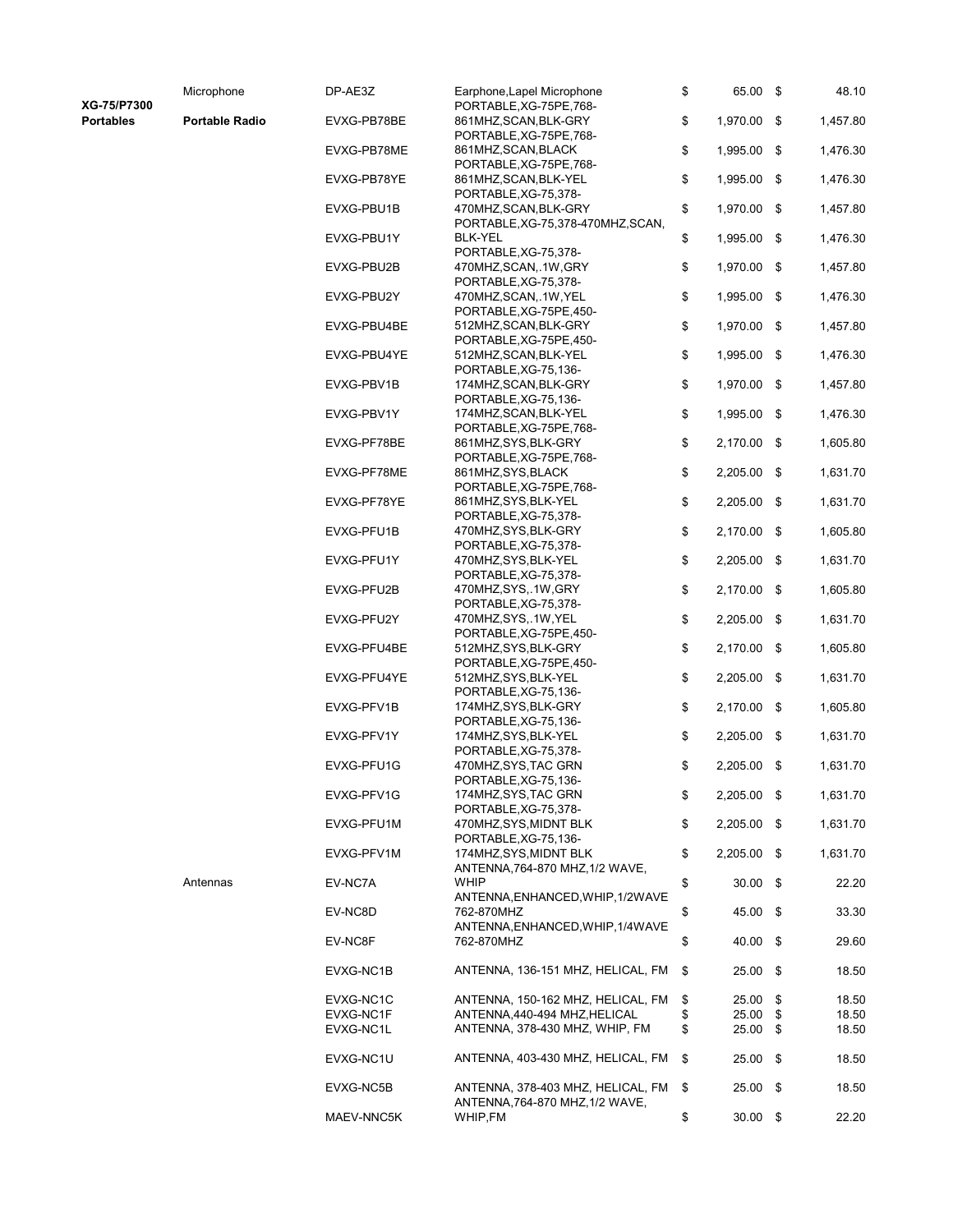|                     |               | ANTENNA, 764-870 MHZ, 1/4               |              |      |        |
|---------------------|---------------|-----------------------------------------|--------------|------|--------|
|                     | MAEV-NNC5X    | WAVE, WHIP, FM                          | \$<br>40.00  | - \$ | 29.60  |
|                     |               | ANTENNA, 150-174 MHZ, HELICAL           |              |      |        |
|                     | EVXG-NC5W     | WIDEBAND,FM                             | \$<br>25.00  | \$   | 18.50  |
|                     | MAEV-NNC1N    | Antenna, 440-512MHz, Whip               | \$<br>25.00  | \$   | 18.50  |
|                     | MAEV-NNC5Y    | Antenna, 470-512MHz, Helical            | \$<br>25.00  | \$   | 18.50  |
| <b>Battery</b>      | MAEV-NPA9X    | Battery, NiMH, 2400mAH                  | \$<br>160.00 | \$   | 118.40 |
|                     |               |                                         |              |      |        |
|                     | MAEV-PA2U     | Battery, Li-Polymer, 3600 mAH           | \$<br>225.00 | \$   | 166.50 |
|                     | EV-PA3R       | BATTERY, LI-ION, 2400 MAH               | \$<br>105.00 | \$   | 77.70  |
|                     | EV-PA3S       | BATTERY, AA CLAMSHELL                   | \$<br>75.00  | \$   | 55.50  |
|                     |               | BATTERY, LI-ION, 2000 MAH, HAZLOC       |              |      |        |
|                     | EV-PA3Y       | C1D1,UL                                 | \$<br>225.00 | \$   | 166.50 |
|                     |               | BATTERY,LI-ION,2000MAH,RADIO,FM         |              |      |        |
|                     | EV-PA3Z       | C1D2                                    | \$<br>190.00 | \$   | 140.60 |
|                     |               |                                         |              |      |        |
|                     |               | BATTERY, LI-                            |              |      |        |
|                     | EV-PA4B       | ION,2000MAH,SPARE,HAZLOC,UL             | \$<br>200.00 | \$   | 148.00 |
|                     |               | BATTERY, NIMH, 2400MAH, RADIO, FM       |              |      |        |
|                     | EV-PA4C       | C1D2                                    | \$<br>185.00 | \$   | 136.90 |
| Cables              | 14002-0143-01 | Cable, Programmer Adaptor, KVL 3000+    | \$<br>312.00 | \$   | 230.88 |
|                     | MAEV-NCJ2A    | Cable, Data Interface                   | \$<br>230.00 | \$   | 170.20 |
|                     |               | CHARGER, 6-BAY, LI BATTERY, P/XG/XL     |              |      |        |
|                     |               |                                         |              |      |        |
| Chargers            | EV-CH5A       | RADIOS                                  | \$<br>895.00 | \$   | 662.30 |
|                     | EV-CH5X       | CHARGER, 1-BAY, TRI-CHEMISTRY           | \$<br>150.00 | \$   | 111.00 |
|                     | EV-CH5Y       | CHARGER, 6-BAY, TRI-CHEMISTRY           | \$<br>825.00 | \$   | 610.50 |
|                     |               | FEATURE, LINK LAYER                     |              |      |        |
| Software Options    | EV-LLA        | <b>AUTHENTICATION</b>                   | \$<br>75.00  | \$   | 55.50  |
|                     | EV-PL8M       | <b>FEATURE, EDATA</b>                   | \$<br>150.00 | \$   | 111.00 |
|                     | EV-PL8N       | FEATURE, IN-BAND GPS                    | \$<br>150.00 | \$   | 111.00 |
|                     |               |                                         |              |      |        |
|                     | EV-PL8Y       | FEATURE, ENCRYPTION LITE                | \$<br>0.01   | \$   | 0.01   |
|                     |               | FEATURE, SINGLE-KEY AES                 |              |      |        |
|                     | EV-PL9E       | <b>ENCRYPTION</b>                       | \$<br>0.01   | \$   | 0.01   |
|                     | EV-PRO        | <b>FEATURE, PROVOICE</b>                | \$<br>250.00 | \$   | 185.00 |
|                     |               | FEATURE, FEDERAL/INTERNATIONAL          |              |      |        |
|                     | EV-SP2V       | <b>STANDARD</b>                         | \$<br>0.01   | \$   | 0.01   |
|                     |               | Feature, P25 PHASE 2 TDMA               | \$           | \$   | 185.00 |
|                     | EVXG-NPL4F    |                                         | 250.00       |      |        |
|                     | MAEV-NPL3V    | Feature, 64B-DES Encryption             | \$<br>395.00 | \$   | 292.30 |
|                     | MAEV-NPL3X    | <b>FEATURE, EDACS DATA</b>              | \$<br>220.00 | \$   | 162.80 |
|                     | MAEV-NPL3Y    | Feature, Status Message                 | \$<br>55.00  | \$   | 40.70  |
|                     |               |                                         |              |      |        |
|                     | MAEV-NPL5K    | Feature, ProFile OTAP Over-the-Air Prgm | \$<br>265.00 | \$   | 196.10 |
|                     |               | Feature, P25 OTAR(Over-the-Air-         |              |      |        |
|                     | MAEV-NPL5L    | Rekeying)                               | \$<br>495.00 | \$   | 366.30 |
|                     |               |                                         |              |      |        |
|                     | MAEV-NPL7G    | Feature, ESK/P25 Personality Lock       | \$<br>110.00 | \$   | 81.40  |
|                     | MAEV-NPL7N    | Feature, Radio Textlink                 | \$<br>60.00  | \$   | 44.40  |
|                     | MAEV-NPL7P    | Feature, P25 Data                       | \$<br>215.00 | \$   | 159.10 |
|                     | MAEV-NPL7Y    | Feature, OTAR OpenSky                   | \$<br>315.00 | \$   | 233.10 |
|                     | MAEV-NPL8D    | FEATURE, 256-AES, OTP ENCRYPTION        | \$<br>695.00 | \$   | 514.30 |
|                     |               | Feature, 256-AES, 64-DES ECP            |              |      |        |
|                     |               | Encryption                              | \$           | - \$ | 440.30 |
|                     | MAEV-PKG8F    |                                         | 595.00       |      |        |
|                     |               | FEATURE, CONVENTIONAL VOTE              |              |      |        |
|                     | EV-PL4E       | SCAN                                    | \$<br>240.00 | \$   | 177.60 |
|                     | MAEV-NPL3R    | Feature, Max (1024+) System/Groups      | \$<br>0.01   | \$   | 0.01   |
|                     | MAEV-NPL6T    | Feature, MDC-1200                       | \$<br>19.50  | \$   | 14.43  |
|                     | MAEV-NPL7M    | Feature, 256-AES Encryption             | \$<br>495.00 | \$   | 366.30 |
|                     | MAEV-NPL7X    | FEATURE, OPENSKY DATA                   | \$<br>250.00 | \$   | 185.00 |
|                     | MAEV-PKG8C    | Feature, 256-AES, ECP, OTP, Encryption  | \$<br>895.00 | \$   | 662.30 |
|                     |               |                                         |              |      |        |
|                     | EV-PL4U       | Feature, Single-Key DES Encryption      | \$<br>0.01   | \$   | 0.01   |
|                     | MAEV-NPL7K    | Feature, Direct Frequency Entry         | \$<br>110.00 | \$   | 81.40  |
| Speaker Microphones | EV-AE1U       | SPKR MIC, PREMIUM, FIRE, NC, XG75P      | \$<br>630.00 | \$   | 466.20 |
|                     |               | SPKR MIC, PREM, FIRE, NC, XG75P, HI-    |              |      |        |
|                     | EV-AE1W       | VIS YEL                                 | \$<br>630.00 | \$   | 466.20 |
| Misc Kit            | 14002-0201-02 | KIT, LABEL, REAR, EMT, XG-75, 16PK      | \$<br>155.00 | \$   | 114.70 |
|                     |               |                                         |              |      |        |
|                     |               |                                         |              |      |        |
|                     | 14002-0219-01 | KIT, LABEL, FRONT, RED, XG-75, 20PK     | \$<br>120.00 | \$   | 88.80  |
|                     |               | KIT, LABEL, FRONT, GREEN, XG-75,        |              |      |        |
|                     | 14002-0219-02 | 20PK                                    | \$<br>120.00 | - \$ | 88.80  |
|                     |               | KIT, LABEL, FRONT, BLUE, XG-75,         |              |      |        |
|                     | 14002-0219-03 | 20PK                                    | \$<br>120.00 | \$   | 88.80  |
|                     |               | KIT, LABEL, FRONT, YELLOW, XG-75,       |              |      |        |
|                     | 14002-0219-04 | 20PK                                    | \$<br>120.00 | \$   | 88.80  |
|                     |               | KIT, LABEL, FRONT, ORANGE, XG-75,       |              |      |        |
|                     |               |                                         |              |      |        |
|                     | 14002-0219-05 | 20PK                                    | \$<br>120.00 | \$   | 88.80  |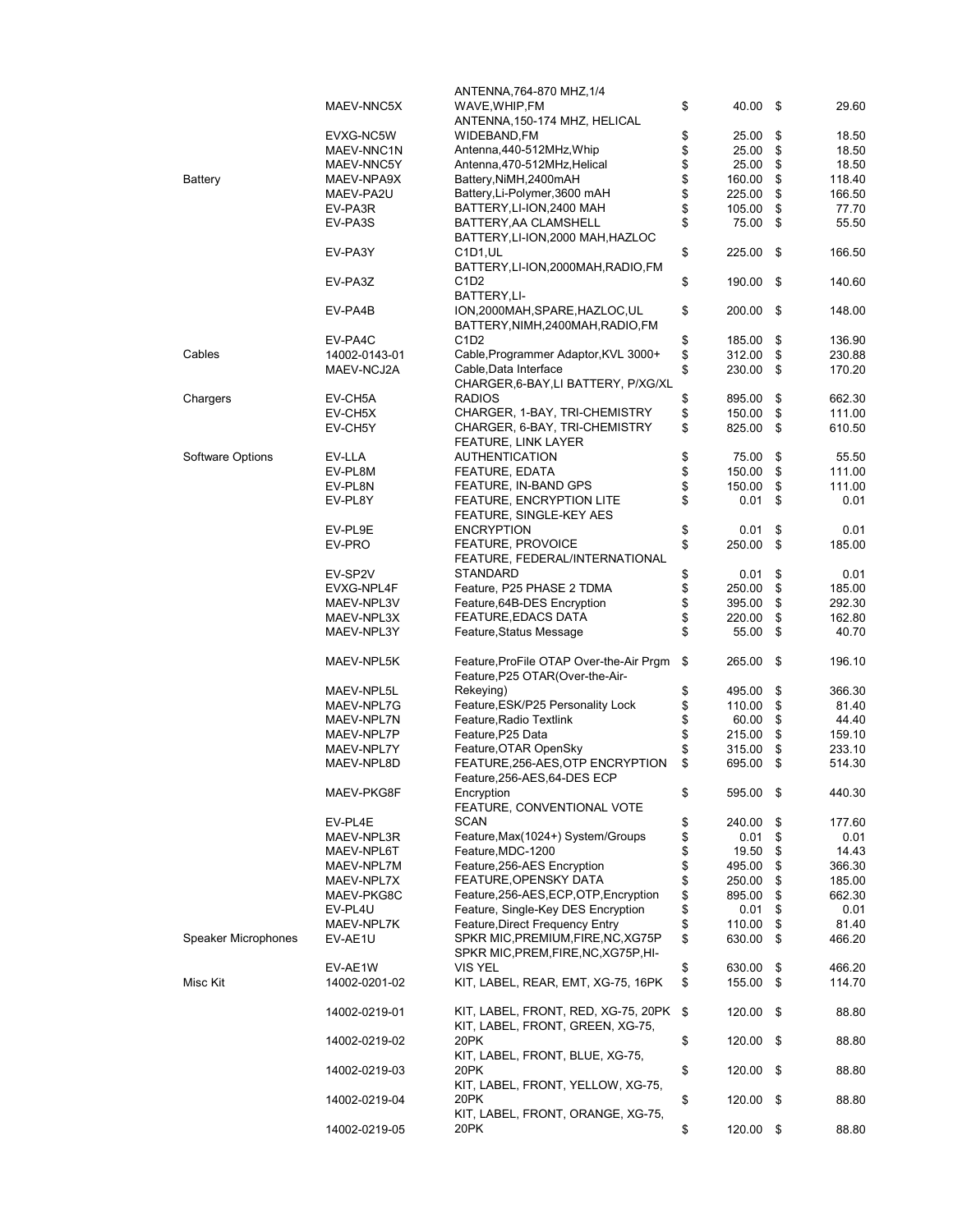|                                           | EV-ZN2J            | KIT, OVERSIZE KNOB, XG-75/P7300                                                           | \$       | 25.00 \$            |      | 18.50           |
|-------------------------------------------|--------------------|-------------------------------------------------------------------------------------------|----------|---------------------|------|-----------------|
|                                           | EV-ZN2K<br>EV-ZN2L | KIT, LABEL, REAR, FIRE, XG-75, 16PK<br>KIT, LABEL, REAR, EMT, XG-75, 16PK                 | \$<br>\$ | 115.00<br>155.00 \$ | \$   | 85.10<br>114.70 |
|                                           | EV-ZN2M            | KIT, LABEL, FRONT, RED, XG-75, 20PK<br>KIT, LABEL, FRONT, GREEN, XG-75,                   | \$       | 120.00              | - \$ | 88.80           |
|                                           | EV-ZN2N            | 20PK<br>KIT, LABEL, FRONT, BLUE, XG-75,                                                   | \$       | 120.00              | - \$ | 88.80           |
|                                           | EV-ZN2P            | 20PK<br>KIT, LABEL, FRONT, YELLOW, XG-75,                                                 | \$       | $120.00$ \$         |      | 88.80           |
|                                           | EV-ZN2R            | 20PK<br>KIT, LABEL, FRONT, ORANGE, XG-75,                                                 | \$       | 120.00              | - \$ | 88.80           |
|                                           | EV-ZN2T            | 20PK                                                                                      | \$       | 120.00 \$           |      | 88.80           |
|                                           | 14002-0201-01      | KIT, LABEL, REAR, FIRE, XG-75, 16PK<br><b>SPEAKER</b><br>MIC, WIRELESS, BLUETOOTH, ADVANC | \$       | 115.00 \$           |      | 85.10           |
| Speaker                                   | EV-AE1V            | ED                                                                                        | \$       | 299.00 \$           |      | 221.26          |
|                                           | EV-AE2T            | <b>SPEAKER</b><br>MIC, WIRELESS, BLUETOOTH, ADV, ANZ                                      | \$       | 299.00              | - \$ | 221.26          |
|                                           | EV-AE4C            | SPEAKER MIC, RUGGED, COILED, HI-<br>VIS,FM<br><b>SPEAKER</b>                              | \$       | 285.00              | -\$  | 210.90          |
|                                           |                    |                                                                                           |          |                     |      |                 |
|                                           | EV-AE4K            | MIC, RUGGED, COILED, HIROSE PORT                                                          | \$       | 350.00              | \$   | 259.00          |
|                                           | MAEV-AE6L          | SPEAKER MIC, STRAIGHT, 25.6 IN.                                                           | \$       | 175.00              | -\$  | 129.50          |
|                                           | MAEV-AE6M          | <b>SPEAKER MIC, PUBLIC</b><br>SAFETY, STRAIGHT, 18IN.<br><b>SPEAKER MIC, PUBLIC</b>       | \$       | 175.00              | -\$  | 129.50          |
|                                           | MAEV-AE6N          | SAFETY, STRAIGHT, 30IN.                                                                   | \$       | 175.00              | \$   | 129.50          |
|                                           | MAEV-NAE6A         | SPEAKER MIC, COILED, FM                                                                   | \$       | 160.00              | \$   | 118.40          |
|                                           | MAEV-NAE6C         | SPEAKER MIC, RUGGED, COILED, FM<br>SPEAKER MIC, PUBLIC                                    | \$       | 260.00              | \$   | 192.40          |
|                                           | MAEV-NAE6D         | SAFETY, RUGGED, FM                                                                        | \$       | 300.00              | \$   | 222.00          |
|                                           | MAEV-NAE9D         | SPEAKER MIC,FM                                                                            | \$       | 175.00              | \$   | 129.50          |
|                                           | MAEV-NAE9R         | <b>SPEAKER MIC, GPS</b><br>CASE, NYLON, TACTICAL                                          | \$       | 575.00 \$           |      | 425.50          |
| <b>Premium Cases</b>                      | EV-HC3Z            | <b>GREEN, MOLLE STRAP</b><br>CASE, LEATHER, PREMIUM, XG75/25, BE                          | \$       | 75.00 \$            |      | 55.50           |
|                                           | EV-HC4B            | LT LOOP<br>CASE, LEATHER, PREMIUM, XG75/25, SH                                            | \$       | 170.00              | -\$  | 125.80          |
|                                           | EV-HC4C            | <b>LDERSTRAP</b>                                                                          | \$       | 150.00              | \$   | 111.00          |
|                                           | MAEV-NHC2C         | Case, Leather, w/Belt Loop, P7300                                                         | \$       | 130.00              | \$   | 96.20           |
|                                           | MAEV-NHC2D         | Case, Leather, w/Shoulder Strp, P7300                                                     | \$       | 100.00              | \$   | 74.00           |
|                                           | MAEV-NHC2A         | Case, Black Nylon, w/Belt Loop, P7300                                                     | \$       | 80.00               | \$   | 59.20           |
| <b>Carrying Accessories</b>               | EV-HC4A            | BELT LOOP, LEATHER, PREMIUM                                                               | \$       | 60.00               | \$   | 44.40           |
|                                           | MAEV-NHC2E         | Strap, Leather Retaining, P7300                                                           | \$       | 15.00               | \$   | 11.10           |
|                                           | MAEV-NHC2G         | Belt Clip, Standard, P7300                                                                | \$       | 20.00 \$            |      | 14.80           |
|                                           | MAEV-NHC7T         | Belt Loop, Leather with Swivel                                                            | \$       | 35.00               | \$   | 25.90           |
| Adapter                                   | EV-CJ1N            | ADAPTER, UDC, GPS, XG-75P                                                                 | \$       | 199.00              | \$   | 147.26          |
|                                           | EV-CJ1R            | ADAPTER, UDC, BLUETOOTH, XG-75P                                                           | \$       | 179.00              | \$   | 132.46          |
|                                           | EV-CJ2U            | ADAPTER, XG-75, 6-PIN HIROSE                                                              | \$       | 175.00              | \$   | 129.50          |
| Adapter Sleeve, Cadex-<br>7400, NiMH/NiCD | AA-018695-001      | Adapter Sleeve, Cadex-7400, NiMH/NiCD                                                     | \$       | 220.00              | -\$  | 162.80          |
| Audio Accessories                         | EV-AE1S            | BLUETOOTH,COVERT,EARPIECE/MIC/<br>PTT                                                     | \$       | 179.00 \$           |      | 132.46          |
| ANALYZER, BATTERY, C<br>ADEX, 4-BAY       | CADEX-7400         | ANALYZER, BATTERY, CADEX, 4-BAY                                                           | \$       | 4,100.00            | -\$  | 3,690.00        |
| <b>Operational Mode</b><br>Packages       | EV-EPO             | FEATURE PACKAGE, P25T, OPENSKY &<br><b>EDACS</b>                                          | \$       | 2,000.00            | -\$  | 1,480.00        |
|                                           | EV-OSED            | <b>FEATURE PACKAGE, OPENSKY &amp;</b><br><b>EDACS</b><br>FEATURE PACKAGE, P25 TRUNKING &  | \$       | 1,600.00            | -\$  | 1,184.00        |
|                                           | EV-P25ED           | <b>EDACS</b>                                                                              | \$       | 1,600.00            | \$   | 1,184.00        |
|                                           | MAEV-PKGED         | Feature Package, EDACS Trunking<br>Feature Package, OpenSky and P25                       | \$       | 1,100.00            | \$   | 814.00          |
|                                           | MAEV-PKGNT         | Trunked<br>FEATURE PACKAGE, OPENSKY                                                       | \$       | 1,600.00            | -\$  | 1,184.00        |
|                                           | MAEV-PKGOS         | <b>TRUNKING</b>                                                                           | \$       | 1,100.00            | \$   | 814.00          |
|                                           | MAEV-PKGPT         | Feature Package, P25 Trunking                                                             | \$       | $1,100.00$ \$       |      | 814.00          |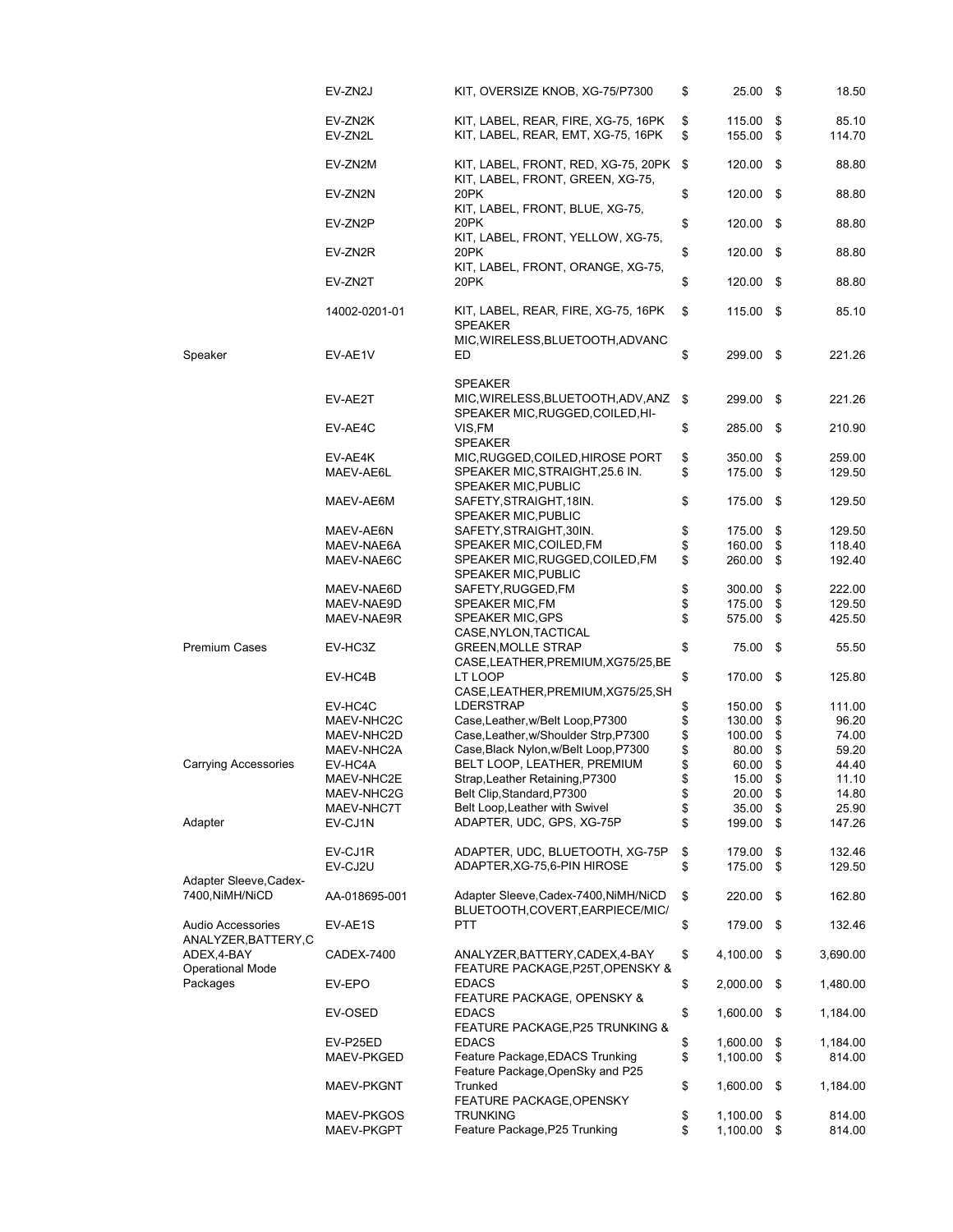|                 |                                       |                                  | EARPHONE, SPEAKER MIC, RIGHT                                                         |          |                                |                            |
|-----------------|---------------------------------------|----------------------------------|--------------------------------------------------------------------------------------|----------|--------------------------------|----------------------------|
|                 | Microphone<br>Microphone              | EV-AE1K<br>MAEV-NAE3Z            | ANGLE, 2.5MM<br>EARPHONE, LAPEL MICROPHONE, FM                                       | \$<br>\$ | 65.00 \$<br>65.00 \$           | 48.10<br>48.10             |
|                 | <b>Rapid Chargers</b>                 | MAEV-AE4A                        | Wall Mount Kit, Charger, 6-Bay, Li-Ion/Poly                                          | \$       | $100.00$ \$                    | 74.00                      |
|                 | Option, Immersible Radio<br>Operation | MAEV-PKGMR                       | Option, Immersible Radio Operation<br>PORTABLE, XL-                                  | \$       | 240.00 \$                      | 177.60                     |
| XL-185 Portable | <b>Portable Radio</b>                 | XS-PFM9M                         | 185P, 7/8/900, FKP, BLK, US<br>PORTABLE, XL-                                         | \$       | $2,250.00$ \$                  | 1,665.00                   |
|                 |                                       | XS-PFM9P-LTE                     | 185P,7/8/900,FKP,PGRN,US,LTE<br>PORTABLE, XL-                                        | \$       | 3,235.00 \$                    | 2,393.90                   |
|                 |                                       | XS-PFM9Y                         | 185P,7/8/900,FKP,YEL,US<br>PORTABLE, XL-185P 7/800MHZ,                               | \$       | 2,250.00 \$                    | 1,665.00                   |
|                 |                                       | XS-PFS1M                         | FKP, BLK, US<br>PORTABLE, XL-                                                        | \$       | 2,250.00 \$                    | 1,665.00                   |
|                 |                                       | XS-PFS1M-C1D1                    | 185P, 7/800, FKP, BLK, US, C1D1<br>PORTABLE, XL-                                     | \$       | 2,600.00 \$                    | 1,924.00                   |
|                 |                                       | XS-PFS1P                         | 185P, 7/800, FKP, PGRN, US<br>PORTABLE, XL-                                          | \$       | $2,250.00$ \$                  | 1,665.00                   |
|                 |                                       | XS-PFS1P-C1D1                    | 185P,7/800,FKP,PGRN,US,C1D1<br>PORTABLE, XL-185P                                     | \$       | 2,600.00 \$                    | 1,924.00                   |
|                 |                                       | XS-PFS1Y                         | 7/800MHZ, FKP, YEL, US<br>PORTABLE, XL-                                              | \$       | $2,250.00$ \$                  | 1,665.00                   |
|                 |                                       | XS-PFS1Y-C1D1                    | 185P, 7/800, FKP, YEL, US, C1D1<br>PORTABLE, XL-185P 7/800MHZ,                       | \$       | 2,600.00 \$                    | 1,924.00                   |
|                 |                                       | XS-PFS2M                         | FKP, BLK, NRB<br>PORTABLE, XL-                                                       | \$       | 2,250.00 \$                    | 1,665.00                   |
|                 |                                       | XS-PFS2M-C1D1                    | 185P,7/800,FKP,BLK,NRB,C1D1<br>PORTABLE, XL-                                         | \$       | $2.600.00$ \$                  | 1,924.00                   |
|                 |                                       | XS-PFS2P                         | 185P, 7/800, FKP, PGRN, NRB<br>PORTABLE, XL-                                         | \$       | 2,250.00 \$                    | 1,665.00                   |
|                 |                                       | XS-PFS2P-C1D1                    | 185P, 7/800, FKP, PGRN, NRB, C1D1<br>PORTABLE, XL-185P                               | \$       | 2,600.00 \$                    | 1,924.00                   |
|                 |                                       | XS-PFS2Y                         | 7/800MHZ, FKP, YEL, NRB<br>PORTABLE, XL-                                             | \$       | 2,250.00 \$                    | 1,665.00                   |
|                 |                                       | XS-PFS2Y-C1D1<br><b>XS-PFSUM</b> | 185P, 7/800, FKP, YEL, NRB, C1D1<br>PORTABLE, XL-185P UHF, FKP, BLK<br>PORTABLE, XL- | \$<br>\$ | 2,600.00<br>2,250.00 \$        | \$<br>1,924.00<br>1,665.00 |
|                 |                                       | XS-PFSUM-C1D1                    | 185P, UHF, FKP, BLK, C1D1                                                            | \$       | 2,600.00                       | \$<br>1,924.00             |
|                 |                                       | <b>XS-PFSUP</b>                  | PORTABLE, XL-185P, UHF, FKP, PGRN                                                    | \$       | 2,250.00                       | \$<br>1,665.00             |
|                 |                                       | <b>XS-PFSUY</b>                  | PORTABLE, XL-185P UHF, FKP, YEL<br>PORTABLE.XL-                                      | \$       | 2,250.00 \$                    | 1,665.00                   |
|                 |                                       | XS-PFSUY-C1D1                    | 185P, UHF, FKP, YEL, C1D1                                                            | \$       | 2,600.00                       | \$<br>1,924.00             |
|                 |                                       | XS-PFSVM                         | PORTABLE, XL-185P VHF, FKP, BLK<br>PORTABLE, XL-                                     | \$       | 2,250.00                       | \$<br>1,665.00             |
|                 |                                       | XS-PFSVM-C1D1                    | 185P, VHF, FKP, BLK, C1D1                                                            | \$       | 2,600.00                       | \$<br>1,924.00             |
|                 |                                       | <b>XS-PFSVP</b>                  | PORTABLE, XL-185P, VHF, FKP, PGRN<br>PORTABLE, XL-                                   | \$       | 2,250.00                       | \$<br>1,665.00             |
|                 |                                       | XS-PFSVP-C1D1                    | 185P, VHF, FKP, PGRN, C1D1                                                           | \$       | 2,600.00 \$                    | 1,924.00                   |
|                 |                                       | <b>XS-PFSVY</b>                  | PORTABLE, XL-185P VHF, FKP, YEL<br>PORTABLE, XL-<br>185P, VHF, FKP, YEL, C1D1        | \$       | 2,250.00 \$                    | 1,665.00                   |
|                 |                                       | XS-PFSVY-C1D1<br>XS-PPM9M        | PORTABLE, XL-185P, 7/8/900, PKP,<br>BLK,US                                           | \$<br>\$ | 2,600.00 \$<br>2,050.00 \$     | 1,924.00<br>1,517.00       |
|                 |                                       | XS-PPM9P                         | PORTABLE, XL-<br>185P, 7/8/900, PKP, PGRN, US                                        | \$       | $2,050.00$ \$                  | 1,517.00                   |
|                 |                                       |                                  | PORTABLE, XL-                                                                        |          |                                |                            |
|                 |                                       | XS-PPM9P-LTE                     | 185P,7/8/900, PKP, PGRN, US, LTE<br>PORTABLE, XL-<br>185P.7/8/900.PKP.YEL.US         | \$       | $3,035.00$ \$                  | 2,245.90                   |
|                 |                                       | XS-PPM9Y                         | PORTABLE, XL-185P 7/800MHZ,                                                          | \$       | $2,050.00$ \$                  | 1,517.00                   |
|                 |                                       | XS-PPS1M                         | PKP, BLK, US<br>PORTABLE, XL-                                                        | \$       | $2,050.00$ \$                  | 1,517.00                   |
|                 |                                       | XS-PPS1P<br>XS-PPS1P-LTE         | 185P,7/800, PKP, PGRN, US<br>PORTABLE, XL-<br>185P,7/800, PKP, PGRN, US, LTE         | \$<br>\$ | $2,050.00$ \$<br>$3,035.00$ \$ | 1,517.00<br>2,245.90       |
|                 |                                       |                                  | PORTABLE, XL-185P 7/800MHZ,<br>PKP, YEL, US                                          |          |                                |                            |
|                 |                                       | XS-PPS1Y                         | PORTABLE, XL-185P 7/800MHZ,<br>PKP, BLK, NRB                                         | \$<br>\$ | $2,050.00$ \$<br>2,050.00 \$   | 1,517.00<br>1,517.00       |
|                 |                                       | XS-PPS2M                         |                                                                                      |          |                                |                            |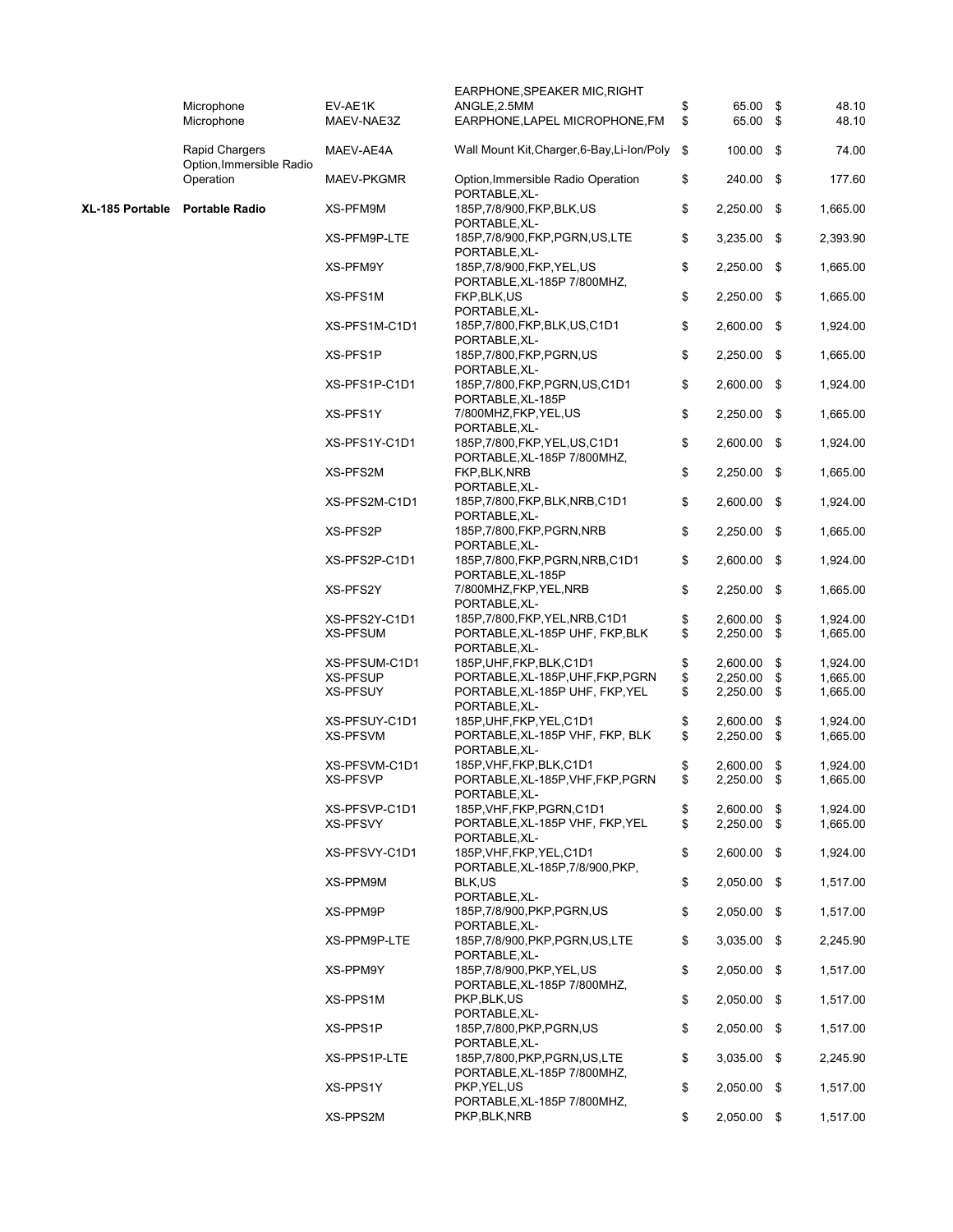|          |                     | PORTABLE, XL-                                          |     |               |            |          |
|----------|---------------------|--------------------------------------------------------|-----|---------------|------------|----------|
|          | XS-PPS2P            | 185P,7/800,PKP,PGRN,NRB<br>PORTABLE, XL-               | \$  | 2,050.00 \$   |            | 1,517.00 |
|          | XS-PPS2P-LTE        | 185P,7/8,PKP,PGRN,NRB,LTE                              | \$  | 3,035.00 \$   |            | 2,245.90 |
|          |                     | PORTABLE, XL-185P 7/800MHZ,                            |     |               |            |          |
|          | XS-PPS2Y            | PKP, YEL, NRB                                          | \$  | 2,050.00      | \$         | 1,517.00 |
|          | XS-PPSUM            | PORTABLE, XL-185P UHF, PKP, BLK                        | \$  | 2,050.00      | \$         | 1,517.00 |
|          | XS-PPSUP            | PORTABLE, XL-185P, UHF, PKP, PGRN                      | \$  | 2,050.00      | \$         | 1,517.00 |
|          | XS-PPSUY            | PORTABLE, XL-185P UHF, PKP, YEL                        | \$  | 2,050.00      | \$         | 1,517.00 |
|          | XS-PPSVM            | PORTABLE, XL-185P VHF, PKP, BLK                        | \$  | 2,050.00      | \$         | 1,517.00 |
|          | XS-PPSVP            | PORTABLE, XL-185P, VHF, PKP, PGRN                      | \$  | 2,050.00      | \$         | 1,517.00 |
|          | XS-PPSVY            | PORTABLE, XL-185P VHF, PKP, YEL                        | \$  | 2,050.00      | $\sqrt{3}$ | 1,517.00 |
|          |                     | PORTABLE, XL-                                          |     |               |            |          |
|          | XS-PFM9M-LTE        | 185P,7/8/900,FKP,BLK,US,LTE<br>PORTABLE, XL-           | \$  | 3,235.00      | \$         | 2,393.90 |
|          | XS-PFS1Y-LTE        | 185P, 7/800, FKP, YEL, US, LTE<br>PORTABLE, XL-        | \$  | 3,235.00      | \$         | 2,393.90 |
|          | XS-PFS2Y-LTE        | 185P, 7/8, FKP, YEL, NRB, LTE<br>PORTABLE, XL-         | \$  | 3,235.00 \$   |            | 2,393.90 |
|          | XS-PFSUP-C1D1       | 185P, UHF, FKP, PGRN, C1D1                             | \$  | 2,600.00      | \$         | 1,924.00 |
|          | XS-PFSUY-LTE        | PORTABLE, XL-185P, UHF, FKP, YEL, LTE \$               |     | 3,235.00      | \$         | 2,393.90 |
|          | XS-PFSVY-LTE        | PORTABLE, XL-185P, VHF, FKP, YEL, LTE<br>PORTABLE, XL- | -\$ | 3,235.00      | \$         | 2,393.90 |
|          | XS-PPM9M-LTE        | 185P,7/8/900, PKP, BLK, US, LTE<br>PORTABLE, XL-       | \$  | 3,035.00      | - \$       | 2,245.90 |
|          | XS-PPS1M-LTE        | 185P, 7/800, PKP, BLK, US, LTE                         | \$  | 3,035.00      | -\$        | 2,245.90 |
|          | XS-PPS2M-LTE        | PORTABLE.XL-<br>185P, 7/8, PKP, BLK, NRB, LTE          | \$  | 3,035.00      | \$         | 2,245.90 |
|          | XS-PPSUM-LTE        | PORTABLE, XL-185P, UHF, PKP, BLK, LTE \$               |     | $3,035.00$ \$ |            | 2,245.90 |
|          | XS-PPSVM-LTE        | PORTABLE, XL-185P, VHF, PKP, BLK, LTE \$               |     | 3,035.00      | \$         | 2,245.90 |
|          | XS-PFS1M-LTE        | PORTABLE, XL-<br>185P,7/800,FKP,BLK,US,LTE             | \$  | 3,235.00      | \$         | 2,393.90 |
|          | XS-PFS1P-LTE        | PORTABLE, XL-<br>185P,7/800,FKP,PGRN,US,LTE            | \$  | 3,235.00      | -\$        | 2,393.90 |
|          | XS-PFS2M-LTE        | PORTABLE, XL-<br>185P, 7/8, FKP, BLK, NRB, LTE         | \$  | 3,235.00      | -\$        | 2,393.90 |
|          | XS-PFS2P-LTE        | PORTABLE, XL-<br>185P,7/8,FKP,PGRN,NRB,LTE             | \$  | 3,235.00      | \$         | 2,393.90 |
|          | <b>XS-PFSUM-LTE</b> | PORTABLE, XL-185P, UHF, FKP, BLK, LTE \$               |     | 3,235.00      | \$         | 2,393.90 |
|          | XS-PFSUP-LTE        | PORTABLE, XL-<br>185P, UHF, FKP, PGRN, LTE             | \$  | $3,235.00$ \$ |            | 2,393.90 |
|          | XS-PFSVM-LTE        | PORTABLE, XL-185P, VHF, FKP, BLK, LTE                  | \$  | 3,235.00      | \$         | 2,393.90 |
|          | XS-PFSVP-LTE        | PORTABLE, XL-<br>185P, VHF, FKP, PGRN, LTE             | \$  | $3,235.00$ \$ |            | 2,393.90 |
|          | XS-PPS1Y-LTE        | PORTABLE, XL-<br>185P,7/800, PKP, YEL, US, LTE         | \$  | 3,035.00      | - \$       | 2,245.90 |
|          | XS-PPS2Y-LTE        | PORTABLE, XL-<br>185P, 7/8, PKP, YEL, NRB, LTE         | \$  | 3,035.00      | - \$       | 2,245.90 |
|          | XS-PPSUP-LTE        | PORTABLE, XL-<br>185P, UHF, PKP, PGRN, LTE             | \$  | 3,035.00      | - \$       | 2,245.90 |
|          | XS-PPSUY-LTE        | PORTABLE, XL-185P, UHF, PKP, YEL, LTE \$               |     | 3,035.00      | - \$       | 2,245.90 |
|          | XS-PPSVP-LTE        | PORTABLE, XL-<br>185P, VHF, PKP, PGRN, LTE             | \$  | 3,035.00 \$   |            | 2,245.90 |
|          | XS-PPSVY-LTE        | PORTABLE, XL-185P, VHF, PKP, YEL, LTE \$               |     | $3,035.00$ \$ |            | 2,245.90 |
| Antennas | XS-NC5Z             | ANTENNA, FLEX, HELICAL, 136-870 MHZ \$                 |     | 110.00        | \$         | 81.40    |
|          | XS-NC8D             | ANTENNA, WHIP, 1/2 WAVE 762-<br>870MHZ                 | \$  | 45.00 \$      |            | 33.30    |
|          | XS-NC8E             | ANTENNA, WHIP, DUAL-<br>BAND, UHF/700/800MHZ           | \$  | 60.00 \$      |            | 44.40    |
|          | XS-NC8F             | ANTENNA, WHIP, 1/4 WAVE, 762-<br>870MHZ                | \$  | 40.00         | -\$        | 29.60    |
|          | XS-NC8K             | ANTENNA, 1/2 WAVE, DUAL-BAND, 762-<br>944MHZ           | \$  | 50.00         | \$         | 37.00    |
|          |                     |                                                        |     |               |            |          |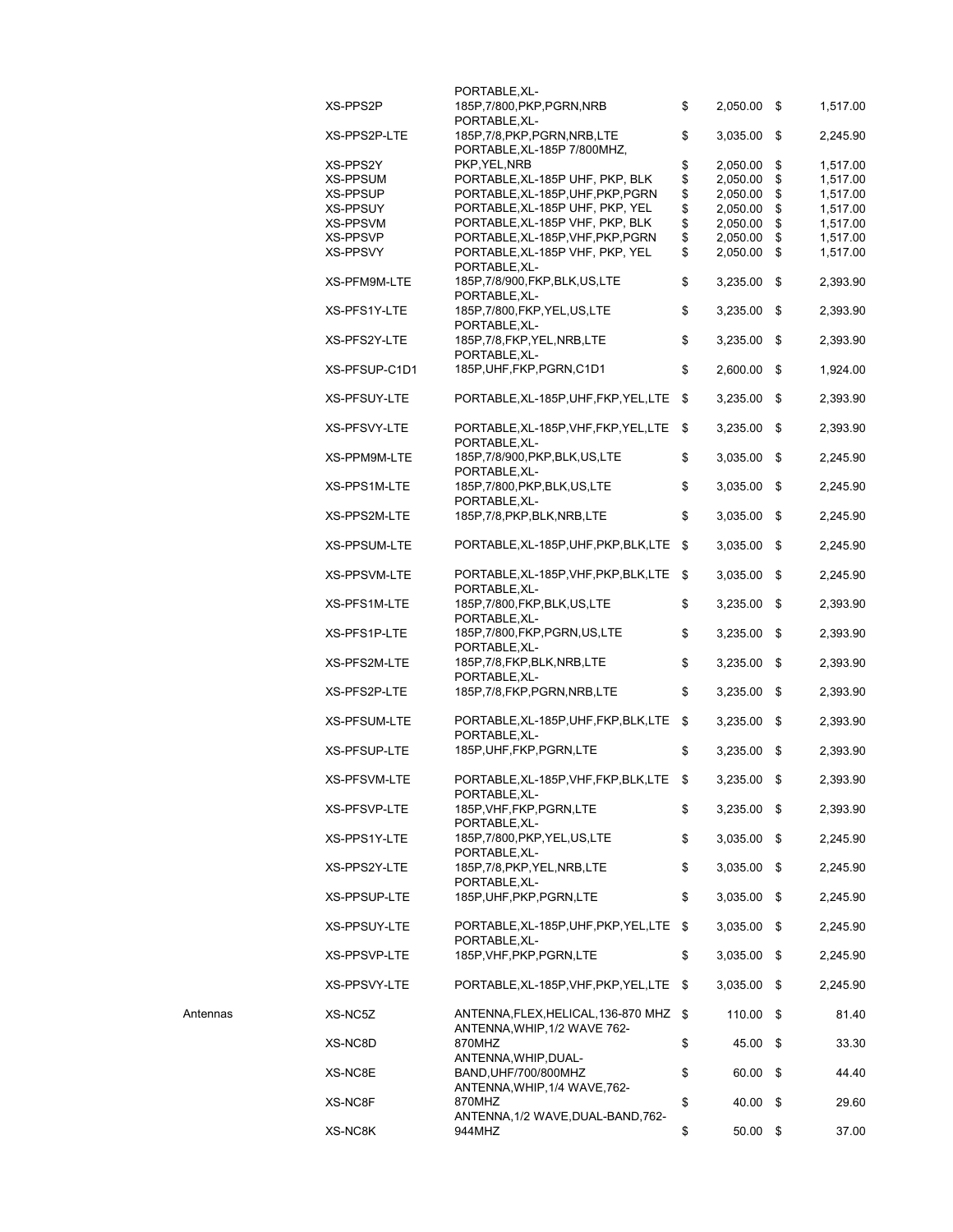|                      |           | ANTENNA, 1/4 WAVE, DUAL-BAND, 762-      |                  |      |        |
|----------------------|-----------|-----------------------------------------|------------------|------|--------|
|                      | XS-NC8L   | 944MHZ                                  | \$<br>50.00      | - \$ | 37.00  |
|                      |           | BATT, LION, 3100, HAZLOC RADIO          |                  |      |        |
|                      |           |                                         |                  |      |        |
| Battery              | XS-PA2A   | ULC1D2,LTE                              | \$<br>225.00     | \$   | 166.50 |
|                      | XS-PA3V   | BATTERY, LI-ION, 3100 MAH               | \$<br>150.00     | \$   | 111.00 |
|                      |           | BATTERY, LI-ION, 3100 MAH, ULC1D2,      |                  |      |        |
|                      | XS-PA3X   | LTE.                                    | \$<br>175.00     | \$   | 129.50 |
|                      | XS-PA4J   |                                         | \$<br>200.00     |      | 148.00 |
|                      |           | BATTERY, LI-ION, 3100 MAH, UL, C1D1     |                  | \$   |        |
| Cables               | XS-CJ3A   | CABLE, USB, PROGRAMMING                 | \$<br>170.00     | \$   | 125.80 |
|                      | XS-CJ3B   | CABLE, KVL, KEY LOADING                 | \$<br>170.00     | \$   | 125.80 |
|                      | XS-CJ4A   | CABLE, DATA INTERFACE, XL-185P          | \$<br>230.00     | \$   | 170.20 |
| Chargers             | XS-CH4W   | CHARGER, VC4000                         | \$<br>200.00     | \$   | 148.00 |
|                      |           |                                         |                  |      |        |
|                      | XS-CH4X   | CHARGER, 1-BAY, XL-185P                 | \$<br>170.00     | \$   | 125.80 |
|                      | XS-CH5A   | CHARGER, 6-BAY, XL-185P                 | \$<br>895.00     | \$   | 662.30 |
|                      | XS-CH5L   | CHARGER, DESKTOP, 2-BAY, XL-185P        | \$<br>245.00     | \$   | 181.30 |
|                      | XS-PS9X   | Power Adapter Kit, VC4000 Charger       | \$<br>35.00      | \$   | 25.90  |
|                      |           | FEATURE,LTE,B14-FN&B4/13-               |                  |      |        |
|                      |           |                                         |                  |      |        |
| Software Options     | XS-B41314 | VZW,FACT INST                           | \$<br>985.00     | \$   | 728.90 |
|                      |           | <b>FEATURE,LINK LAYER</b>               |                  |      |        |
|                      | XS-LLA    | AUTHENTICATION                          | \$<br>100.00     | \$   | 74.00  |
|                      |           | FEATURE, 256-AES, 64-DES                |                  |      |        |
|                      |           |                                         |                  |      |        |
|                      | XS-PKG8F  | <b>ENCRYPTION</b>                       | \$<br>695.00     | \$   | 514.30 |
|                      | XS-PKGF5  | FEATURE, DUAL BAND 7/800 + 900          | \$<br>1,000.00   | \$   | 740.00 |
|                      | XS-PL4D   | FEATURE, DES-CFB                        | \$<br>240.00     | \$   | 177.60 |
|                      |           | FEATURE, CONVENTIONAL VOTE              |                  |      |        |
|                      |           | <b>SCAN</b>                             |                  |      |        |
|                      | XS-PL4E   |                                         | \$<br>240.00     | \$   | 177.60 |
|                      | XS-PL4F   | FEATURE, P25 PHASE 2 TDMA               | \$<br>250.00     | \$   | 185.00 |
|                      | XS-PL4L   | FEATURE, SINGLE BAND 7/800              | \$<br>0.01       | \$   | 0.01   |
|                      |           | FEATURE, SINGLE-KEY DES                 |                  |      |        |
|                      | XS-PL4U   | <b>ENCRYPTION</b>                       | \$<br>0.01       | \$   | 0.01   |
|                      |           |                                         |                  |      |        |
|                      |           |                                         |                  |      |        |
|                      | XS-PL5K   | Feature, ProFile OTAP Over-the-Air Prgm | \$<br>265.00     | \$   | 196.10 |
|                      |           | Feature, P25 OTAR (Over-the-Air-        |                  |      |        |
|                      | XS-PL5L   | Rekeying)                               | \$<br>595.00     | \$   | 440.30 |
|                      |           | FEATURE, FIPS 140-2 OPERATION           |                  |      |        |
|                      |           |                                         |                  |      |        |
|                      | XS-PL7J   | LEVEL 1                                 | \$<br>1.00       | \$   | 0.74   |
|                      | XS-PL8M   | FEATURE, EDATA                          | \$<br>150.00     | \$   | 111.00 |
|                      | XS-PL8N   | FEATURE, IN-BAND GPS                    | \$<br>250.00     | \$   | 185.00 |
|                      | XS-PL8Y   | FEATURE, ENCRYPTION LITE                | \$<br>0.01       | \$   | 0.01   |
|                      |           |                                         |                  |      |        |
|                      | XS-PL9D   | FEATURE, SINGLE BAND 900                | \$<br>0.01       | \$   | 0.01   |
|                      |           | FEATURE, SINGLE-KEY AES                 |                  |      |        |
|                      | XS-PL9E   | <b>ENCRYPTION</b>                       | \$<br>0.01       | \$   | 0.01   |
|                      |           | FEATURE, P25C FALLBACK/MS               |                  |      |        |
|                      |           | <b>FAILSOFT</b>                         |                  |      |        |
|                      | XS-PL9F   |                                         | \$<br>250.00     | \$   | 185.00 |
|                      | XS-PL9G   | FEATURE, 3000 ALIAS                     | \$<br>250.00     | \$   | 185.00 |
|                      | XS-PL9H   | FEATURE, 250 ZONES                      | \$<br>175.00     | \$   | 129.50 |
|                      | XS-PL4J   | FEATURE, SINGLE BAND VHF                | \$<br>0.01       | \$   | 0.01   |
|                      | XS-PL4K   | FEATURE, SINGLE BAND UHF                | \$<br>0.01       | \$   | 0.01   |
|                      |           |                                         |                  |      |        |
|                      | XS-PL8R   | FEATURE, RF SAFE                        | \$<br>100.00 \$  |      | 74.00  |
|                      | XS-PL9K   | FEATURE, VIDA ID                        | \$<br>250.00     | \$   | 185.00 |
|                      |           | FEATURE, HIGH VELOCITY DATA             |                  |      |        |
|                      | XS-PL9L   | <b>TDMA</b>                             | \$<br>595.00     | \$   | 440.30 |
|                      | XS-PL9N   | FEATURE, TDMA CC                        | \$<br>285.00     | \$   | 210.90 |
|                      |           |                                         |                  |      |        |
|                      |           | KIT, GANG PLATE, 1-BAY, DESK            |                  |      |        |
| Misc Kit             | XS-CH4Y   | CHARGER                                 | \$<br>10.00      | - \$ | 7.40   |
|                      |           | KIT, RSM HANGER, 1-BAY, DESK            |                  |      |        |
|                      | XS-CH4Z   | <b>CHARGER</b>                          | \$<br>$15.00$ \$ |      | 11.10  |
|                      |           |                                         |                  |      |        |
|                      |           | SPEAKER                                 |                  |      |        |
|                      |           | MIC, WIRELESS, BLUETOOTH, ADVANC        |                  |      |        |
| Speaker              | XS-AE1V   | ED                                      | \$<br>299.00 \$  |      | 221.26 |
|                      | XS-AE2V   | SPEAKER MIC, REVO NC2, C1D2             | \$<br>190.00     | \$   | 140.60 |
|                      | XS-AE2W   | SPEAKER MIC, 500F, XL-185P              | \$<br>399.00     | \$   | 295.26 |
|                      |           |                                         |                  |      |        |
|                      |           | CASE, LEATHER, PREMIUM, BELT            |                  |      |        |
| <b>Premium Cases</b> | XS-HC4K   | LOOP,D-SWIVEL                           | \$<br>145.00     | - \$ | 107.30 |
|                      |           | CASE, LEATHER, PREMIUM,                 |                  |      |        |
|                      | XS-HC4L   | SHOULDER STRAP                          | \$<br>170.00 \$  |      | 125.80 |
|                      |           |                                         |                  |      |        |
|                      |           | CASE, LEATHER, PREM, BELT LOOP, D-      |                  |      |        |
|                      | XS-HC4P   | SWIVEL, LTE                             | \$<br>175.00 \$  |      | 129.50 |
|                      |           | CASE, LEATHER, PREMIUM, SHOULDER        |                  |      |        |
|                      | XS-HC4R   | STRAP,LTE                               | \$<br>200.00     | \$   | 148.00 |
|                      | XS-HC4T   | CASE, NYLON, BLACK, MOLLE STRAP         | \$<br>75.00      | \$   | 55.50  |
|                      |           |                                         |                  |      |        |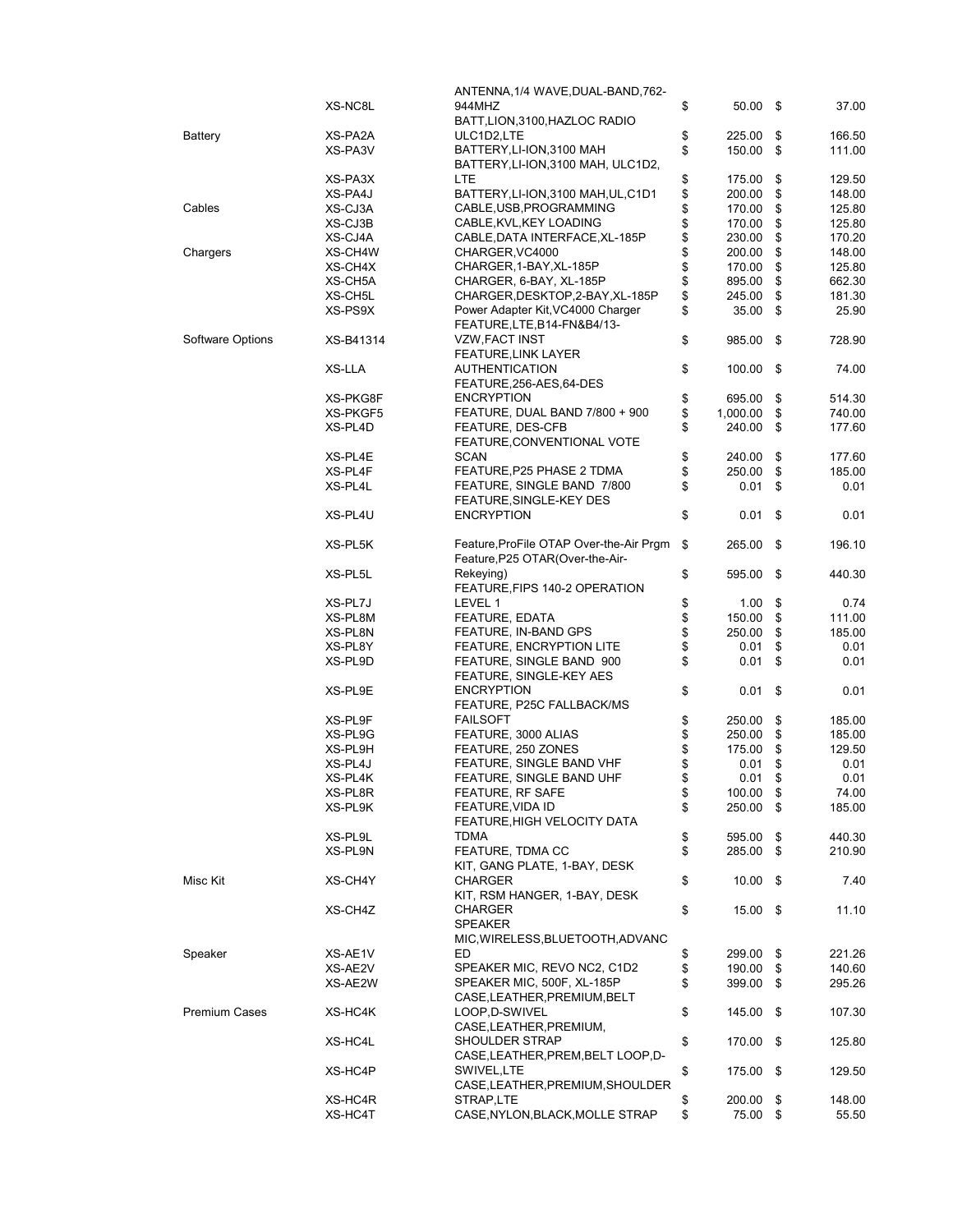|                                  |          | CASE, NYLON, BLACK, BELT LOOP, D-    |                   |      |          |
|----------------------------------|----------|--------------------------------------|-------------------|------|----------|
|                                  | XS-HC4U  | SWIVEL                               | \$<br>80.00 \$    |      | 59.20    |
|                                  |          | CASE, LEATHER, W/ BELT LOOP, BLK     |                   |      |          |
|                                  | XS-HC4V  | HDW                                  | \$<br>$100.00$ \$ |      | 74.00    |
|                                  |          | CASE, LEATHER, BELT LOOP, D-         |                   |      |          |
|                                  | XS-HC4W  | <b>SWIVEL</b>                        | \$<br>120.00      | -\$  | 88.80    |
|                                  |          | CASE, NYLON, BLK HDW, BELT LOOP, D-  |                   |      |          |
|                                  | XS-HC4X  | <b>SWIVEL</b>                        | \$<br>80.00       | - \$ | 59.20    |
|                                  |          | CASE, LEATHER, BLK HDW, BELT         |                   |      |          |
|                                  | XS-HC4Y  | LOOP, D-SWIVEL                       | \$<br>120.00      | -\$  | 88.80    |
|                                  |          | CASE, LEATHER, 2.5" BELT LOOP, D-    |                   |      |          |
|                                  | XS-HC4Z  | <b>SWIVEL</b>                        | \$<br>60.00       | \$   | 44.40    |
|                                  | XS-HC6A  | CASE, LEATHER, 3" BELT LOOP          | \$<br>50.00       | \$   | 37.00    |
| <b>Carrying Accessories</b>      |          |                                      |                   |      |          |
|                                  | XS-HC3J  | STRAP, LEATHER                       | \$<br>55.00       | \$   | 40.70    |
|                                  | XS-HC3K  | STRAP, NYLON                         | \$<br>20.00       | \$   | 14.80    |
|                                  | XS-HC3L  | <b>Belt Clip, Metal</b>              | \$<br>30.00       | \$   | 22.20    |
|                                  | XS-HC4A  | BELT LOOP, LEATHER, PREMIUM          | \$<br>60.00       | \$   | 44.40    |
|                                  |          | HEADSET, TACTICAL, BOOM              |                   |      |          |
| Headsets                         | XS-AE1H  | MIC, EARPIECE, W/PTT                 | \$<br>650.00      | \$   | 481.00   |
|                                  |          | HEADSET, HEAVY DUTY, BTH, W/PTT, XL- |                   |      |          |
|                                  | XS-AE1P  | 185P                                 | \$<br>600.00      | \$   | 444.00   |
|                                  |          | <b>HEADSET, HEAVY</b>                |                   |      |          |
|                                  | XS-AE1R  | DUTY, OTH, W/PTT, XL-185P            | \$<br>600.00      | \$   | 444.00   |
|                                  |          | HEADSET, IN-EAR, BOOM MIC, IN-LINE   |                   |      |          |
|                                  | XS-AE2A  | PTT                                  | 650.00            | \$   | 481.00   |
|                                  |          |                                      | \$                |      |          |
|                                  |          | HEADSET, LTWT, OTH, SINGLE EAR, IN-  |                   |      |          |
|                                  | XS-AE2B  | LINE PTT                             | \$<br>650.00      | - \$ | 481.00   |
|                                  |          | HEADSET,LTWT,BTH,DUAL EAR, IN-       |                   |      |          |
|                                  | XS-AE2C  | LINE PTT                             | \$<br>650.00      | \$   | 481.00   |
|                                  |          | HEADSET, LTWT, BTH, DUAL EAR,        |                   |      |          |
|                                  | XS-AE2D  | <b>PIGTAIL PTT</b>                   | \$<br>650.00      | -\$  | 481.00   |
|                                  |          | HEADSET,LTWT,BTH,DUAL IN-EAR,IN-     |                   |      |          |
|                                  | XS-AE2E  | LINE PTT                             | \$<br>650.00      | \$   | 481.00   |
|                                  |          | HEADSET, LTWT, BTH, DUAL IN-         |                   |      |          |
|                                  | XS-AE2F  | <b>EAR, PIGTAIL PTT</b>              | \$<br>650.00      | \$   | 481.00   |
|                                  |          |                                      |                   |      |          |
|                                  |          | HEADSET, BTH, BOOM                   |                   |      |          |
|                                  | XS-AE2G  | MIC, EARPIECE, W/PTT                 | \$<br>650.00      | - \$ | 481.00   |
|                                  |          | SKULL MIC, W/BODY PTT &              |                   |      |          |
| Surveillance Accessories XS-AE1L |          | EARCUP, XL-185P                      | \$<br>825.00      | -\$  | 610.50   |
|                                  |          | THROAT MIC, W/ACOUSTIC TUBE &        |                   |      |          |
|                                  | XS-AE1M  | <b>BODY PTT</b>                      | \$<br>650.00      | - \$ | 481.00   |
|                                  |          | THROAT MIC, W/ACOUSTIC               |                   |      |          |
|                                  | XS-AE1N  | TUBE, BODY&RING PTT                  | \$<br>600.00      | \$   | 444.00   |
|                                  |          | ADAPTER, 6-PIN HIROSE, XL-185P, EXT  |                   |      |          |
| Adapter                          | XS-CJ4B  | CABLE                                | \$<br>225.00      | \$   | 166.50   |
|                                  |          |                                      |                   |      |          |
|                                  |          | BLUETOOTH,COVERT,EARPIECE/MIC/       |                   |      |          |
| Audio Accessories                | XS-AE1S  | <b>PTT</b>                           | \$<br>179.00      | -\$  | 132.46   |
| Operational Mode                 |          | FEATURE PACKAGE, P25 AND EDACS       |                   |      |          |
| Packages                         | XS-P25ED | <b>TRUNKING</b>                      | \$<br>2,000.00    | \$   | 1,480.00 |
|                                  | XS-PKGED | Feature Package, EDACS Trunking      | \$<br>1,500.00    | \$   | 1,110.00 |
|                                  | XS-PKGPD | FEATURE PACKAGE, P25 DATA            | \$<br>330.00      | \$   | 244.20   |
|                                  | XS-PKGPT | Feature Package, P25 Trunking        | \$<br>1,500.00    | \$   | 1,110.00 |
|                                  |          | EARPHONE, SPEAKER MIC, RIGHT         |                   |      |          |
| Microphone                       | XS-AE1K  | ANGLE, 2.5MM                         | \$<br>65.00       | \$   | 48.10    |
|                                  | XS-AE3Z  | Earphone, Lapel Microphone           | \$<br>65.00       | \$   | 48.10    |
|                                  | XS-AE6G  | MICROPHONE, PALM, 2 WIRE, BLACK      | \$<br>215.00      | \$   | 159.10   |
|                                  |          | MICROPHONE, MINI-LAPEL, 3            |                   |      |          |
|                                  |          | WIRE, BLACK                          |                   |      |          |
|                                  | XS-AE6H  |                                      | \$<br>215.00      | \$   | 159.10   |
|                                  | XS-AE6M  | MICROPHONE, PALM, 2 WIRE, BEIGE      | \$<br>215.00      | \$   | 159.10   |
|                                  |          | MICROPHONE, ANTENNA                  |                   |      |          |
|                                  | XS-AE2J  | SPEAKER, EMRG, 25.6 IN               | \$<br>300.00      | \$   | 222.00   |
|                                  |          | MICROPHONE, ANTENNA                  |                   |      |          |
|                                  | XS-AE2K  | SPEAKER, EMRG, 18 IN                 | \$<br>300.00      | \$   | 222.00   |
|                                  |          | MICROPHONE, ANTENNA                  |                   |      |          |
|                                  | XS-AE2L  | SPEAKER, EMRG, 30 IN                 | \$<br>300.00      | \$   | 222.00   |
|                                  |          | WALL MOUNT KIT, CHARGER, 6-BAY, XL-  |                   |      |          |
| Rapid Chargers                   | XS-CH5B  | 185P                                 | \$<br>215.00      | \$   | 159.10   |
| Option, Immersible Radio         |          |                                      |                   |      |          |
| Operation                        | XS-PKGMR | Option, Immersible Radio Operation   | \$<br>240.00      | \$   | 177.60   |
| <b>SPEAKER</b>                   |          |                                      |                   |      |          |
| <b>MICROPHONE</b>                | XS-AE9N  | <b>SPEAKER MICROPHONE</b>            | \$<br>195.00 \$   |      | 144.30   |
|                                  |          |                                      |                   |      |          |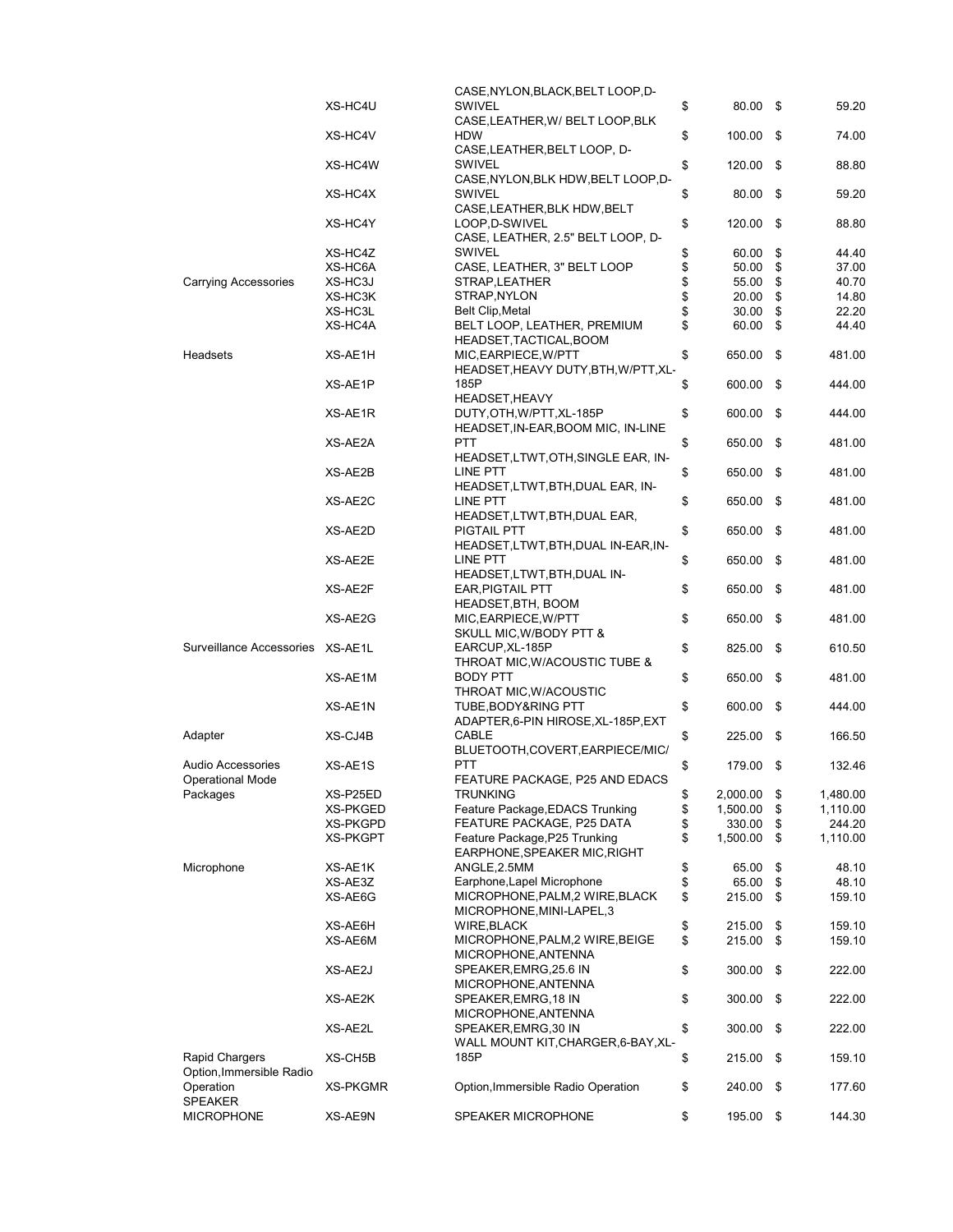|                                | MODULE, LTE, B14&B4/13<br>FIELD UPGRADE KIT, | XS-B41314UG                                         | MODULE, LTE, B14&B4/13, FIELD<br><b>UPGRADE KIT</b>                                | \$<br>1,645.00 \$   | 1,217.30 |
|--------------------------------|----------------------------------------------|-----------------------------------------------------|------------------------------------------------------------------------------------|---------------------|----------|
|                                | OPERATION, LOAD<br>NIFOG PERSONALITY         | XS-FW2X                                             | OPERATION, LOAD NIFOG<br>PERSONALITY                                               | \$<br>$0.01$ \$     | 0.01     |
|                                | LABOR, HARRIS XS-<br><b>B41314UG</b>         |                                                     |                                                                                    |                     |          |
|                                | <b>INSTALLATION</b>                          | <b>XS-UPGRLAB</b>                                   | LABOR, HARRIS XS-B41314UG<br><b>INSTALLATION</b><br>PORTABLE, XL-200P, FULL, MIDNT | \$<br>145.00 \$     | 107.30   |
| XL-200 Portable Portable Radio |                                              | XL-PFM1M                                            | BLK,US<br>PORTABLE, XL-200P, FULL, MID                                             | \$<br>$2,900.00$ \$ | 2,146.00 |
|                                |                                              | XL-PFM1M-C1D1                                       | BLK, US, C1D1                                                                      | \$<br>$3,250.00$ \$ | 2,405.00 |
|                                |                                              | XL-PFM1P                                            | PORTABLE, XL-200P, FULL, PGRN, US                                                  | \$<br>$2,900.00$ \$ | 2,146.00 |
|                                |                                              |                                                     | PORTABLE, XL-                                                                      |                     |          |
|                                |                                              | XL-PFM1P-C1D1                                       | 200P, FULL, PGRN, US, C1D1<br>PORTABLE.XL-                                         | \$<br>$3,250.00$ \$ | 2,405.00 |
|                                |                                              | XL-PFM1P-LTE                                        | 200P, FULL, PGRN, US, LTE                                                          | \$<br>3,885.00 \$   | 2,874.90 |
|                                |                                              | XL-PFM1Y                                            | PORTABLE, XL-200P, FULL, BLK-YEL, US<br>PORTABLE, XL-200P, FULL, BLK-              | \$<br>2,900.00 \$   | 2,146.00 |
|                                | XL-PFM1Y-C1D1                                | YEL, US, C1D1<br>PORTABLE, XL-200P, FULL, MIDNT     | \$<br>3,250.00 \$                                                                  | 2,405.00            |          |
|                                | XL-PFM2M                                     | BLK, NRB<br>PORTABLE, XL-200P, FULL, MIDNT          | \$<br>2,900.00 \$                                                                  | 2,146.00            |          |
|                                |                                              | XL-PFM2M-C1D1                                       | BLK, NRB, C1D1                                                                     | \$<br>$3,250.00$ \$ | 2,405.00 |
|                                | XL-PFM2P                                     | PORTABLE, XL-200P, FULL, PGRN, NRB<br>PORTABLE, XL- | \$<br>2,900.00 \$                                                                  | 2,146.00            |          |
|                                | XL-PFM2P-C1D1                                | 200P, FULL, PGRN, NRB, C1D1<br>PORTABLE, XL-        | \$<br>$3,250.00$ \$                                                                | 2,405.00            |          |
|                                |                                              | XL-PFM2P-LTE                                        | 200P, FULL, PGRN, NRB, LTE<br>PORTABLE, XL-200P, FULL, BLK-YEL,                    | \$<br>$3,885.00$ \$ | 2,874.90 |
|                                |                                              | XL-PFM2Y                                            | <b>NRB</b><br>PORTABLE, XL-200P, FULL, BLK-                                        | \$<br>2,900.00 \$   | 2,146.00 |
|                                |                                              | XL-PFM2Y-C1D1                                       | YEL, NRB, C1D1<br>PORTABLE, XL-200P, PARTIAL, MIDNT                                | \$<br>$3,250.00$ \$ | 2,405.00 |
|                                |                                              | XL-PPM1M                                            | BLK,US<br>PORTABLE, XL-200P, PARTIAL, MID                                          | \$<br>2,700.00 \$   | 1,998.00 |
|                                |                                              | XL-PPM1M-C1D1                                       | BLK, US, C1D1                                                                      | \$<br>$3,050.00$ \$ | 2,257.00 |
|                                |                                              | XL-PPM1P                                            | PORTABLE, XL-200P, PART, PGRN, US<br>PORTABLE, XL-                                 | \$<br>2,700.00 \$   | 1,998.00 |
|                                |                                              | XL-PPM1P-C1D1                                       | 200P, PART, PGRN, US, C1D1<br>PORTABLE, XL-                                        | \$<br>$3,050.00$ \$ | 2,257.00 |
|                                |                                              | XL-PPM1P-LTE                                        | 200P, PART, PGRN, US, LTE<br>PORTABLE, XL-200P, PARTIAL, BLK-                      | \$<br>3,685.00 \$   | 2,726.90 |
|                                |                                              | XL-PPM1Y                                            | YEL,US<br>PORTABLE, XL-200P, PARTIAL, BLK-                                         | \$<br>2,700.00 \$   | 1,998.00 |
|                                |                                              | XL-PPM1Y-C1D1                                       | YEL, US, C1D1<br>PORTABLE, XL-200P, PART, MIDNT                                    | \$<br>$3,050.00$ \$ | 2,257.00 |
|                                |                                              | XL-PPM2M                                            | BLK, NRB<br>PORTABLE, XL-200P, PART, MIDNT                                         | \$<br>2,700.00 \$   | 1,998.00 |
|                                |                                              | XL-PPM2M-C1D1                                       | BLK, NRB, C1D1                                                                     | \$<br>$3,050.00$ \$ | 2,257.00 |
|                                |                                              | XL-PPM2P                                            | PORTABLE, XL-200P, PART, PGRN, NRB<br>PORTABLE, XL-                                | \$<br>2,700.00 \$   | 1,998.00 |
|                                |                                              | XL-PPM2P-C1D1                                       | 200P, PART, PGRN, NRB, C1D1<br>PORTABLE, XL-                                       | \$<br>$3,050.00$ \$ | 2,257.00 |
|                                |                                              | XL-PPM2P-LTE                                        | 200P, PART, PGRN, NRB, LTE<br>PORTABLE, XL-200P, PART, BLK-YEL,                    | \$<br>3,685.00 \$   | 2,726.90 |
|                                |                                              | XL-PPM2Y                                            | <b>NRB</b><br>PORTABLE, XL-200P, PART, BLK-                                        | \$<br>2,700.00 \$   | 1,998.00 |
|                                |                                              | XL-PPM2Y-C1D1                                       | YEL, NRB, C1D1<br>PORTABLE, XL-200P, FULL, MIDNT                                   | \$<br>$3,050.00$ \$ | 2,257.00 |
|                                |                                              | XL-PFM1M-LTE                                        | BLK, US, LTE<br>PORTABLE, XL-200P, FULL, BLK-                                      | \$<br>$3,885.00$ \$ | 2,874.90 |
|                                |                                              | XL-PFM1Y-LTE                                        | YEL, US, LTE<br>PORTABLE, XL-200P, FULL, MIDNT                                     | \$<br>$3,885.00$ \$ | 2,874.90 |
|                                |                                              | XL-PFM2M-LTE                                        | BLK, NRB, LTE<br>PORTABLE, XL-200P, FULL, BLK-                                     | \$<br>$3,885.00$ \$ | 2,874.90 |
|                                |                                              | XL-PFM2Y-LTE                                        | YEL, NRB, LTE<br>PORTABLE, XL-200P, PART, MIDNT                                    | \$<br>$3,885.00$ \$ | 2,874.90 |
|                                |                                              | XL-PPM1M-LTE                                        | BLK, US, LTE<br>PORTABLE, XL-200P, PART, BLK-                                      | \$<br>$3,685.00$ \$ | 2,726.90 |
|                                |                                              | XL-PPM1Y-LTE                                        | YEL, US, LTE                                                                       | \$<br>3,685.00 \$   | 2,726.90 |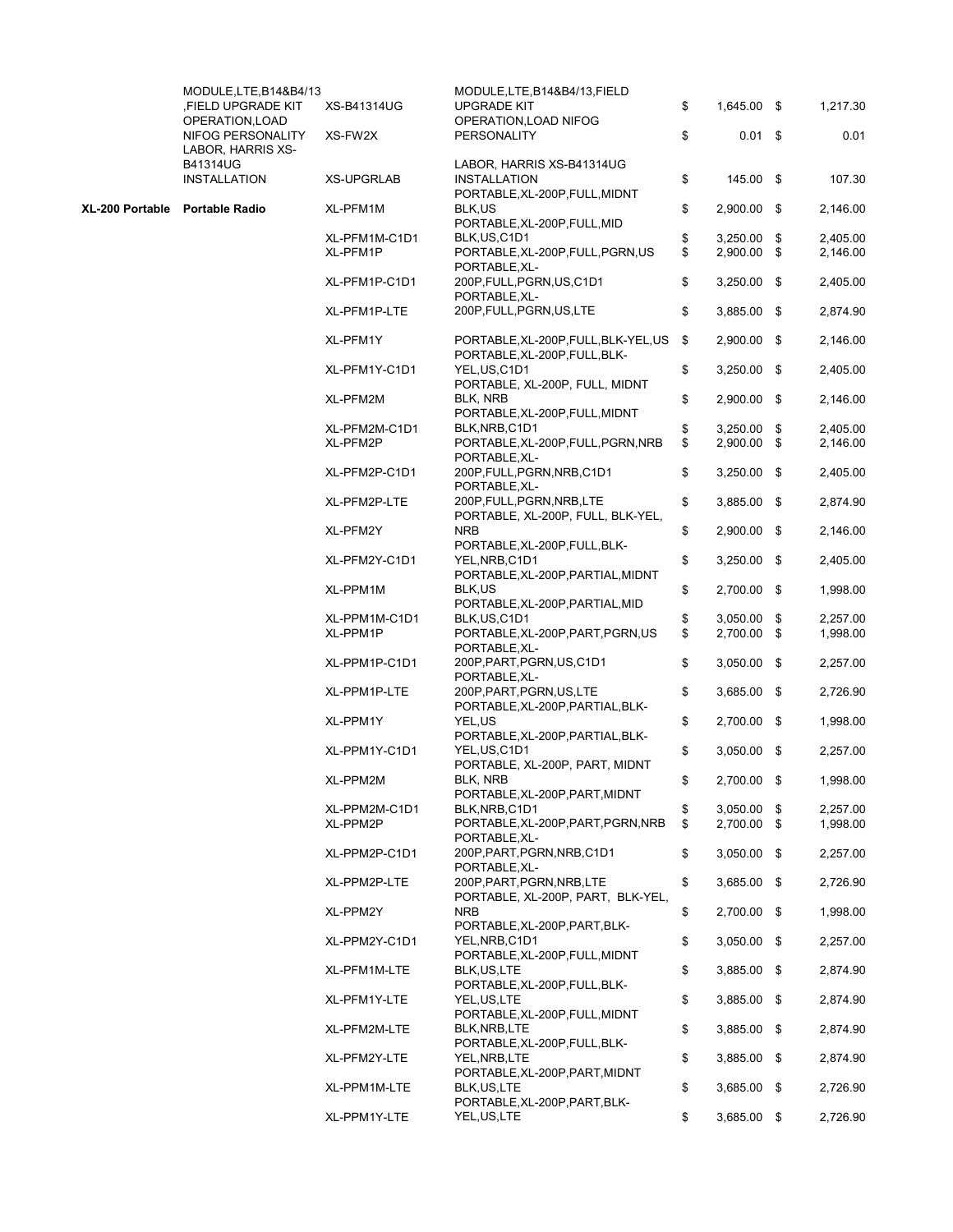|                  |               | PORTABLE, XL-200P, PART, MIDNT          |          |            |      |          |
|------------------|---------------|-----------------------------------------|----------|------------|------|----------|
|                  | XL-PPM2M-LTE  | BLK, NRB, LTE                           | \$       | 3,685.00   | - \$ | 2,726.90 |
|                  |               | PORTABLE, XL-200P, PART, BLK-           |          |            |      |          |
|                  | XL-PPM2Y-LTE  |                                         |          |            |      |          |
|                  |               | YEL,NRB,LTE                             | \$       | 3,685.00   | - \$ | 2,726.90 |
|                  |               |                                         |          |            |      |          |
| Antennas         | XL-NC5Z       | ANTENNA,FLEX,HELICAL,136-870 MHZ        | \$       | 110.00     | \$   | 81.40    |
|                  |               | ANTENNA, WHIP, 1/2 WAVE 762-            |          |            |      |          |
|                  | XL-NC8D       | 870MHZ                                  | \$       | 45.00      | - \$ | 33.30    |
|                  |               |                                         |          |            |      |          |
|                  |               | ANTENNA, WHIP, DUAL-                    |          |            |      |          |
|                  | XL-NC8E       | BAND, UHF/700/800MHZ                    | \$       | 60.00      | \$   | 44.40    |
|                  |               | ANTENNA, WHIP, 1/4 WAVE, 762-           |          |            |      |          |
|                  | XL-NC8F       | 870MHZ                                  | \$       | 40.00      | - \$ | 29.60    |
|                  |               | BATTERY, LION, 3100, HAZLOC RADIO       |          |            |      |          |
|                  |               |                                         |          |            |      |          |
| Battery          | XL-PA2A       | C <sub>1</sub> D <sub>2</sub> , UL      | \$       | 225.00     | \$   | 166.50   |
|                  | XL-PA3V       | BATTERY, LI-ION, 3100 MAH               | \$       | 150.00     | \$   | 111.00   |
|                  | XL-PA3X       | BATTERY, LI-ION, 3100 MAH, UL           | \$       | 175.00     | \$   | 129.50   |
|                  | XL-PA4J       | BATTERY, LI-ION, 3100 MAH, UL, C1D1     | \$       | 200.00     | \$   | 148.00   |
| Cables           | XL-CJ3A       |                                         | \$       |            | \$   |          |
|                  |               | CABLE, USB, PROGRAMMING                 |          | 170.00     |      | 125.80   |
|                  | XL-CJ3B       | CABLE, KVL, KEY LOADING                 | \$       | 170.00     | \$   | 125.80   |
|                  | XL-CJ4A       | Cable, Data Interface                   | \$       | 230.00     | \$   | 170.20   |
| Chargers         | XL-CH4W       | CHARGER, VC4000                         | \$       | 200.00     | \$   | 148.00   |
|                  | XL-CH4X       | CHARGER, 1-BAY                          | \$       | 170.00     | \$   | 125.80   |
|                  |               |                                         |          |            |      |          |
|                  | XL-CH5A       | CHARGER, 6-BAY                          | \$       | 895.00     | \$   | 662.30   |
|                  | AT6085A       | CHARGER, 12BAY, LITHIUM, XL             | \$       | 895.00     | \$   | 662.30   |
|                  | XL-CH5L       | CHARGER, DESKTOP, 2-BAY, XL-200P        | \$       | 245.00     | \$   | 181.30   |
|                  | XL-PS9X       | Power Adapter Kit, VC4000 Charger       | \$       | 35.00      | \$   | 25.90    |
|                  |               |                                         |          |            |      |          |
|                  |               | FEATURE, LTE, B14-FN&B4/13-             |          |            |      |          |
| Software Options | XL-B41314     | <b>VZW, FACT INST</b>                   | \$       | 985.00     | \$   | 728.90   |
|                  |               | <b>FEATURE, LINK LAYER</b>              |          |            |      |          |
|                  | XL-LLA        | <b>AUTHENTICATION</b>                   | \$       | 100.00     | \$   | 74.00    |
|                  |               |                                         |          |            |      |          |
|                  |               | FEATURE, 256-AES, 64-DES                |          |            |      |          |
|                  | XL-PKG8F      | <b>ENCRYPTION</b>                       | \$       | 695.00     | - \$ | 514.30   |
|                  |               | FEATURE, FIPS 140-2 OPERATION           |          |            |      |          |
|                  | XL-PL7J       | LEVEL 1                                 | \$       | 1.00       | \$   | 0.74     |
|                  |               |                                         |          |            |      |          |
|                  | XL-PL8M       | <b>FEATURE, EDATA</b>                   | \$<br>\$ | 150.00     | \$   | 111.00   |
|                  | XL-PL8N       | FEATURE, IN-BAND GPS                    |          | 250.00     | \$   | 185.00   |
|                  | XL-PL8Y       | FEATURE, ENCRYPTION LITE                | \$       | 0.01       | \$   | 0.01     |
|                  |               | FEATURE, SINGLE-KEY AES                 |          |            |      |          |
|                  | XL-PL9E       | <b>ENCRYPTION</b>                       | \$       | 0.01       | \$   | 0.01     |
|                  |               |                                         |          |            |      |          |
|                  |               | FEATURE, P25C FALLBACK/MS               |          |            |      |          |
|                  | XL-PL9F       | <b>FAILSOFT</b>                         | \$       | 250.00     | \$   | 185.00   |
|                  | XL-PL9G       | FEATURE, 3000 ALIAS                     | \$       | 250.00     | \$   | 185.00   |
|                  | XL-PL9H       | FEATURE, 250 ZONES                      | \$       | 175.00     | \$   | 129.50   |
|                  | XL-PL8R       | FEATURE, RF SAFE                        | \$       |            | \$   |          |
|                  |               |                                         |          | 100.00     |      | 74.00    |
|                  | XL-PL9K       | FEATURE, VIDA ID                        | \$       | 250.00     | \$   | 185.00   |
|                  |               | FEATURE, HIGH VELOCITY DATA             |          |            |      |          |
|                  | XL-PL9L       | TDMA                                    | \$       | 595.00     | \$   | 440.30   |
|                  | XL-PL4D       | FEATURE, DES-CFB                        | \$       |            | \$   |          |
|                  |               |                                         |          | 240.00     |      | 177.60   |
|                  |               | FEATURE, CONVENTIONAL VOTE              |          |            |      |          |
|                  | XL-PL4E       | <b>SCAN</b>                             | \$       | 240.00     | \$   | 177.60   |
|                  | XL-PL4F       | FEATURE, P25 PHASE 2 TDMA               | \$       | 250.00     | \$   | 185.00   |
|                  | XL-PL4J       | FEATURE, SINGLE BAND VHF                | \$       | 0.01       | \$   | 0.01     |
|                  |               |                                         |          |            |      |          |
|                  | XL-PL4K       | FEATURE, SINGLE BAND UHF                | \$       | 0.01       | \$   | 0.01     |
|                  | XL-PL4L       | FEATURE, SINGLE BAND 7/800              | \$       | 0.01       | \$   | 0.01     |
|                  | XL-PL4U       | Feature, Single-Key DES Encryption      | \$       | 0.01       | \$   | 0.01     |
|                  |               |                                         |          |            |      |          |
|                  |               |                                         |          |            |      |          |
|                  | XL-PL5K       | Feature, ProFile OTAP Over-the-Air Prgm | \$       | 265.00 \$  |      | 196.10   |
|                  |               | Feature, P25 OTAR(Over-the-Air-         |          |            |      |          |
|                  | XL-PL5L       | Rekeying)                               | \$       | 595.00     | \$   | 440.30   |
|                  | XL-PL9N       | FEATURE, TDMA CC                        | \$       | 285.00     | \$   | 210.90   |
|                  |               | KIT, GLOVE FRIENDLY KNOB COVER-         |          |            |      |          |
|                  |               |                                         |          |            |      |          |
| Misc Kit         | 14035-1948-30 | <b>VOL&amp;CHAN</b>                     | \$       | 25.00      | - \$ | 18.50    |
|                  |               | KIT, GANG PLATE, 1-BAY DESK             |          |            |      |          |
|                  | XL-CH4Y       | CHARGER                                 | \$       | $10.00$ \$ |      | 7.40     |
|                  |               | KIT, RSM HANGER, 1-BAY DESK             |          |            |      |          |
|                  |               |                                         |          |            |      |          |
|                  | XL-CH4Z       | CHARGER                                 | \$       | $15.00$ \$ |      | 11.10    |
|                  |               | <b>SPEAKER</b>                          |          |            |      |          |
|                  |               | MIC, WIRELESS, BLUETOOTH, ADVANC        |          |            |      |          |
| Speaker          | XL-AE1V       | ED.                                     | \$       | 299.00 \$  |      | 221.26   |
|                  |               |                                         |          |            |      |          |
|                  |               |                                         |          |            |      |          |
|                  |               | <b>SPEAKER</b>                          |          |            |      |          |
|                  | XL-AE2T       | MIC, WIRELESS, BLUETOOTH, ADV, ANZ \$   |          | 299.00 \$  |      | 221.26   |
|                  |               |                                         |          |            |      |          |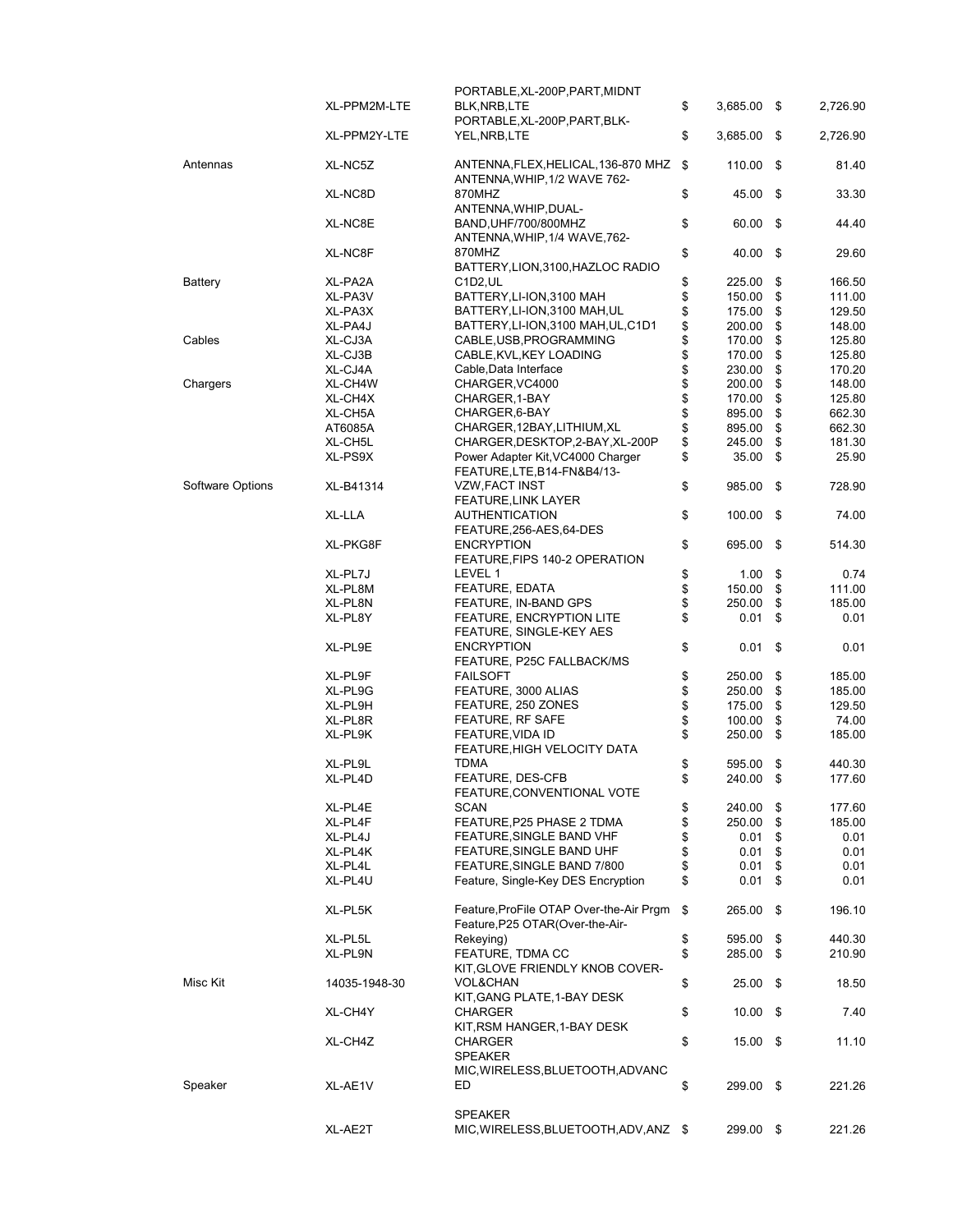|                                                     | XL-AE2V<br>XL-AE2W | SPEAKER MIC, REVO NC2, C1D2<br>SPEAKER MIC, 500F, XL-200P                 | \$<br>\$ | 190.00<br>399.00 | \$<br>\$ | 140.60<br>295.26 |
|-----------------------------------------------------|--------------------|---------------------------------------------------------------------------|----------|------------------|----------|------------------|
| <b>Premium Cases</b>                                | XL-HC4K            | CASE, LEATHER, PREMIUM, BELT<br>LOOP, D-SWIVEL<br>CASE, LEATHER, PREMIUM, | \$       | 145.00 \$        |          | 107.30           |
| <b>Premium Cases</b>                                | XL-HC4L            | SHOULDER STRAP<br>CASE, LEATHER, PREM, BELT LOOP, D-                      | \$       | 170.00           | \$       | 125.80           |
|                                                     | XL-HC4P            | SWIVEL, LTE<br>CASE, LEATHER, PREMIUM, SHOULDER                           | \$       | 175.00           | -\$      | 129.50           |
|                                                     | XL-HC4R            | STRAP,LTE                                                                 | \$       | 200.00           | \$       | 148.00           |
|                                                     | XL-HC4T            | CASE, NYLON, BLACK, MOLLE STRAP<br>CASE, NYLON, BLACK, BELT LOOP, D-      | \$       | 75.00            | \$       | 55.50            |
|                                                     | XL-HC4U            | SWIVEL<br>CASE, LEATHER, W/ BELT LOOP, BLK                                | \$       | $80.00$ \$       |          | 59.20            |
|                                                     | XL-HC4V            | <b>HDW</b><br>CASE, LEATHER, BELT LOOP, D-                                | \$       | 100.00           | -\$      | 74.00            |
|                                                     | XL-HC4W            | SWIVEL<br>CASE, NYLON, BLK HDW, BELT LOOP, D-                             | \$       | 120.00           | \$       | 88.80            |
|                                                     | XL-HC4X            | SWIVEL<br>CASE, LEATHER, BLK HDW, BELT                                    | \$       | 80.00            | - \$     | 59.20            |
|                                                     | XL-HC4Y            | LOOP, D-SWIVEL<br>CASE, LEATHER, 2.5" BELT LOOP, D-                       | \$       | 120.00           | - \$     | 88.80            |
|                                                     | XL-HC4Z            | <b>SWIVEL</b>                                                             | \$       | 60.00            | \$       | 44.40            |
|                                                     | XL-HC6A            | CASE, LEATHER, 3" BELT LOOP                                               | \$       | 50.00            | \$       | 37.00            |
| <b>Carrying Accessories</b>                         | XL-HC3J            | STRAP, LEATHER                                                            | \$       | 55.00            | \$       | 40.70            |
|                                                     | XL-HC3K            | STRAP, NYLON                                                              | \$       | 20.00            | \$       | 14.80            |
|                                                     | XL-HC3L            | Belt Clip, Metal                                                          | \$       | 30.00            | \$       | 22.20            |
|                                                     | XL-HC4A            | BELT LOOP, LEATHER, PREMIUM                                               | \$       | 60.00            | \$       | 44.40            |
|                                                     |                    | HEADSET, TACTICAL, BOOM                                                   |          |                  |          |                  |
| Headsets                                            | XL-AE1H            | MIC, EARPIECE, W/PTT                                                      | \$       | 650.00           | \$       | 481.00           |
|                                                     | XL-AE1P            | HEADSET, HEAVY DUTY, BTH, W/PTT                                           | \$       | 600.00           | \$       | 444.00           |
|                                                     | XL-AE1R            | HEADSET, HEAVY DUTY, OTH, W/PTT                                           | \$       | 600.00           | \$       | 444.00           |
|                                                     |                    | HEADSET, IN-EAR, BOOM MIC, IN-LINE                                        |          |                  |          |                  |
|                                                     | XL-AE2A            | <b>PTT</b><br>HEADSET, LTWT, OTH, SINGLE EAR, IN-                         | \$       | 650.00           | \$       | 481.00           |
|                                                     | XL-AE2B            | LINE PTT<br>HEADSET, LTWT, BTH, DUAL EAR, IN-                             | \$       | 650.00           | -\$      | 481.00           |
|                                                     | XL-AE2C            | LINE PTT<br>HEADSET,LTWT,BTH,DUAL EAR,                                    | \$       | 650.00           | \$       | 481.00           |
|                                                     | XL-AE2D            | PIGTAIL PTT<br>HEADSET, LTWT, BTH, DUAL IN-EAR, IN-                       | \$       | 650.00           | \$       | 481.00           |
|                                                     | XL-AE2E            | LINE PTT<br>HEADSET,LTWT,BTH,DUAL IN-                                     | \$       | 650.00           | - \$     | 481.00           |
|                                                     | XL-AE2F            | <b>EAR, PIGTAIL PTT</b><br>HEADSET, BTH, BOOM                             | \$       | 650.00           | \$       | 481.00           |
| Headsets                                            | XL-AE2G            | MIC, EARPIECE, W/PTT                                                      | \$       | 650.00           | \$       | 481.00           |
| Surveillance Accessories XL-AE1L                    |                    | SKULL MIC, W/BODY PTT & EARCUP<br>THROAT MIC, W/ACOUSTIC TUBE &           | \$       | 825.00           | \$       | 610.50           |
|                                                     | XL-AE1M            | BODY PTT<br>THROAT MIC, W/ACOUSTIC                                        | \$       | 650.00 \$        |          | 481.00           |
|                                                     | XL-AE1N            | TUBE, BODY&RING PTT                                                       | \$       | 600.00           | \$       | 444.00           |
| Adapter                                             | XL-CJ4B            | ADAPTER, 6-PIN HIROSE, EXT CABLE<br>BLUETOOTH,COVERT,EARPIECE/MIC/        | \$       | 225.00           | \$       | 166.50           |
| <b>Audio Accessories</b><br><b>Operational Mode</b> | XL-AE1S            | PTT<br>FEATURE PACKAGE, P25 AND EDACS                                     | \$       | 179.00           | \$       | 132.46           |
| Packages                                            | XL-P25ED           | <b>TRUNKING</b>                                                           | \$       | 2,000.00         | \$       | 1,480.00         |
|                                                     | XL-PKGED           | Feature Package, EDACS Trunking<br><b>FEATURE PACKAGE, ALL</b>            | \$       | 1,500.00         | \$       | 1,110.00         |
|                                                     | XL-PKGF1           | BANDS, V+U+7/800<br>FEATURE PACKAGE, DUAL BAND                            | \$       | 1,500.00         | \$       | 1,110.00         |
|                                                     | XL-PKGF2           | VHF+UHF<br>FEATURE PACKAGE, DUAL BAND                                     | \$       | 1,000.00         | \$       | 740.00           |
|                                                     | XL-PKGF3           | VHF+7/800<br>FEATURE PACKAGE, DUAL BAND                                   | \$       | 1,000.00         | \$       | 740.00           |
|                                                     | XL-PKGF4           | UHF+7/800                                                                 | \$       | 1,000.00         | \$       | 740.00           |
|                                                     | XL-PKGPD           | FEATURE PACKAGE, P25 DATA                                                 | \$       | 330.00           | \$       | 244.20           |
|                                                     | <b>XL-PKGPT</b>    | Feature Package, P25 Trunking<br>EARPHONE, SPEAKER MIC, RIGHT             | \$       | 1,500.00         | \$       | 1,110.00         |
| Microphone                                          | XL-AE1K            | ANGLE, 2.5MM<br>MICROPHONE, ANTENNA                                       | \$       | 65.00            | \$       | 48.10            |
|                                                     | XL-AE2J            | SPEAKER,EMRG,25.6 IN                                                      | \$       | 300.00 \$        |          | 222.00           |